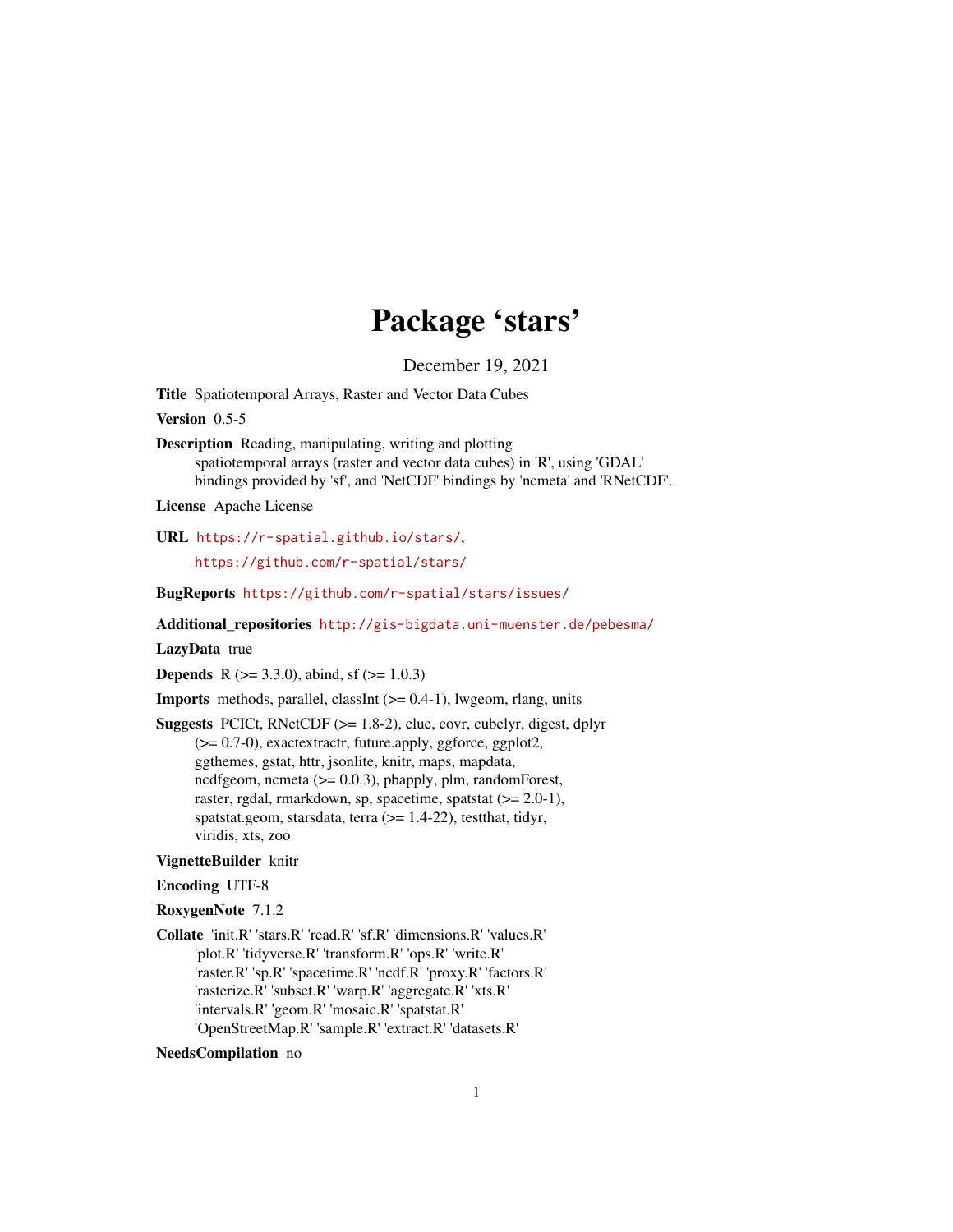```
Author Edzer Pebesma [aut, cre] (<https://orcid.org/0000-0001-8049-7069>),
     Michael Sumner [ctb] (<https://orcid.org/0000-0002-2471-7511>),
     Etienne Racine [ctb],
     Adriano Fantini [ctb],
     David Blodgett [ctb]
```
Maintainer Edzer Pebesma <edzer.pebesma@uni-muenster.de>

Repository CRAN

Date/Publication 2021-12-19 03:20:02 UTC

## R topics documented:

|           |  | 3              |
|-----------|--|----------------|
| <b>as</b> |  | 5              |
|           |  | 5              |
|           |  | 6              |
|           |  | $\overline{7}$ |
|           |  | 8              |
|           |  | 9              |
|           |  | 10             |
|           |  | 11             |
|           |  | 11             |
|           |  | 12             |
|           |  | 12             |
|           |  | 14             |
|           |  | 17             |
|           |  | 18             |
|           |  | 19             |
|           |  | 22             |
|           |  | 23             |
|           |  | 23             |
|           |  | 25             |
|           |  | 26             |
|           |  | 28             |
|           |  | 31             |
|           |  | 32             |
|           |  | 32             |
|           |  | 34             |
|           |  | 37             |
|           |  | 38             |
|           |  | 38             |
|           |  | 40             |
|           |  | 41             |
|           |  | 42             |
|           |  | 43             |
|           |  | 44             |
|           |  | 45             |
|           |  | 46             |

 $\overline{2}$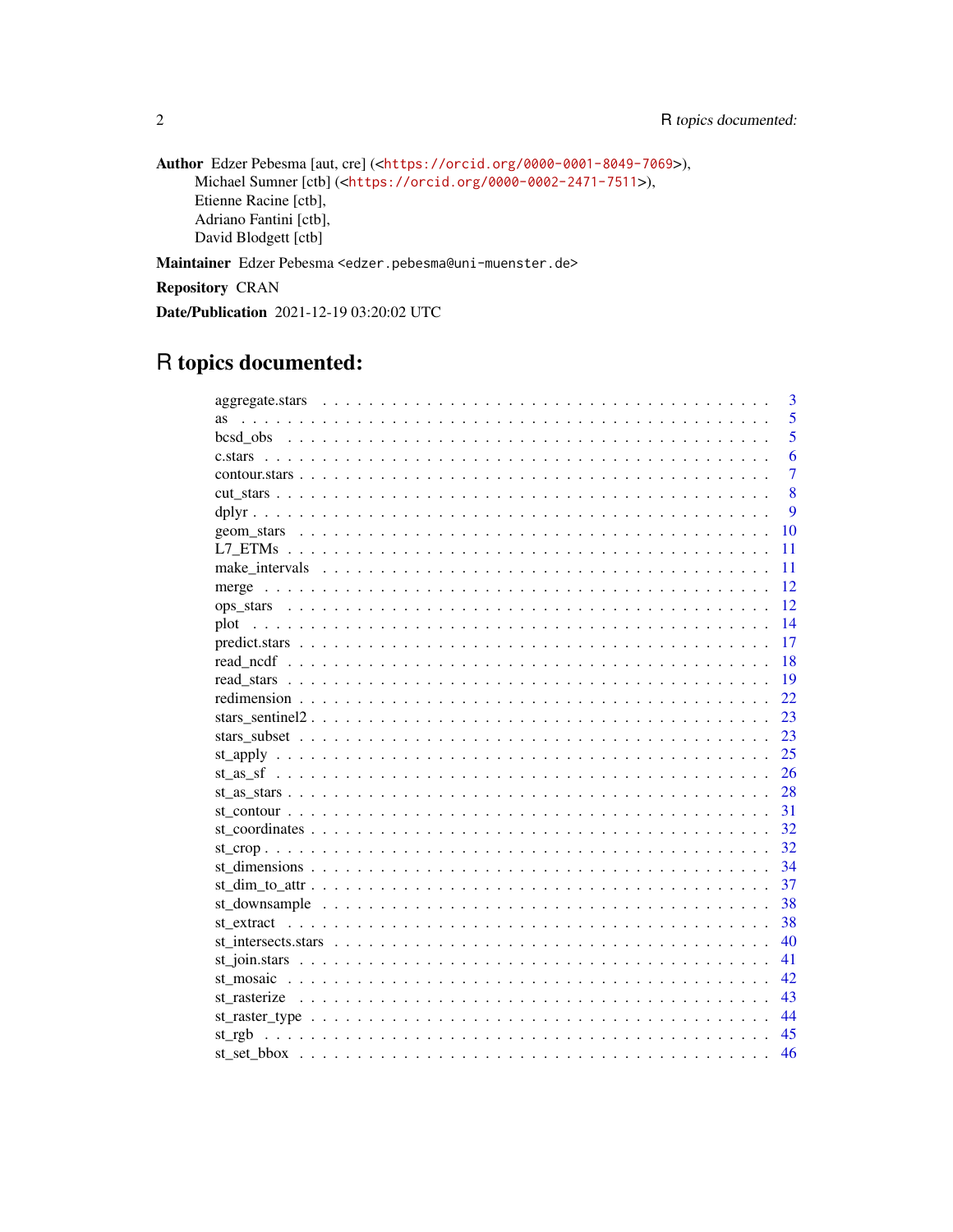## <span id="page-2-0"></span>aggregate.stars 3

| Index |  |  |  |  |  |  |  |  |  |  |  |  |  |  |  |  |
|-------|--|--|--|--|--|--|--|--|--|--|--|--|--|--|--|--|
|       |  |  |  |  |  |  |  |  |  |  |  |  |  |  |  |  |
|       |  |  |  |  |  |  |  |  |  |  |  |  |  |  |  |  |
|       |  |  |  |  |  |  |  |  |  |  |  |  |  |  |  |  |
|       |  |  |  |  |  |  |  |  |  |  |  |  |  |  |  |  |
|       |  |  |  |  |  |  |  |  |  |  |  |  |  |  |  |  |
|       |  |  |  |  |  |  |  |  |  |  |  |  |  |  |  |  |

<span id="page-2-1"></span>aggregate.stars *spatially or temporally aggregate stars object*

## Description

spatially or temporally aggregate stars object, returning a data cube with lower spatial or temporal resolution

## Usage

```
## S3 method for class 'stars'
aggregate(
 x,
 by,
 FUN,
  ...,
 drop = FALSE,
 join = st_intersects,
 as_points = any(st\_dimension(by) == 2, na.rm = TRUE),rightmost.closed = FALSE,
 left.open = FALSE,
 exact = FALSE)
```

| $\times$   | object of class stars with information to be aggregated                                                                                                                                                                                                                                                                                                                                                                                     |
|------------|---------------------------------------------------------------------------------------------------------------------------------------------------------------------------------------------------------------------------------------------------------------------------------------------------------------------------------------------------------------------------------------------------------------------------------------------|
| by         | object of class sf or sfc for spatial aggregation, for temporal aggregation a vec-<br>tor with time values (Date, POSIXct, or PCICt) that is interpreted as a sequence<br>of left-closed, right-open time intervals or a string like "months", "5 days" or the<br>like (see cut.POSIXt); if by is an object of class stars, it is converted to sfc by<br>$st\_\nsigma_s$ fc(by, as $\_\point s = FALSE$ ) thus ignoring its time component. |
| <b>FUN</b> | aggregation function, such as mean                                                                                                                                                                                                                                                                                                                                                                                                          |
| $\cdots$   | arguments passed on to FUN, such as na. rm=TRUE                                                                                                                                                                                                                                                                                                                                                                                             |
| drop       | logical; ignored                                                                                                                                                                                                                                                                                                                                                                                                                            |
| join       | function; function used to find matches of x to by                                                                                                                                                                                                                                                                                                                                                                                          |
| as_points  | see st_as_sf: shall raster pixels be taken as points, or small square polygons?                                                                                                                                                                                                                                                                                                                                                             |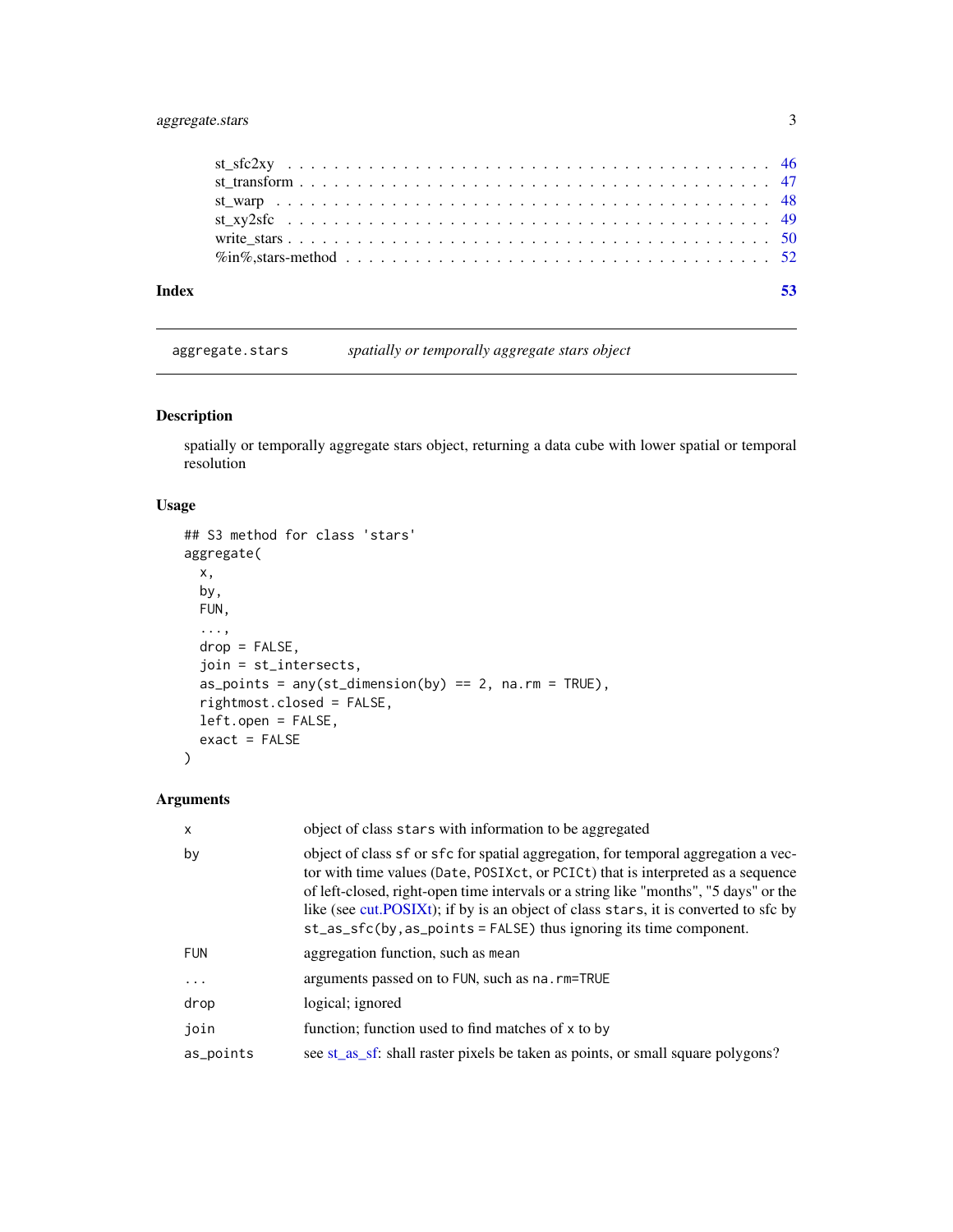<span id="page-3-0"></span>

| rightmost.closed |                                                                                                             |
|------------------|-------------------------------------------------------------------------------------------------------------|
|                  | see findInterval                                                                                            |
| left.open        | logical; used for time intervals, see find Interval and cut. POSIXt                                         |
| exact            | logical; if TRUE, use coverage fraction to compute exact overlap fractions of<br>polygons with raster cells |

```
# aggregate time dimension in format Date
tif = system.file("tif/L7_ETMs.tif", package = "stars")
t1 = as.Date("2018-07-31")
x = read\_stars(c(tif, tif, tif, tif), along = list(time = c(t1, t1+1, t1+2, t1+3)))[1, 1:30, 1:30]st_get_dimension_values(x, "time")
x\text{-}agg\text{-}time = aggregate(x, by = t1 + c(0, 2, 4), FUN = max)# aggregate time dimension in format Date - interval
by_t = "2 days"x\text{-}agg\text{-}time2 = aggregate(x, by = by\text{-}t, FUN = max)st_get_dimension_values(x_agg_time2, "time")
x_agg_time - x_agg_time2
# aggregate time dimension in format POSIXct
x = st_set_dimensions(x, 4, values = as.POSIXct(c("2018-07-31",
                                                    "2018-08-01",
                                                    "2018-08-02",
                                                    "2018-08-03")),
                      names = "time")
by_t = as.POSIXct(c("2018-07-31", "2018-08-02"))
x\text{-}agg\text{-}posix = aggregate(x, by = by_t, Flow = max)st_get_dimension_values(x_agg_posix, "time")
x_agg_time - x_agg_posix
aggregate(x, "2 days", mean)
# Spatial aggregation, see https://github.com/r-spatial/stars/issues/299
prec_file = system.file("nc/test_stageiv_xyt.nc", package = "stars")
prec = read_ncdf(prec_file, curvilinear = c("lon", "lat"))
prec\_slice = dplyr::slice(prec, index = 17, along = "time")nc = sf::read_sf(system.file("gpkg/nc.gpkg", package = "sf"), "nc.gpkg")
nc = st_transform(nc, st_crs(prec_slice))
agg = aggregate(prec_slice, st_geometry(nc), mean)
plot(agg)
# example of using a function for "by": aggregate by month-of-year
d = c(10, 10, 150)a = array(rnorm(prod(d)), d) # pure noise
times = Sys.Date() + seq(1, 2000, length.out = d[3])
m = as.numeric(format(times, "%m"))
signal = rep(sin(m / 12 * pi), each = prod(d[1:2]) # yearly period
s = (st_as\_stars(a) + signal) %>%
      st_set_dimensions(3, values = times)
f = function(x, format = "&B") {
  months = format(as.Date(paste0("01-", 1:12, "-1970")), format)
  factor(format(x, format), levels = months)
```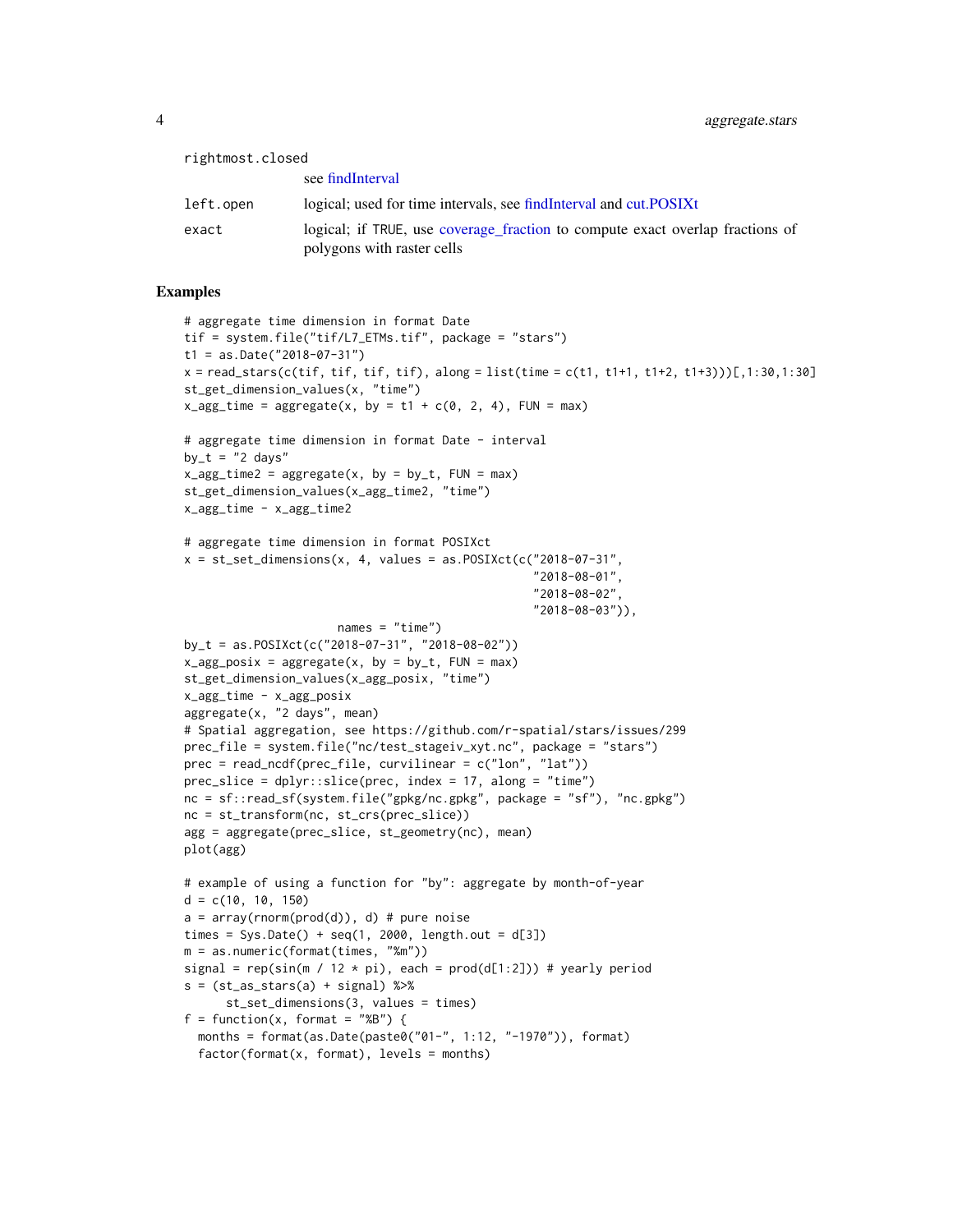<span id="page-4-0"></span> $\frac{1}{2}$  as  $\frac{5}{2}$ 

```
}
agg = aggregate(s, f, mean)
plot(agg)
```
#### as *Coerce stars object into a Raster raster or brick*

#### Description

Coerce stars object into a Raster raster or brick Coerce stars object into a terra SpatRaster

#### Arguments

from object to coerce

## Details

If the stars object has more than three dimensions, all dimensions higher than the third will be collapsed into the third dimensions. If the stars object has only an x/y raster but multiple attributes, these are merged first, then put in a raster brick.

If the stars object has more than three dimensions, all dimensions higher than the third will be collapsed into the third dimensions. If the stars object has only an x/y raster but multiple attributes, these are merged first, then put in a SpatRaster.

#### Value

RasterLayer or RasterBrick

SpatRaster

bcsd\_obs *Monthly Gridded Meteorological Observations*

#### Description

These are the monthly observational data used for BCSD downscaling. See: http://gdo-dcp.ucllnl.org/downscaled\_cmip\_proj for more information." ; "Atmospheric Temperature, Air Temperature Atmosphere, Precipitation, Rain, Maximum Daily Temperature, Minimum Daily Temperature" ;

#### Usage

bcsd\_obs

#### Format

An object of class stars\_proxy (inherits from stars) of dimension 81 x 33 x 12.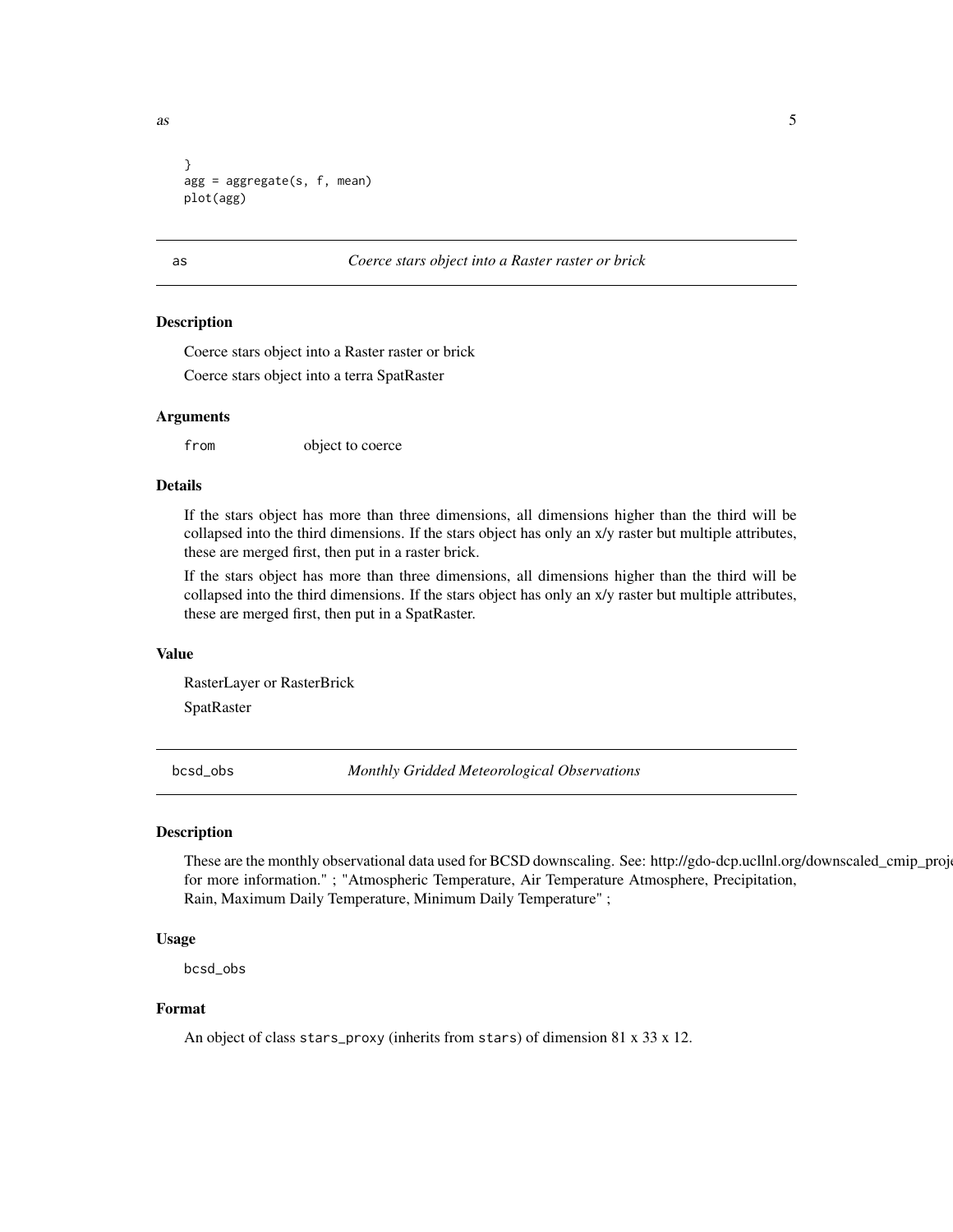<span id="page-5-1"></span><span id="page-5-0"></span>

combine multiple stars objects, or combine multiple attributes in a single stars object into a single array

#### Usage

```
## S3 method for class 'stars'
c(
  ...,
  along = NA_integer_,
  try_hard = FALSE,
 nms = names(list(...)),tolerance = sqrt(.Machine$double.eps)
)
## S3 method for class 'stars_proxy'
c(
  ...,
 along = NA_integer_,
 along_crs = FALSE,
 try_hard = FALSE,
 nms = names(list(...)),tolerance = sqrt(.Machine$double.eps)
)
```

|           | object(s) of class star: in case of multiple arguments, these are combined into a<br>single stars object, in case of a single argument, its attributes are combined into<br>a single attribute. In case of multiple objects, all objects should have the same<br>dimensionality. |
|-----------|----------------------------------------------------------------------------------------------------------------------------------------------------------------------------------------------------------------------------------------------------------------------------------|
| along     | integer; see read stars                                                                                                                                                                                                                                                          |
| try_hard  | logical; if TRUE and some arrays have different dimensions,                                                                                                                                                                                                                      |
| nms       | character; vector with array names                                                                                                                                                                                                                                               |
| tolerance | numeric; values used in all equal to compare dimension values combine those<br>that dimensions matching to the first array                                                                                                                                                       |
| along_crs | logical; if TRUE, combine arrays along a CRS dimension                                                                                                                                                                                                                           |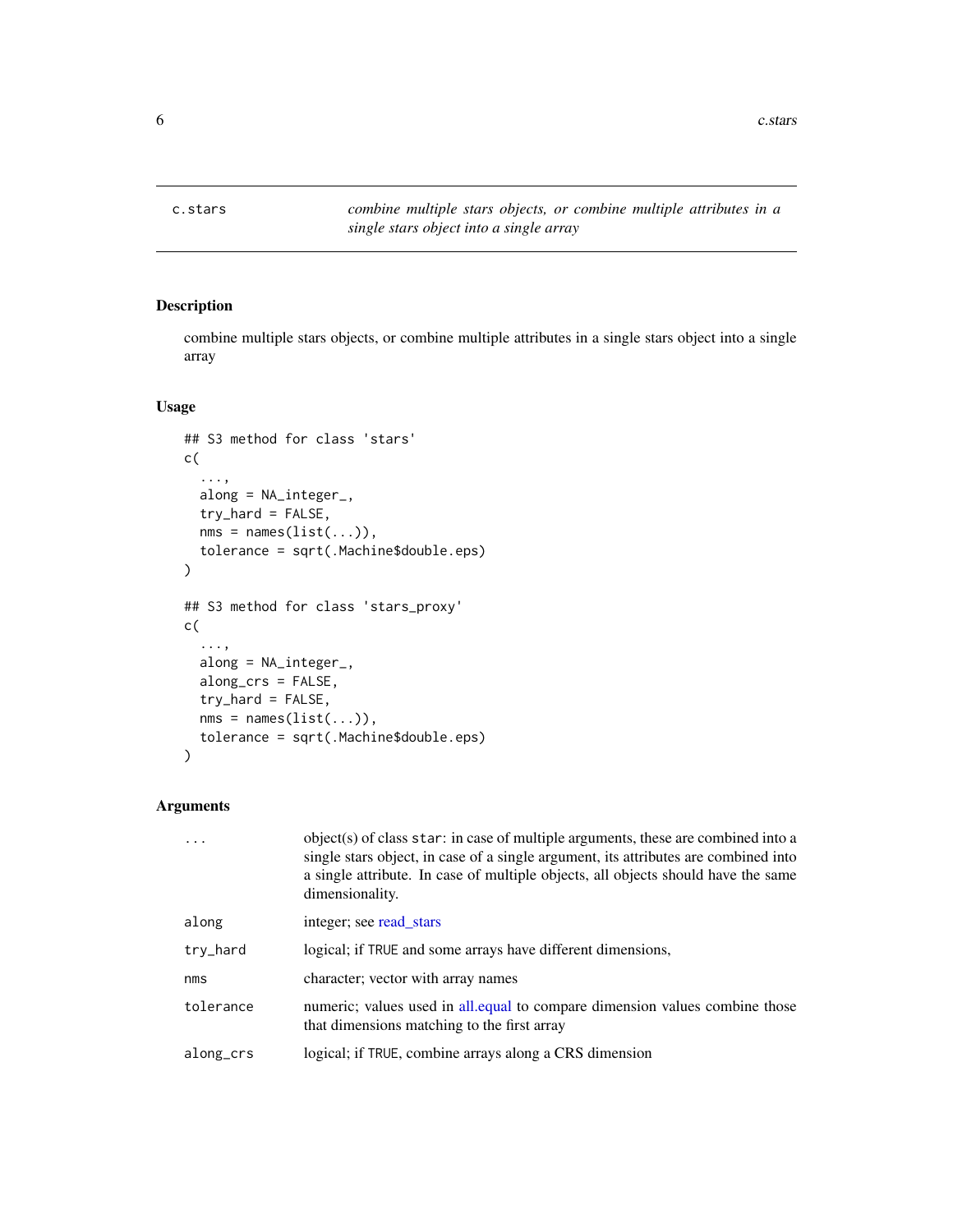#### <span id="page-6-0"></span>contour.stars 7

## Details

An error is raised when attempting to combine arrays with different measurement units into a single array. If this was intentded, drop\_units can be used to remove units of a stars object before merging.

#### Value

a single stars object with merged (binded) arrays.

## Examples

```
tif = system.file("tif/L7_ETMs.tif", package = "stars")
x = read\_stars(tif)(new = c(x, x))c(new) # collapses two arrays into one with an additional dimension
c(x, x, along = 3)
```
contour.stars *plot contours of a stars object*

#### Description

plot contours of a stars object

#### Usage

```
## S3 method for class 'stars'
contour(x, \ldots)
```
#### Arguments

| X        | object of class stars                 |
|----------|---------------------------------------|
| $\cdots$ | other parameters passed on to contour |

#### Details

this uses the R internal contour algorithm, which (by default) plots contours; [st\\_contour](#page-30-1) uses the GDAL contour algorithm that returns contours as simple features.

```
d = st\_dimensions(x = 1:ncol(volcano), y = 1:ncov(volcano))r = st_as_stars(t(volcano))
r = st_set\_dimensions(r, 1, offset = 0, delta = 1)r = st_set_dimensions(r, 2, offset = 0, delta = -1)plot(r, reset = FALSE)
contour(r, add = TRUE)
```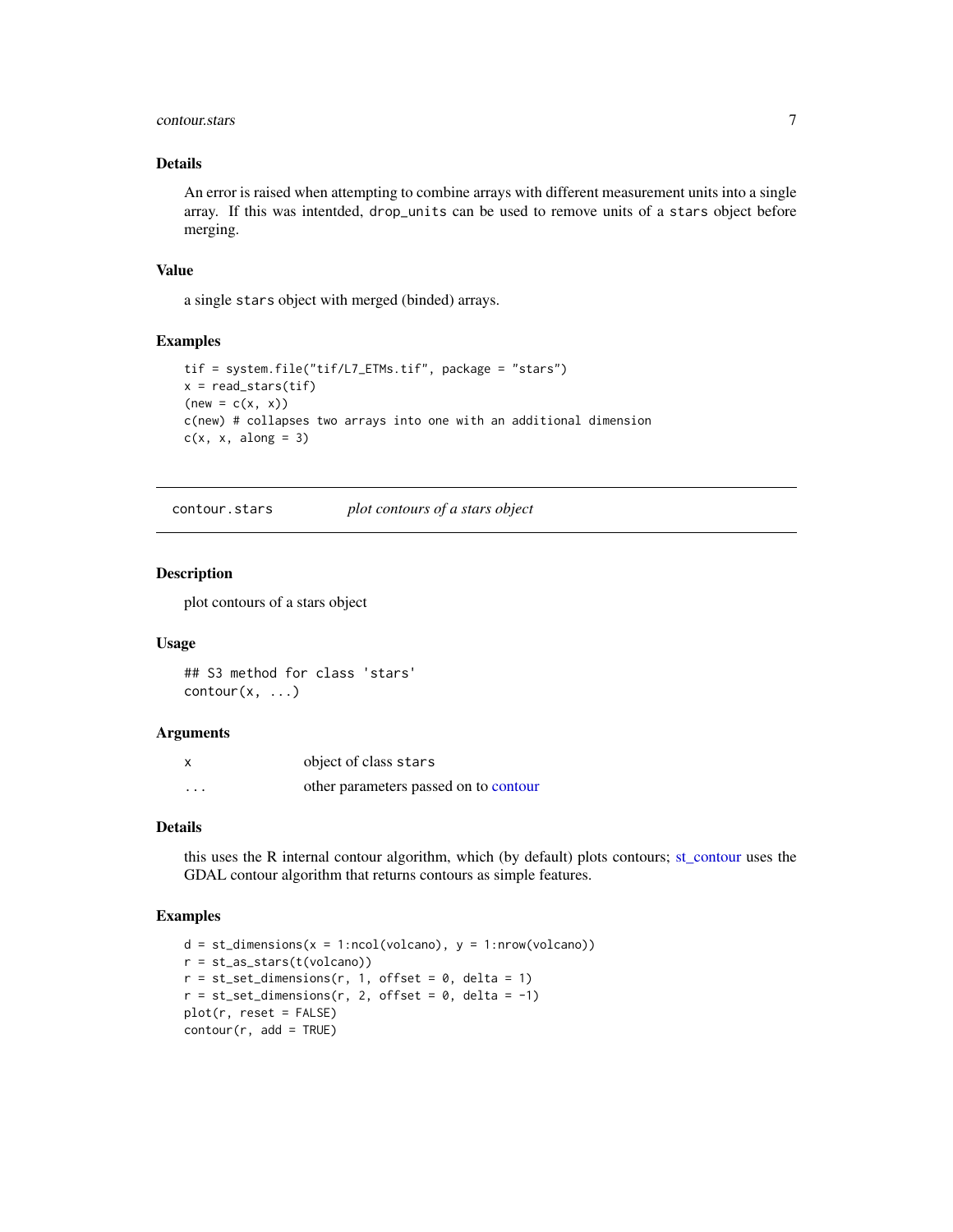<span id="page-7-0"></span>

cut methods for stars objects

## Usage

```
## S3 method for class 'array'
cut(x, breaks, ...)
## S3 method for class 'matrix'
cut(x, breaks, ...)
## S3 method for class 'stars'
cut(x, breaks, ...)
```
## Arguments

| x      | see cut |
|--------|---------|
| breaks | see cut |
|        | see cut |

## Details

R's factor only works for vectors, not for arrays or matrices. This is a work-around (or hack?) to keep the factor levels generated by cut and use them in plots.

## Value

an array or matrix with a levels attribute; see details

```
tif = system.file("tif/L7_ETMs.tif", package = "stars")
x = read\_stars(tif)cut(x, c(0, 50, 100, 255))
cut(x[,,,1], c(0, 50, 100, 255))
plot(cut(x[,,,1], c(0, 50, 100, 255)))
tif = system.file("tif/L7_ETMs.tif", package = "stars")
x1 = read\_stars(tif)(x1-cut = cut(x1, breaks = c(0, 50, 100, Inf))) # shows factor in summary
plot(x1_cut[,,,c(3,6)]) # propagates through [ and plot
```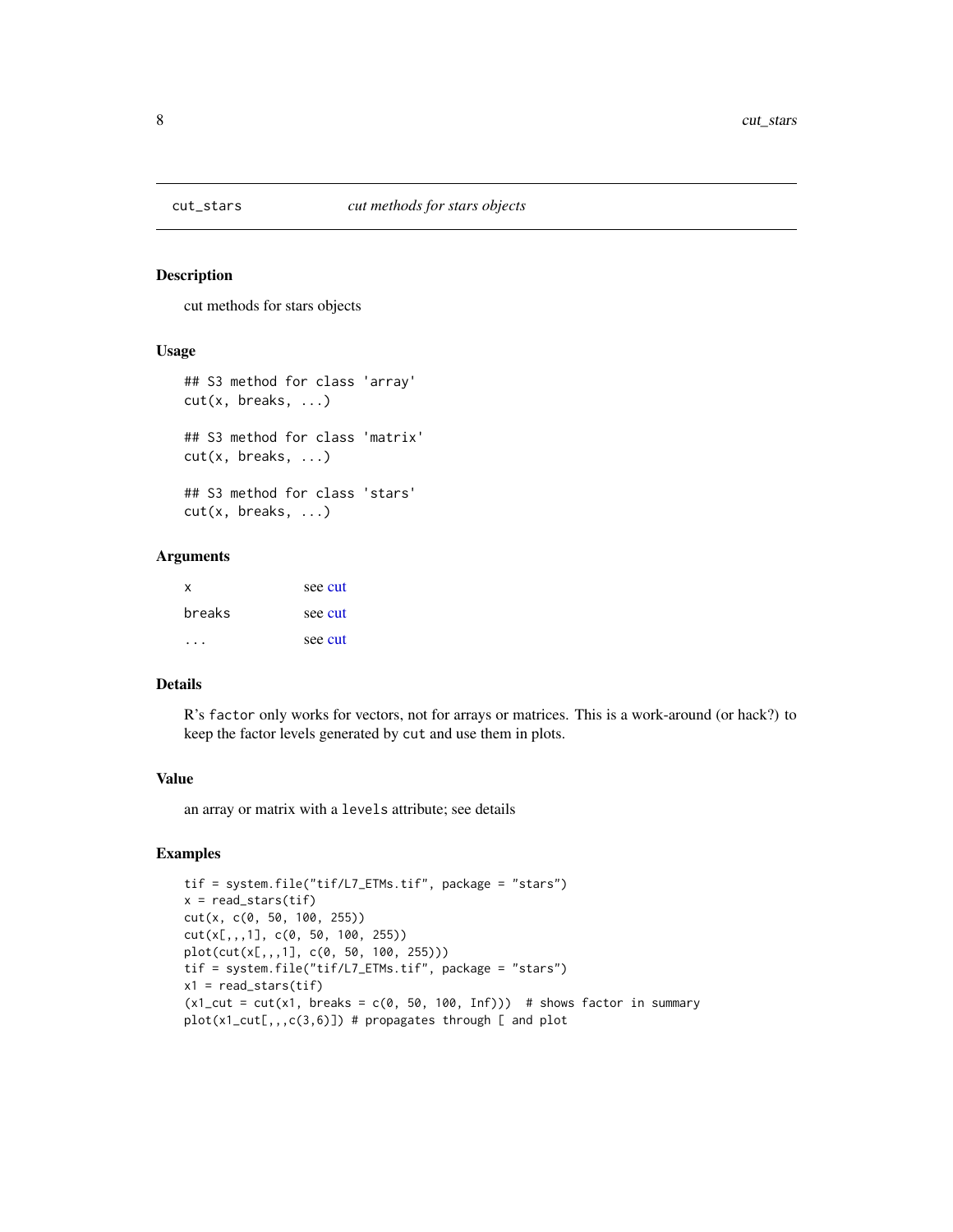<span id="page-8-0"></span>

dplyr verbs for stars objects; package dplyr needs to be loaded before these methods can be used for stars objects.

## Usage

```
filter.stars(.data, ...)
filter.stars_proxy(.data, ...)
mutate.stars(.data, ...)
mutate.stars_proxy(.data, ...)
transmute.stars(.data, ...)
transmute.stars_proxy(.data, ...)
select.stars(.data, ...)
select.stars_proxy(.data, ...)
rename.stars(.data, ...)
rename.stars_proxy(.data, ...)
pull.stars(.data, var = -1)
pull.stars_proxy(.data, ...)
as.tbl_cube.stars(x, ...)
slice.stars(.data, along, index, ..., drop = length(index) == 1)
slice.stars_proxy(.data, ...)
replace_na.stars(data, replace, ...)
replace_na.stars_proxy(data, ...)
```
## Arguments

.data object of class stars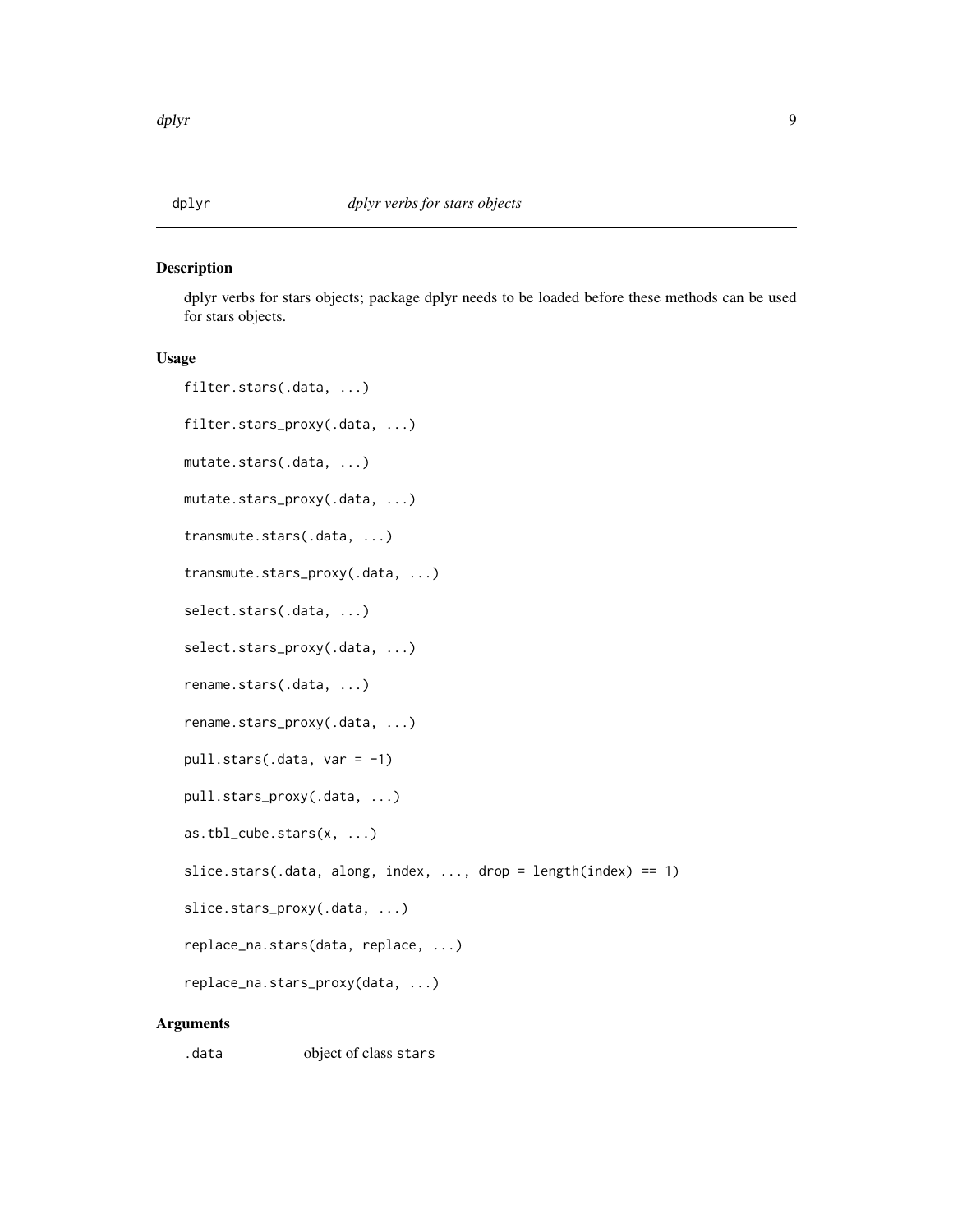<span id="page-9-0"></span>

| $\cdots$     | see filter                                                                                       |
|--------------|--------------------------------------------------------------------------------------------------|
| var          | see pull                                                                                         |
| $\mathsf{x}$ | object of class stars                                                                            |
| along        | name or index of dimension to which the slice should be applied                                  |
| index        | integer value(s) for this index                                                                  |
| drop         | logical; drop dimensions that only have a single index?                                          |
| data         | data set to work on                                                                              |
| replace      | see replace_na: list with variable=value pairs, where value is the replacement<br>value for NA's |

#### Examples

```
tif = system.file("tif/L7_ETMs.tif", package = "stars")
x1 = read\_stars(tif)library(dplyr)
x1 %>% slice("band", 2:3)
x1 %>% slice("x", 50:100)
```
geom\_stars *ggplot geom for stars objects*

#### Description

ggplot geom for stars objects

#### Usage

```
geom_stars(mapping = NULL, data = NULL, \ldots, downsample = 0, sf = FALSE)
```
theme\_stars(...)

#### Arguments

| mapping    | see geom raster                                                                                                                                                                                                        |
|------------|------------------------------------------------------------------------------------------------------------------------------------------------------------------------------------------------------------------------|
| data       | see geom raster                                                                                                                                                                                                        |
| $\cdot$    | see geom raster                                                                                                                                                                                                        |
| downsample | downsampling rate: e.g. 3 keeps rows and cols 1, 4, 7, 10 etc.; a value of 0<br>does not downsample; can be specified for each dimension, e.g. $c(5,5,0)$ to<br>downsample the first two dimensions but not the third. |
| sf         | logical; if TRUE rasters will be converted to polygons and plotted using geom sf.                                                                                                                                      |

## Details

geom\_stars returns (a call to) either [geom\\_raster,](#page-0-0) [geom\\_tile,](#page-0-0) or [geom\\_sf,](#page-0-0) depending on the raster or vector geometry; for the first to, an [aes](#page-0-0) call is constructed with the raster dimension names and the first array as fill variable. Further calls to [coord\\_equal](#page-0-0) and [facet\\_wrap](#page-0-0) are needed to control aspect ratio and the layers to be plotted; see examples.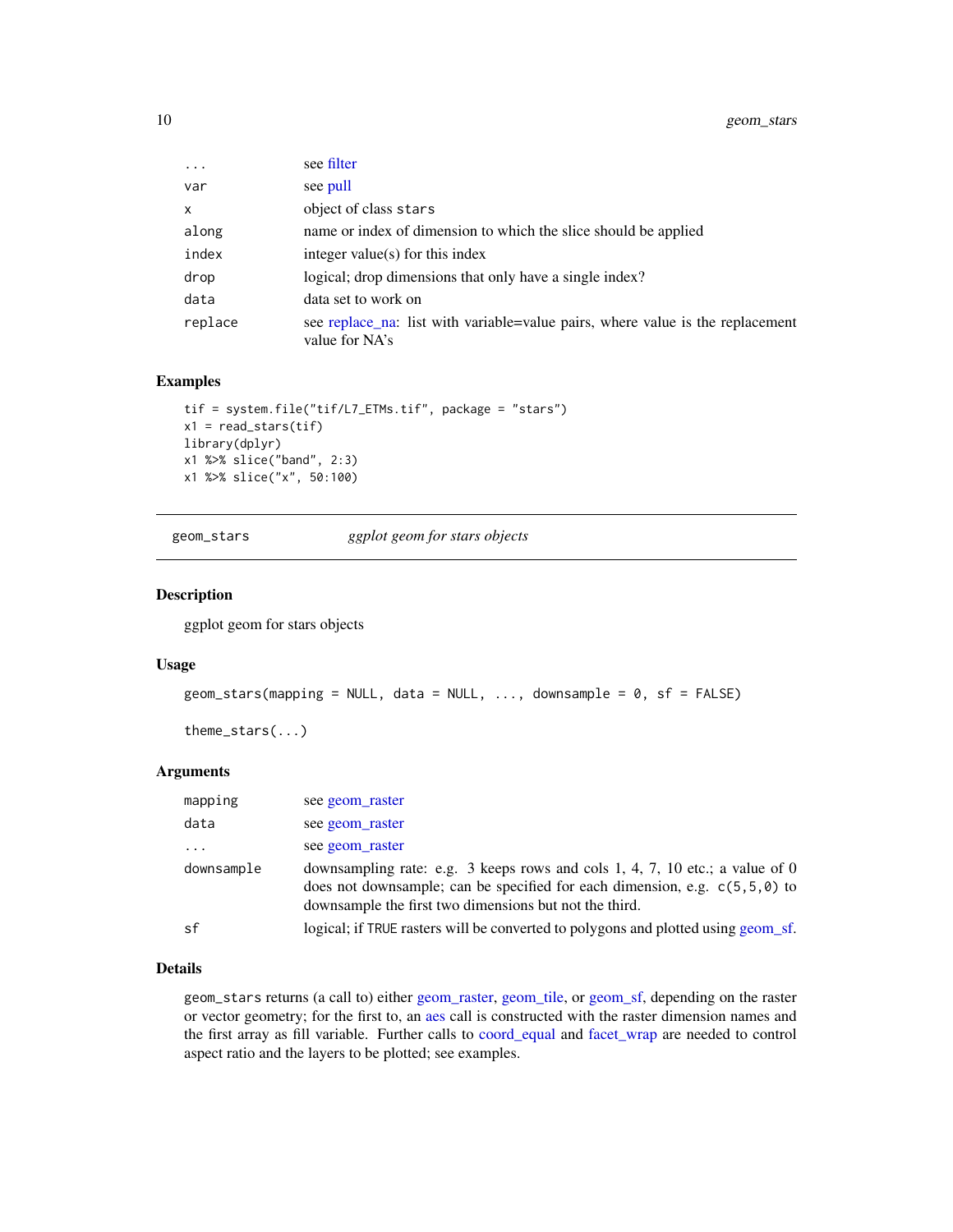#### <span id="page-10-0"></span> $L7\_ETMs$  11

#### Examples

```
system.file("tif/L7_ETMs.tif", package = "stars") %>% read_stars() -> x
library(ggplot2)
ggplot() + geom\_stars(data = x) +coord_equal() +
    facet_wrap(~band) +
   theme_void() +
    scale_x_discrete(expand=c(0,0))+
    scale_y_discrete(expand=c(0,0))
```
L7\_ETMs *Landsat-7 bands for a selected region around Olinda, BR*

## Description

Probably containing the six 30 m bands:

- Band 1 Visible (0.45 0.52 µm) 30 m
- Band 2 Visible (0.52 0.60 µm) 30 m
- Band 3 Visible (0.63 0.69 µm) 30 m
- Band 4 Near-Infrared (0.77 0.90 µm) 30 m
- Band 5 Short-wave Infrared (1.55 1.75 µm) 30 m
- Band 7 Mid-Infrared (2.08 2.35 µm) 30 m

#### Usage

L7\_ETMs

#### Format

An object of class stars\_proxy (inherits from stars) of dimension 349 x 352 x 6.

make\_intervals *create an intervals object*

## Description

create an intervals object, assuming left-closed and right-open intervals

#### Usage

```
make_intervals(start, end)
```

| start | vector with start values, or 2-column matrix with start and end values in column |
|-------|----------------------------------------------------------------------------------|
|       | 1 and 2, respectively                                                            |
| end   | vector with end values                                                           |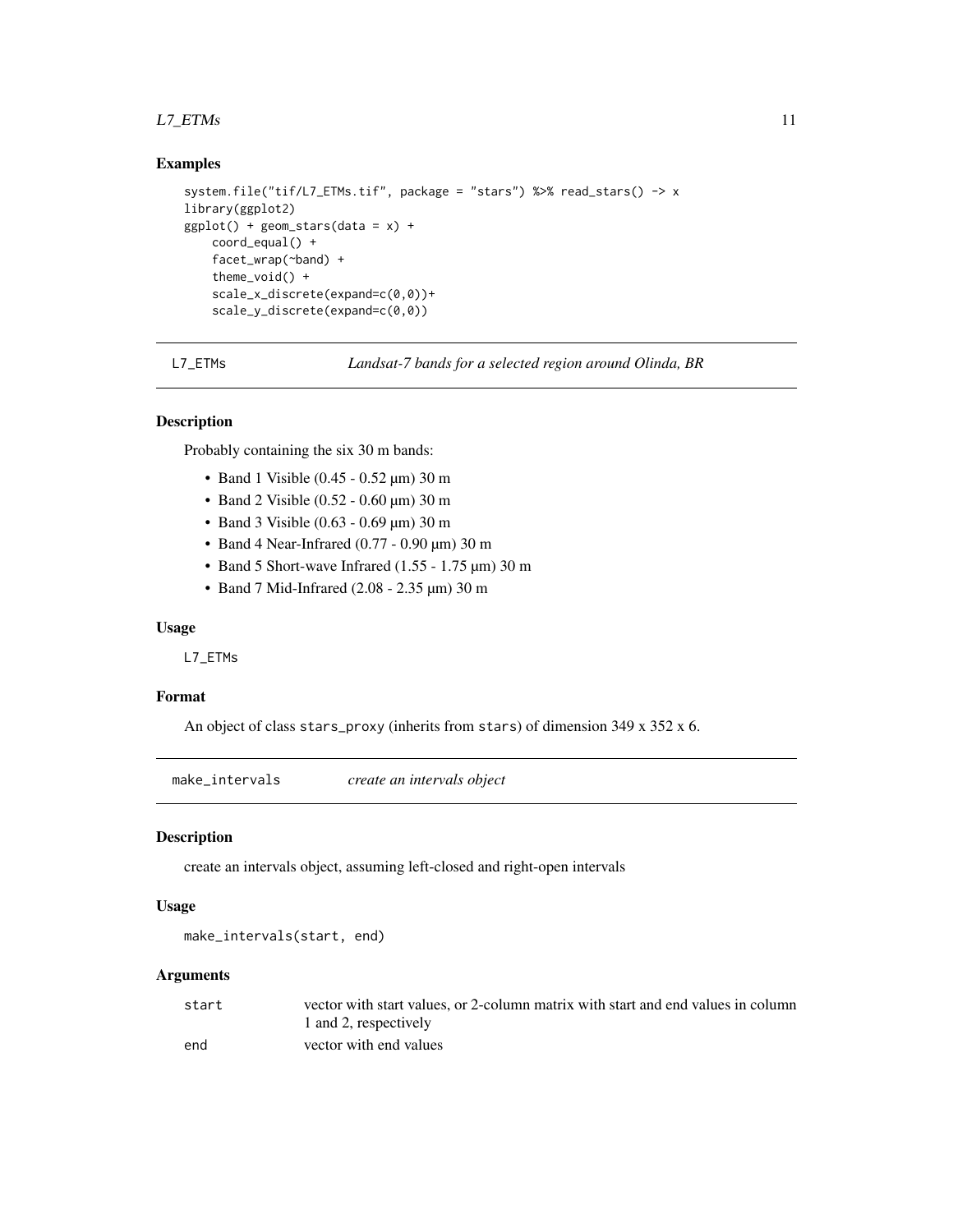<span id="page-11-0"></span>

merge attributes into a dimension, or split a dimension over attributes

## Usage

```
## S3 method for class 'stars'
split(x, f = length(dim(x)), drop = TRUE, ...)## S3 method for class 'stars'
merge(x, y, \ldots, name = "attributes")
```
## Arguments

| $\mathsf{x}$ | object of class stars                                                                                                                   |
|--------------|-----------------------------------------------------------------------------------------------------------------------------------------|
| $\mathbf{f}$ | the name or index of the dimension to split; by default the last dimension                                                              |
| drop         | ignored                                                                                                                                 |
|              | if defined, the first unnamed argument is used for dimension values, if not de-<br>fined, attribute names are used for dimension values |
| y            | needs to be missing                                                                                                                     |
| name         | name for the new dimension                                                                                                              |

## Details

split.stars works on the first attribute, and will give an error when more than one attribute is present

## Value

merge merges attributes of a stars object into a new dimension; split splits a dimension over attributes

ops\_stars *S3 Ops Group Generic Functions for stars objects*

## Description

Ops functions for stars objects, including comparison, product and divide, add, subtract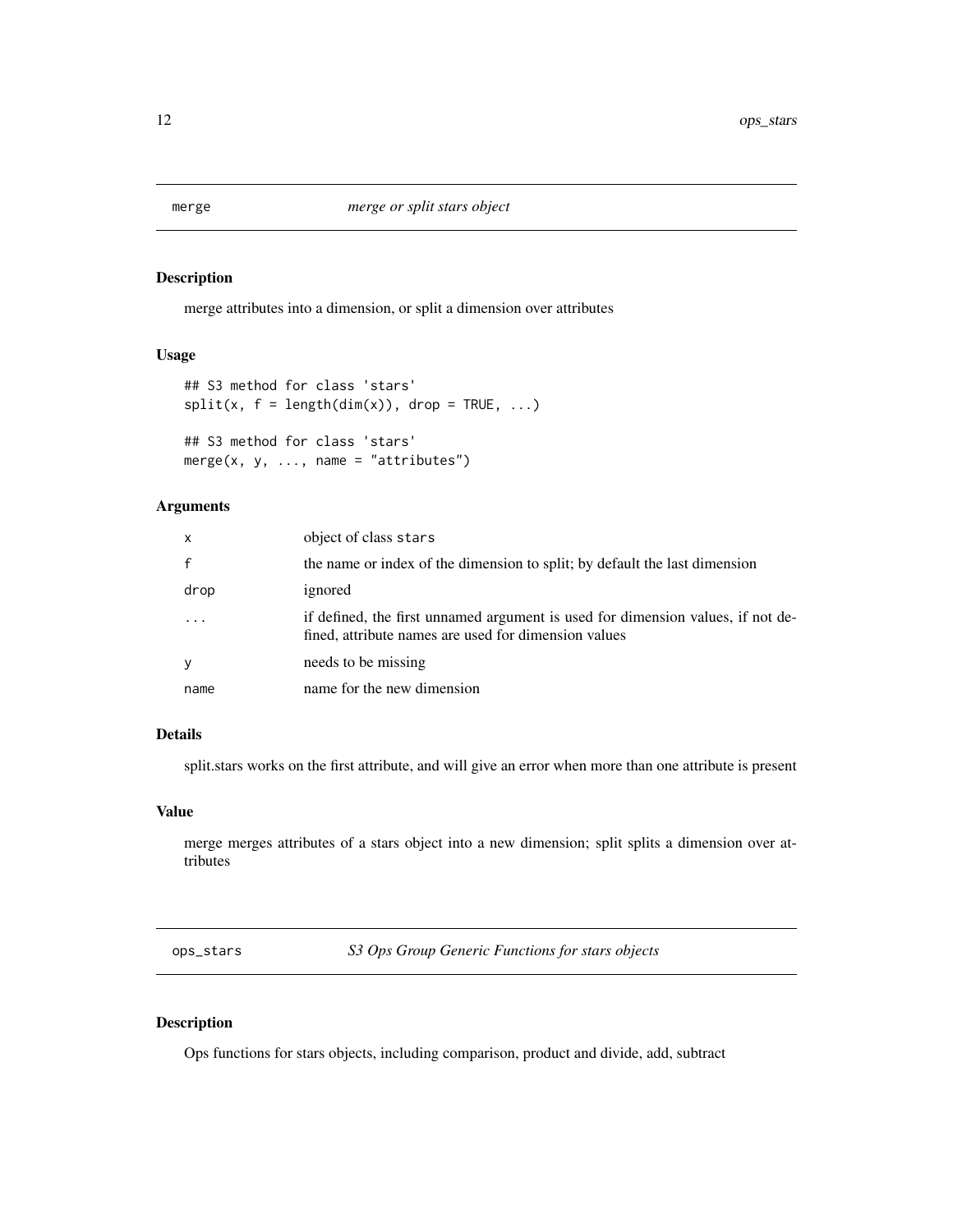ops\_stars 13

## Usage

```
## S3 method for class 'stars'
Ops(e1, e2)
## S3 method for class 'stars'
Math(x, \ldots)## S3 method for class 'stars_proxy'
Ops(e1, e2)
## S3 method for class 'stars_proxy'
Math(x, \ldots)
```
## Arguments

| e1 | object of class stars                      |
|----|--------------------------------------------|
| e2 | object of class stars                      |
| X  | object of class stars                      |
|    | parameters passed on to the Math functions |

## Details

if e1 or e2 is is a numeric vector, or e2 has less or smaller dimensions than e1, then e2 is recycled such that it fits e1, using usual R array recycling rules. The user needs to make sure this is sensible; it may be needed to use aperm to permutate dimensions first.

## Value

object of class stars

```
tif = system.file("tif/L7_ETMs.tif", package = "stars")
x = read\_stars(tif)x * x
x / x
x + xx + 10all.equal(x * 10, 10 * x)
tif = system.file("tif/L7_ETMs.tif", package = "stars")
x = read\_stars(tif)a = sqrt(x)b = log(x, base = 10)
```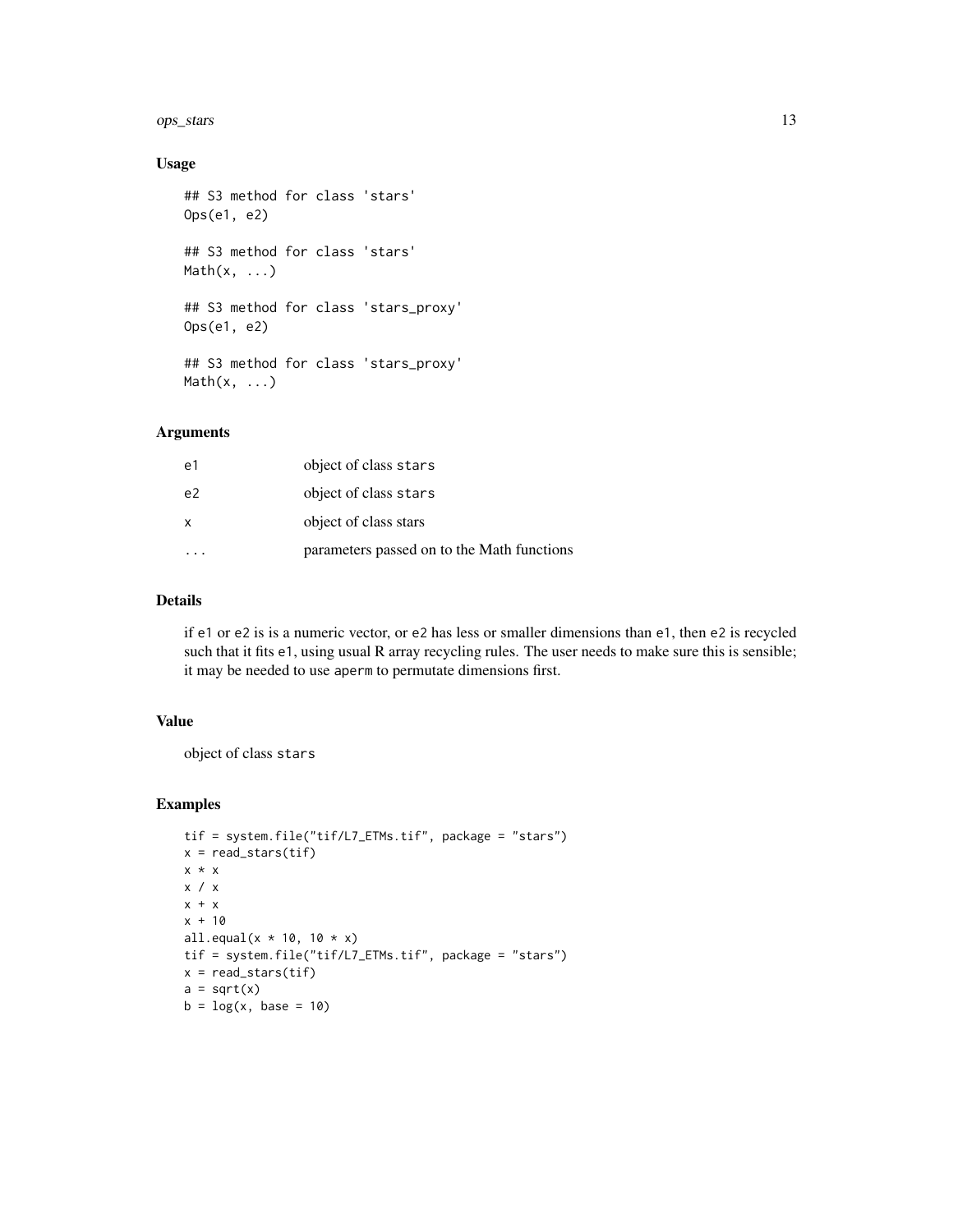plot *plot stars object, with subplots for each level of first non-spatial dimension*

## Description

plot stars object, with subplots for each level of first non-spatial dimension, and customization of legend key

#### Usage

```
## S3 method for class 'stars'
plot(
 x,
 y,
  ...,
  join_zlim = TRUE,
  main = make\_label(x, 1),axes = FALSE,downsample = TRUE,
  nbreaks = 11,
  breaks = "quantile",
  col = grey(1:(nbreaks - 1)/nbreaks),key.pos = get\_key_pos(x, ...),key.width = lcm(1.8),
  key.length = 0.618,reset = TRUE,box_col = grey(0.8),
  center_time = FALSE,
  hook = NULL,
  mfrow = NULL
)
## S3 method for class 'stars'
image(
  x,
  ...,
  band = 1,
  attr = 1,asp = NULL,rgb = NULL,maxColorValue = ifelse(inherits(rgb, "data-frame"), 255, max(x[[attr]], na.rm =TRUE)),
  xlab = if (!axes) "" else names(d)[1],
 ylab = if (!axes) "" else names(d)[2],
  xlim = st_bbox(extent)$xlim,
  ylim = st_bbox(extent)$ylim,
```
<span id="page-13-0"></span>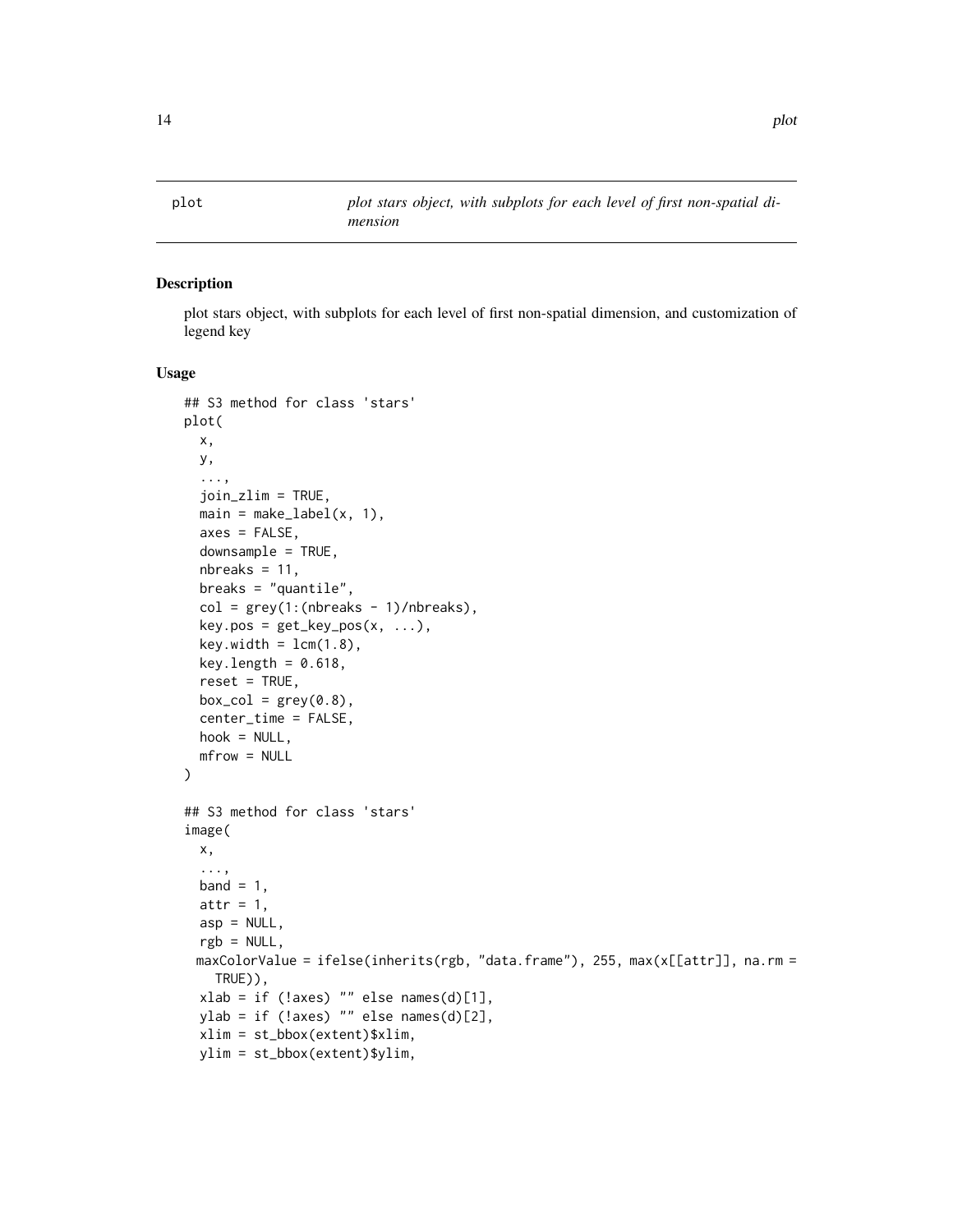```
text_values = FALSE,
 text_color = "black",
 axes = FALSE,interpolate = FALSE,
  as_points = FALSE,
 key.pos = NULL,
 \log z = FALSE,
 key.width = lcm(1.8),
 key.length = 0.618,
 add.geom = NULL,
 border = NA,
 useRaster = isTRUE(dev.capabilities("rasterImage")$rasterImage == "yes"),
 extent = x)
```
## S3 method for class 'stars\_proxy'  $plot(x, y, ..., downsample = get_downsample(dim(x)))$ 

| object of class stars                                                                                                                                                                                                                        |
|----------------------------------------------------------------------------------------------------------------------------------------------------------------------------------------------------------------------------------------------|
| ignored                                                                                                                                                                                                                                      |
| further arguments: for plot, passed on to image.stars; for image, passed on<br>to image.default or rasterImage.                                                                                                                              |
| logical; if TRUE, compute a single, joint zlim (color scale) for all subplots from<br>x                                                                                                                                                      |
| character; subplot title prefix; use "" to get only time, use NULL to suppress<br>subplot titles                                                                                                                                             |
| logical; should axes and box be added to the plot?                                                                                                                                                                                           |
| logical or numeric; if TRUE will try to plot not many more pixels than actually<br>are visible, if FALSE, no downsampling takes place, if numeric, the number of<br>pixels/lines/bands etc that will be skipped; see Details.                |
| number of color breaks; should be one more than number of colors. If missing<br>and col is specified, it is derived from that.                                                                                                               |
| actual color breaks, or a method name used for classIntervals.                                                                                                                                                                               |
| colors to use for grid cells                                                                                                                                                                                                                 |
| integer; side to plot a color key: 1 bottom, 2 left, 3 top, 4 right; set to NULL<br>to omit key. Ignored if multiple columns are plotted in a single function call.<br>Default depends on plot size, map aspect, and, if set, parameter asp. |
| amount of space reserved for width of the key (labels); relative or absolute (using<br>lcm)                                                                                                                                                  |
| amount of space reserved for length of the key (labels); relative or absolute<br>(using lcm)                                                                                                                                                 |
| logical; if FALSE, keep the plot in a mode that allows adding further map ele-<br>ments; if TRUE restore original mode after plotting                                                                                                        |
|                                                                                                                                                                                                                                              |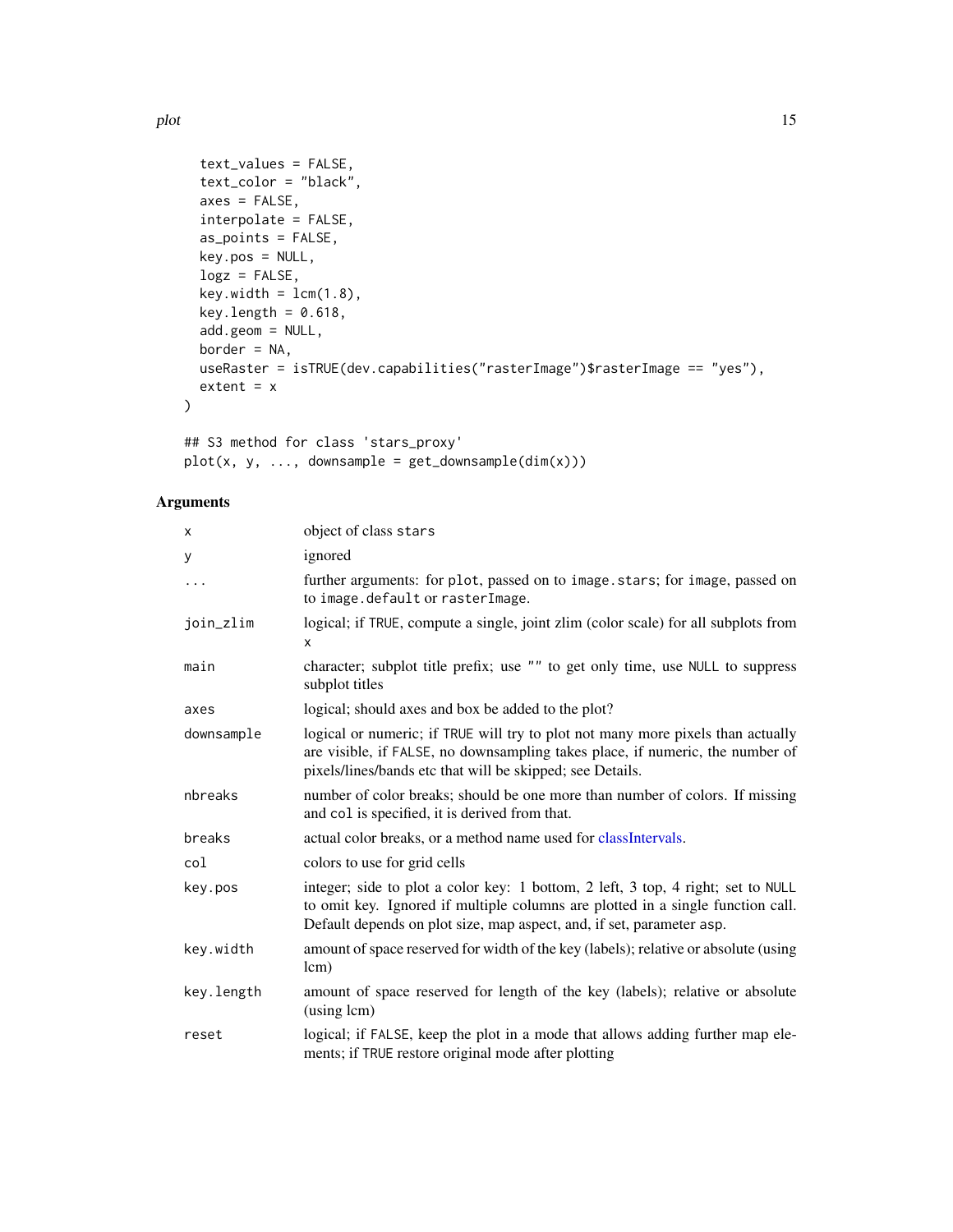<span id="page-15-0"></span>

| $box_{col}$   | color for box around sub-plots; use 0 to suppress plotting of boxes around sub-<br>plots.                                                                                                           |
|---------------|-----------------------------------------------------------------------------------------------------------------------------------------------------------------------------------------------------|
| center_time   | logical; if TRUE, sub-plot titles will show the center of time intervals, otherwise<br>their start                                                                                                  |
| hook          | NULL or function; hook function that will be called on every sub-plot.                                                                                                                              |
| mfrow         | length-2 integer vector with nrows, neolumns of a composite plot, to override<br>the default layout                                                                                                 |
| band          | integer; which band (dimension) to plot                                                                                                                                                             |
| attr          | integer; which attribute to plot                                                                                                                                                                    |
| asp           | numeric; aspect ratio of image                                                                                                                                                                      |
| rgb           | integer; specify three bands to form an rgb composite. Experimental: rgb color<br>table; see Details.                                                                                               |
| maxColorValue | numeric; passed on to rgb                                                                                                                                                                           |
| xlab          | character; x axis label                                                                                                                                                                             |
| ylab          | character; y axis label                                                                                                                                                                             |
| xlim          | x axis limits                                                                                                                                                                                       |
| ylim          | y axis limits                                                                                                                                                                                       |
| text_values   | logical; print values as text on image?                                                                                                                                                             |
| text_color    | character; color for printed text values                                                                                                                                                            |
| interpolate   | logical; when using rasterImage (rgb), should pixels be interpolated?                                                                                                                               |
| as_points     | logical; for curvilinear or sheared grids: parameter passed on to st_as_sf, de-<br>termining whether raster cells will be plotted as symbols (fast, approximate) or<br>small polygons (slow, exact) |
| logz          | logical; if TRUE, use log10-scale for the attribute variable. In that case, breaks<br>and at need to be given as log10-values; see examples.                                                        |
| add.geom      | object of class sfc, or list with arguments to plot, that will be added to an image<br>or sub-image                                                                                                 |
| border        | color used for cell borders (only in case x is a curvilinear or rotated/sheared grid)                                                                                                               |
| useRaster     | logical; use the rasterImage capabilities of the graphics device?                                                                                                                                   |
| extent        | object which has a st_bbox method; sets the plotting extent                                                                                                                                         |

## Details

Downsampling: a value for downsample of 0: no downsampling, 1: after every dimension value (pixel/line/band), one value is skipped (half of the original resolution), 2: after every dimension value, 2 values are skipped (one third of the original resolution), etc.

use of an rgb color table is experimental; see https://github.com/r-spatial/mapview/issues/208

when plotting a subsetted stars\_proxy object, the default value for argument downsample will not be computed correctly, and has to be set manually.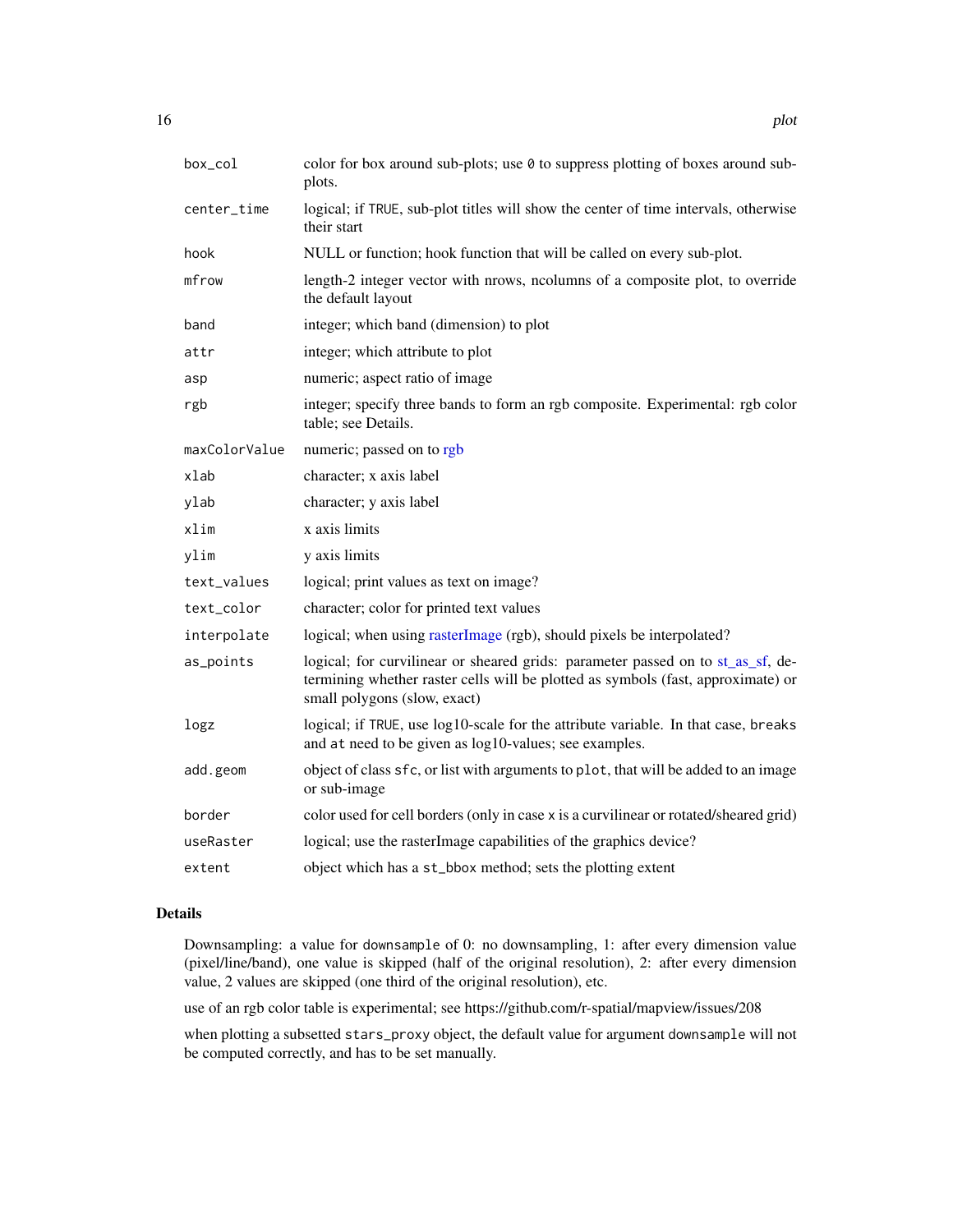## <span id="page-16-0"></span>predict.stars 17

## Examples

```
tif = system.file("tif/L7_ETMs.tif", package = "stars")
x = read\_stars(tif)image(x, col = grey((3:9)/10))image(x, rgb = c(1, 3, 5)) # rgb composite
```
predict.stars *Predict values, given a model object, for a stars or stars\_proxy object*

## Description

Predict values, given a model object, for a stars or stars\_proxy object

## Usage

```
## S3 method for class 'stars'
predict(object, model, ..., drop_dimensions = FALSE)
## S3 method for class 'stars_proxy'
predict(object, model, ...)
```
#### Arguments

| object          | object of class 'stars'                                                                          |  |
|-----------------|--------------------------------------------------------------------------------------------------|--|
| model           | model object of a class that has a predict method; check with 'methods(class =<br>class(object)) |  |
| $\ddots$ .      | arguments passed on to this predict method                                                       |  |
| drop_dimensions |                                                                                                  |  |
|                 | logical; if 'TRUE', remove dimensions (coordinates etc) from 'data.frame' with<br>predictors     |  |

## Details

separate predictors in object need to be separate attributes in object; in case they are e.g. in a band dimension, use 'split(object)'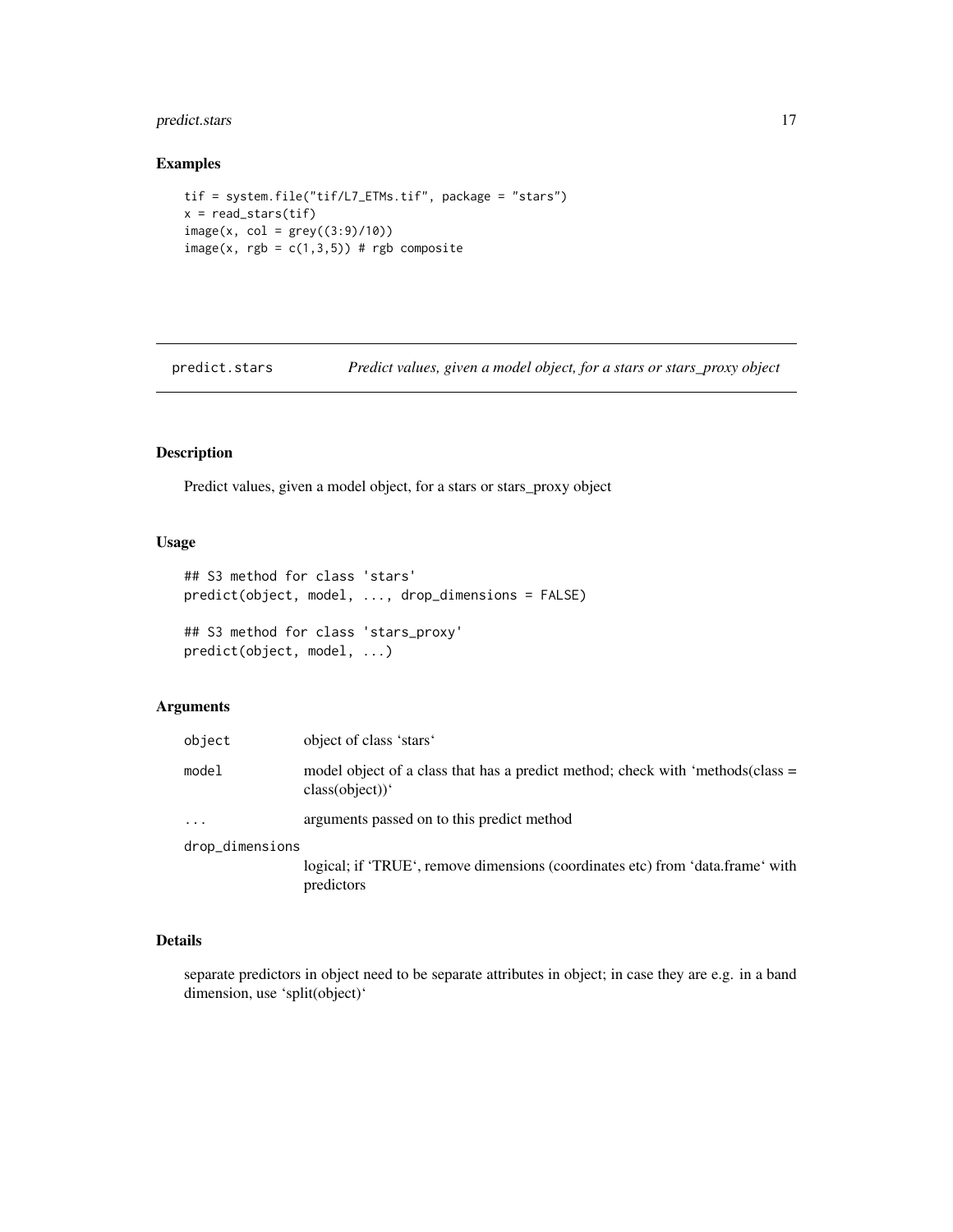<span id="page-17-0"></span>

Read data from a file (or source) using the NetCDF library directly.

#### Usage

```
read_ncdf(
  .x,
  ...,
 var = NULL,ncsub = NULL,curvilinear = character(0),
 eps = 1e-12,
  ignore_bounds = FALSE,
 make_time = TRUE,
 make_units = TRUE
\mathcal{L}
```
## Arguments

| $\cdot$ X     | NetCDF file or source                                                                                                                                                                                                    |
|---------------|--------------------------------------------------------------------------------------------------------------------------------------------------------------------------------------------------------------------------|
| $\ddots$      | ignored                                                                                                                                                                                                                  |
| var           | variable name or names (they must be on matching grids)                                                                                                                                                                  |
| ncsub         | matrix of start, count columns (see Details)                                                                                                                                                                             |
| curvilinear   | length two character named vector with names of variables holding longitude<br>and latitude values for all raster cells. 'stars' attempts to figure out appropriate<br>curvilinear coordinates if they are not supplied. |
| eps           | numeric; dimension value increases are considered identical when they differ<br>less than eps                                                                                                                            |
| ignore_bounds | logical; should bounds values for dimensions, if present, be ignored?                                                                                                                                                    |
| make_time     | if TRUE (the default), an attempt is made to provide a date-time class from the<br>"time" variable                                                                                                                       |
| make_units    | if TRUE (the default), an attempt is made to set the units property of each variable                                                                                                                                     |

#### Details

The following logic is applied to coordinates. If any coordinate axes have regularly spaced coordinate variables they are reduced to the offset/delta form with 'affine =  $c(0, 0)$ ', otherwise the values of the coordinates are stored and used to define a rectilinear grid.

If the data has two or more dimensions and the first two are regular they are nominated as the 'raster' for plotting.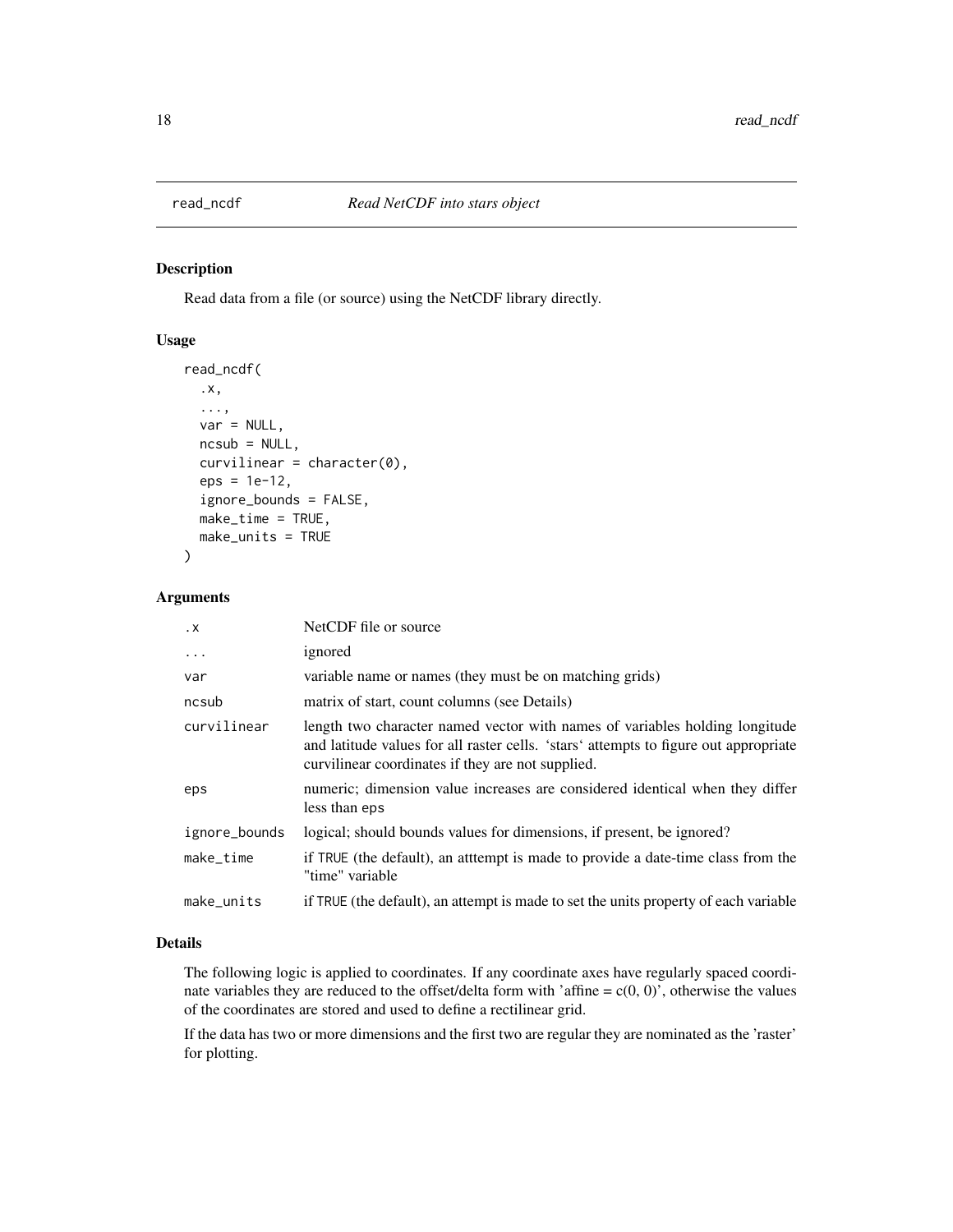<span id="page-18-0"></span>If the curvilinear argument is used it specifies the 2D arrays containing coordinate values for the first two dimensions of the data read. It is currently assumed that the coordinates are 2D and that they relate to the first two dimensions in that order.

If var is not set the first set of variables on a shared grid is used.

start and count columns of ncsub must correspond to the variable dimemsion (nrows) and be valid index using [var.get.nc](#page-0-0) convention (start is 1-based). If the count value is NA then all steps are included. Axis order must match that of the variable/s being read.

#### Examples

```
f <- system.file("nc/reduced.nc", package = "stars")
read_ncdf(f)
read_ncdf(f, var = c("anom"))
read_ncdf(f, ncsub = cbind(start = c(1, 1, 1, 1), count = c(10, 12, 1, 1)))
#' precipitation data in a curvilinear NetCDF
prec_file = system.file("nc/test_stageiv_xyt.nc", package = "stars")
prec = read_ncdf(prec_file, curvilinear = c("lon", "lat"), ignore_bounds = TRUE)
##plot(prec) ## gives error about unique breaks
## remove NAs, zeros, and give a large number
## of breaks (used for validating in detail)
qu_0_omit = function(x, ..., n = 22) {
 x = units::drop\_units(na.omit(x))c(0, quantile(x[x > 0], seq(0, 1, length.out = n)))
}
library(dplyr)
prec\_slice = slice(prec, index = 17, along = "time")plot(prec_slice, border = NA, breaks = qu_0_omit(prec_slice[[1]]), reset = FALSE)
nc = sf::read_sf(system.file("gpkg/nc.gpkg", package = "sf"), "nc.gpkg")
plot(st_geometry(nc), add = TRUE, reset = FALSE, col = NA)
```
read\_stars *read raster/array dataset from file or connection*

#### Description

read raster/array dataset from file or connection

#### Usage

```
read_stars(
  .x,
  ...,
  options = character(0),
  \text{driver} = \text{character}(0),sub = TRUE,
```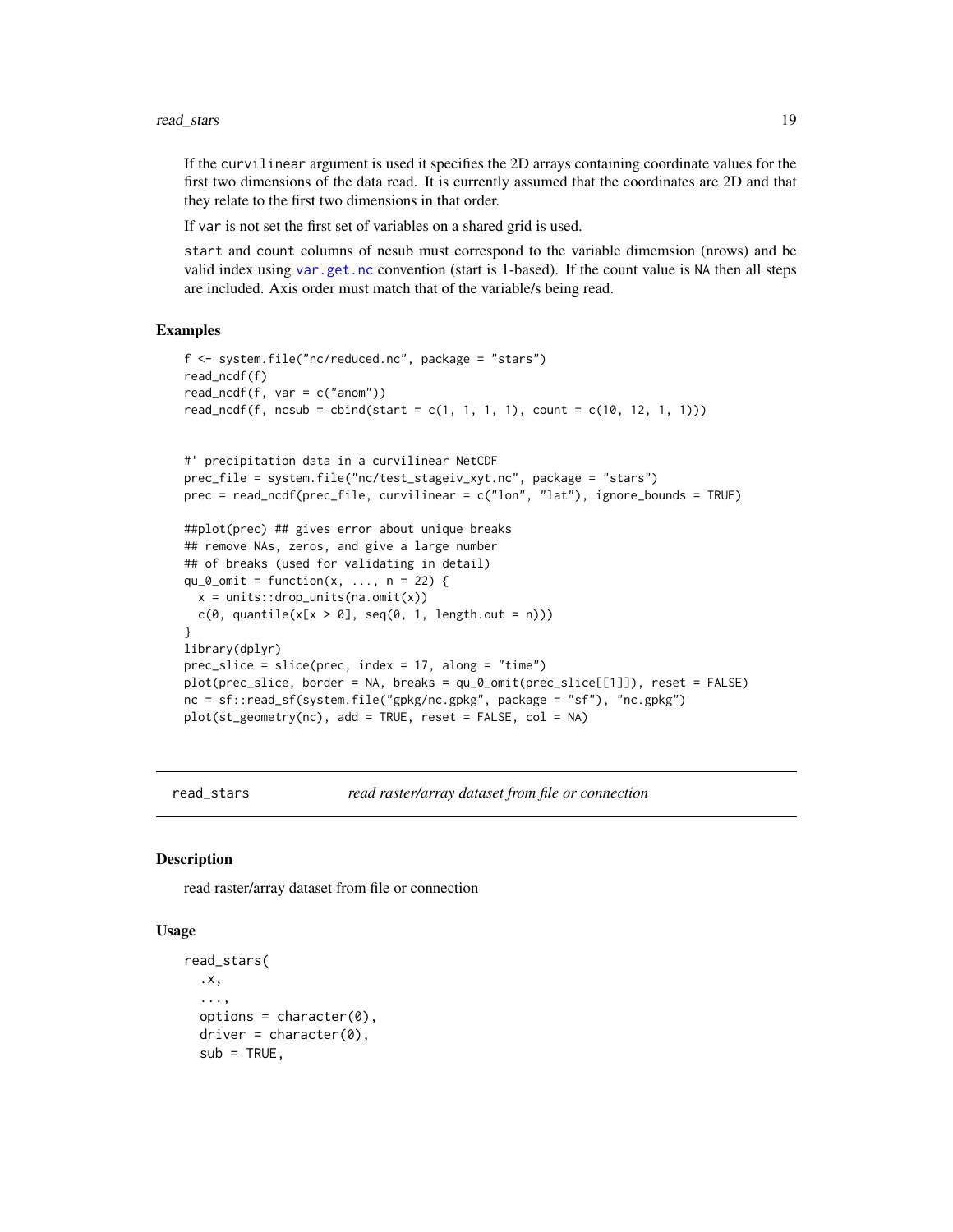```
quiet = FALSE,
 NA_value = NA_real_,
 along = NA_integer_,
 RasterIO = list(),proxy = is_functions(.x) || (!length(curvilinear) && is_big(.x, sub = sub, driver =
   driver, normalize_path = normalize_path, ...)),
 curvilinear = character(0),
 normalize_path = TRUE,
 RAT = character(0),
  tolerance = 1e-10
\mathcal{L}
```
 $is\_big(x, ..., sub = sub, n\_proxy = options("stars.n\_proxy")$ [[1]] %||% 1e+08)

| $\cdot$ X   | character vector with name(s) of file(s) or data source(s) to be read, or a function<br>that returns such a vector                                                                                                                                                                                                                      |
|-------------|-----------------------------------------------------------------------------------------------------------------------------------------------------------------------------------------------------------------------------------------------------------------------------------------------------------------------------------------|
| $\cdots$    | passed on to st_as_stars if curvilinear was set                                                                                                                                                                                                                                                                                         |
| options     | character; opening options                                                                                                                                                                                                                                                                                                              |
| driver      | character; driver to use for opening file. To override fixing for subdatasets and<br>autodetect them as well, use NULL.                                                                                                                                                                                                                 |
| sub         | character, integer or logical; name, index or indicator of sub-dataset(s) to be read                                                                                                                                                                                                                                                    |
| quiet       | logical; print progress output?                                                                                                                                                                                                                                                                                                         |
| NA_value    | numeric value to be used for conversion into NA values; by default this is read<br>from the input file                                                                                                                                                                                                                                  |
| along       | length-one character or integer, or list; determines how several arrays are com-<br>bined, see Details.                                                                                                                                                                                                                                 |
| RasterI0    | list with named parameters for GDAL's RasterIO, to further control the extent,<br>resolution and bands to be read from the data source; see details.                                                                                                                                                                                    |
| proxy       | logical; if TRUE, an object of class stars_proxy is read which contains array<br>metadata only; if FALSE the full array data is read in memory. Always FALSE for<br>curvilinear girds. If not set, defaults to TRUE when the number of cells to be read<br>is larger than options (stars.n_proxy, or to 1e8 if that option was not set. |
| curvilinear | length two character vector with names of subdatasets holding longitude and<br>latitude values for all raster cells, or named length 2 list holding longitude and<br>latitude matrices; the names of this list should correspond to raster dimensions<br>referred to                                                                    |
|             | normalize_path logical; if FALSE, suppress a call to normalizePath on .x                                                                                                                                                                                                                                                                |
| <b>RAT</b>  | character; raster attribute table column name to use as factor levels                                                                                                                                                                                                                                                                   |
| tolerance   | numeric; passed on to all equal for comparing dimension parameters.                                                                                                                                                                                                                                                                     |
| x           | object to be read with read_stars                                                                                                                                                                                                                                                                                                       |
| n_proxy     | integer; number of cells above which x will be read as stars proxy object, i.e.<br>not as in-memory arrays but left on disk                                                                                                                                                                                                             |

<span id="page-19-0"></span>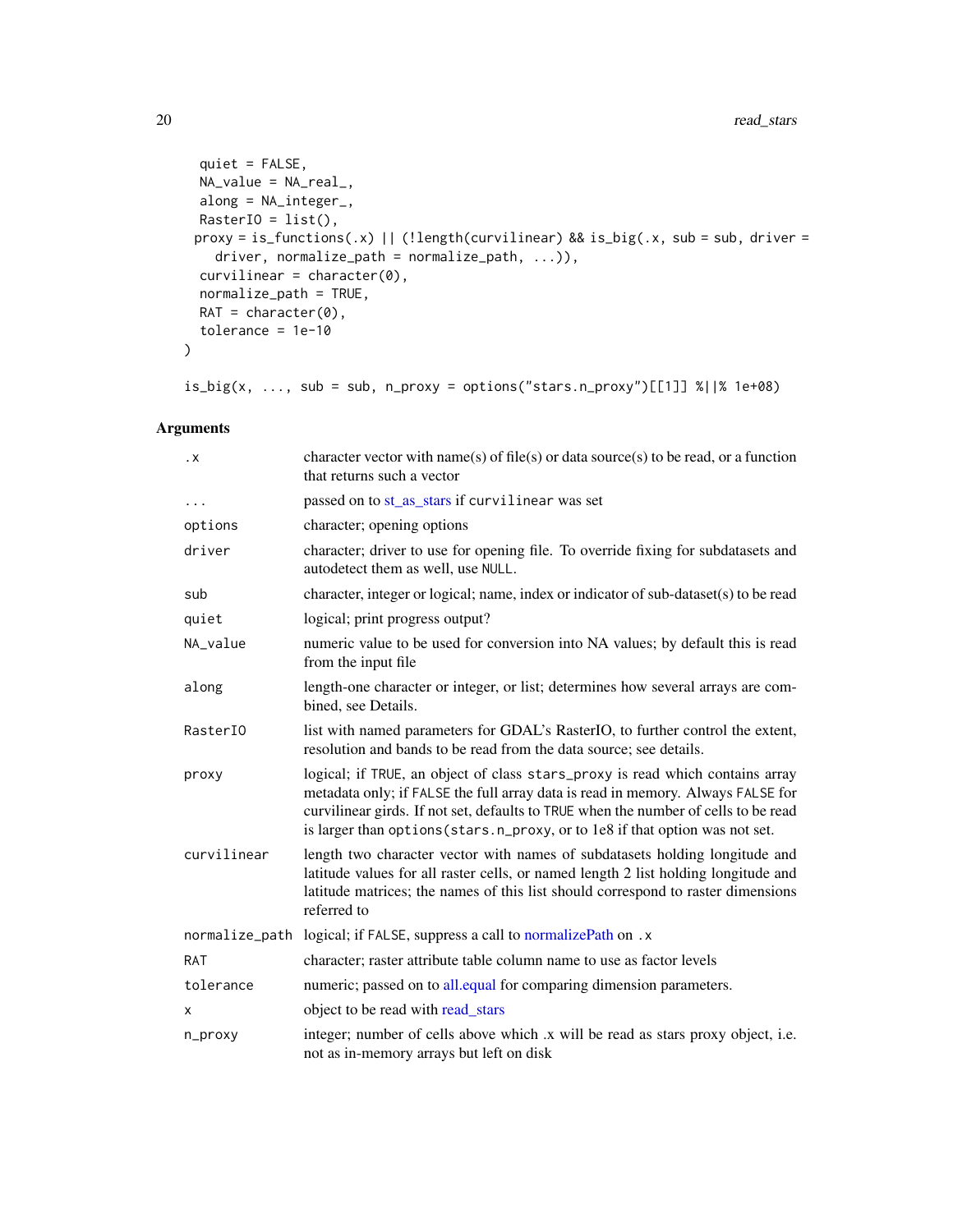#### <span id="page-20-0"></span>read\_stars 21

#### Details

In case .x contains multiple files, they will all be read and combined with [c.stars.](#page-5-1) Along which dimension, or how should objects be merged? If along is set to NA it will merge arrays as new attributes if all objects have identical dimensions, or else try to merge along time if a dimension called time indicates different time stamps. A single name (or positive value) for along will merge along that dimension, or create a new one if it does not already exist. If the arrays should be arranged along one of more dimensions with values (e.g. time stamps), a named list can passed to along to specify them; see example.

RasterIO is a list with zero or more of the following named arguments: nXOff, nYOff (both 1-based: the first row/col has offset value 1), nXSize, nYSize, nBufXSize, nBufYSize, bands, resample. See <https://gdal.org/doxygen/classGDALDataset.html> for their meaning; bands is an integer vector containing the band numbers to be read (1-based: first band is 1). Note that if nBufXSize or nBufYSize are specified for downsampling an image, resulting in an adjusted geotransform. resample reflects the resampling method and has to be one of: "nearest\_neighbour" (the default), "bilinear", "cubic", "cubic\_spline", "lanczos", "average", "mode", or "Gauss".

#### Value

object of class stars

```
tif = system.file("tif/L7_ETMs.tif", package = "stars")
(x1 = read\_stars(tif))(x2 = read\_stars(c(itf, tit)))(x3 = read\_stars(c(tif, tif), along = "band"))(x4 = read\_stars(c(itf, tf), along = "new\_dimensions")) # create 4-dimensional arrayx1o = read_stars(tif, options = "OVERVIEW_LEVEL=1")
t1 = as.Date("2018-07-31")
# along is a named list indicating two dimensions:
read_stars(c(tif, tif, tif, tif), along = list(foo = c("bar1", "bar2"), time = c(t1, t1+2)))
m = matrix(1:120, nrow = 12, ncol = 10)dim(m) = c(x = 10, y = 12) # named dim
st = st_as\_stars(m)attr(st, "dimensions")$y$delta = -1
attr(st, "dimensions")$y$offset = 12
st
tmp = template(fileext = ".tif")write_stars(st, tmp)
(red <- read_stars(tmp))
read_stars(tmp, RasterIO = list(nXOff = 1, nYOff = 1, nXSize = 10, nYSize = 12.
   nBufXSize = 2, nBufYSize = 2) [[1]]
(red \le read_stars(tmp, RasterIO = list(nXOff = 1, nYOff = 1, nXSize = 10, nYSize = 12,
   nBufXSize = 2, nBufYSize = 2)))
red[[1]] # cell values of subsample grid:
## Not run:
  plot(st, reset = FALSE, axes = TRUE, ylim = c(-.1, 12.1), xlim = c(-.1, 10.1),main = "nBufXSize & nBufYSize demo", text_values = TRUE)
  plot(st\_as\_sfc(red, as\_points = TRUE), add = TRUE, col = 'red', pch = 16)
```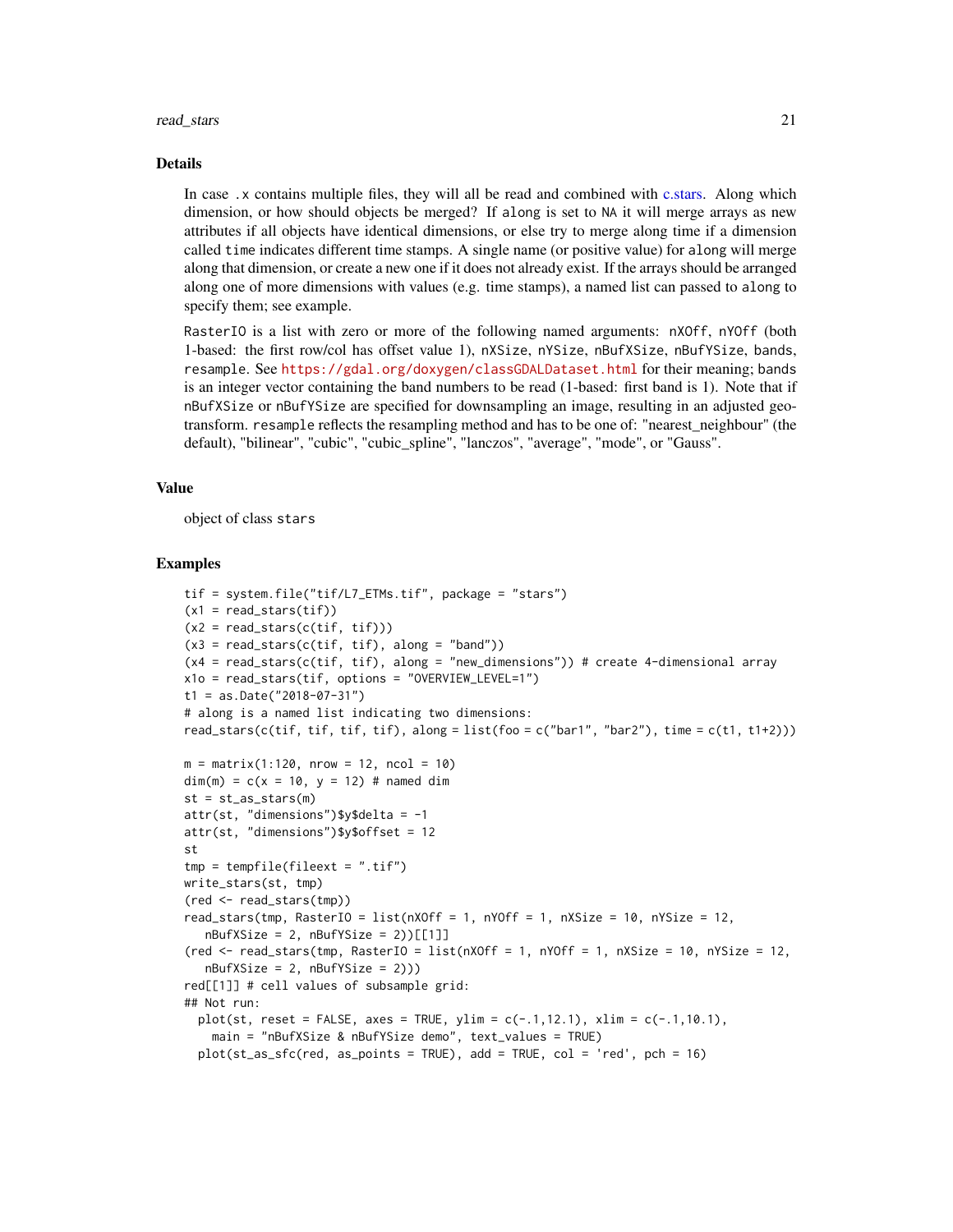## <span id="page-21-0"></span>22 redimension and the contract of the contract of the contract of the contract of the contract of the contract of the contract of the contract of the contract of the contract of the contract of the contract of the contrac

```
plot(st_as_sfc(st_as_stars(st), as_points = FALSE), add = TRUE, border = 'grey')
 plot(st_as_sfc(red, as_points = FALSE), add = TRUE, border = 'green', lwd = 2)
## End(Not run)
file.remove(tmp)
```
redimension *redimension array, or collapse attributes into a new dimension*

## Description

redimension array, or collapse attributes into a new dimension

#### Usage

```
st_redimension(x, new_dims, along, ...)
## S3 method for class 'stars'
st_redimension(
 x,
 new\_dims = st\_dimensions(x),
 along = list(new\_dim = names(x)),...
)
## S3 method for class 'stars_proxy'
st_redimension(
 x,
 new\_dims = st\_dimensions(x),
 along = list(new\_dim = names(x)),...
\mathcal{L}
```

| X        | object of class stars                                                                              |
|----------|----------------------------------------------------------------------------------------------------|
| new_dims | target dimensions: either a 'dimensions' object or an integer vector with the<br>dimensions' sizes |
| along    | named list with new dimension name and values                                                      |
| $\cdots$ | ignored                                                                                            |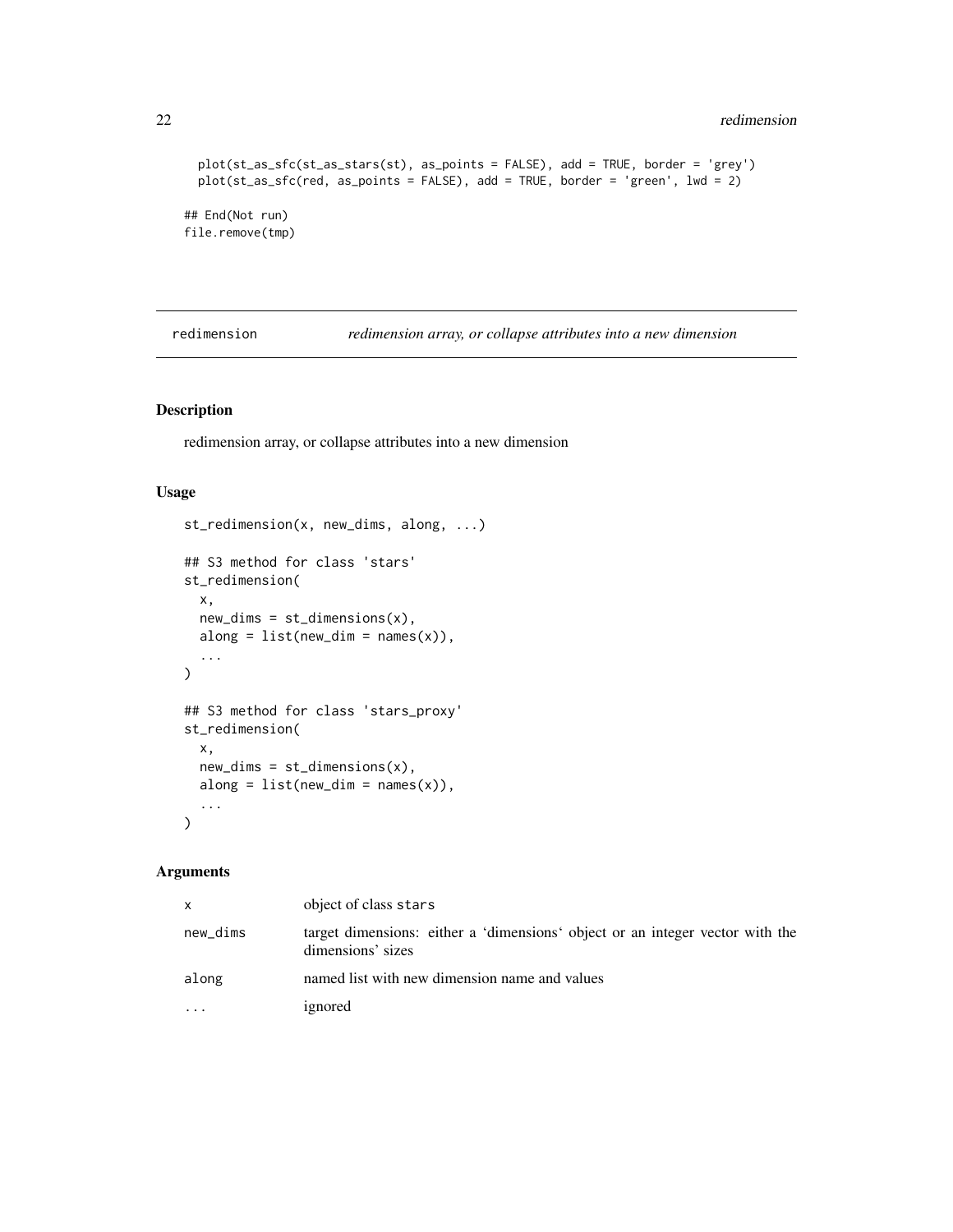<span id="page-22-0"></span>Sentinel-2 sample tile, downloaded from https://scihub.copernicus.eu/ reads the four 10-m bands: B2 (490 nm), B3 (560 nm), B4 (665 nm) and B8 (842 nm)

## Usage

stars\_sentinel2

## Format

An object of class stars\_proxy (inherits from stars) of dimension 10980 x 10980 x 4.

stars\_subset *subset stars objects*

#### <span id="page-22-1"></span>Description

subset stars objects

## Usage

```
## S3 method for class 'stars'
x[i = TRUE, ..., drop = FALSE, crop = !is_curvilinear(x)]## S3 replacement method for class 'stars'
x[i, downsample = 0] <- value
```
 $st_flip(x, which = 1)$ 

| $\mathsf{x}$ | object of class stars                                                                                                                                                                                                    |
|--------------|--------------------------------------------------------------------------------------------------------------------------------------------------------------------------------------------------------------------------|
| $\mathbf{i}$ | first selector: integer, logical or character vector indicating attributes to select,<br>or object of class sf or sfc used as spatial selector; see details                                                              |
| $\ddots$     | further (logical or integer vector) selectors, matched by order, to select on indi-<br>vidual dimensions                                                                                                                 |
| drop         | logical; if TRUE, degenerate dimensions (with only one value) are dropped                                                                                                                                                |
| crop         | logical; if TRUE and parameter i is a spatial geometry (sf or sfc) object, the<br>extent (bounding box) of the result is cropped to match the extent of i using<br>st_crop. Cropping curvilinear grids is not supported. |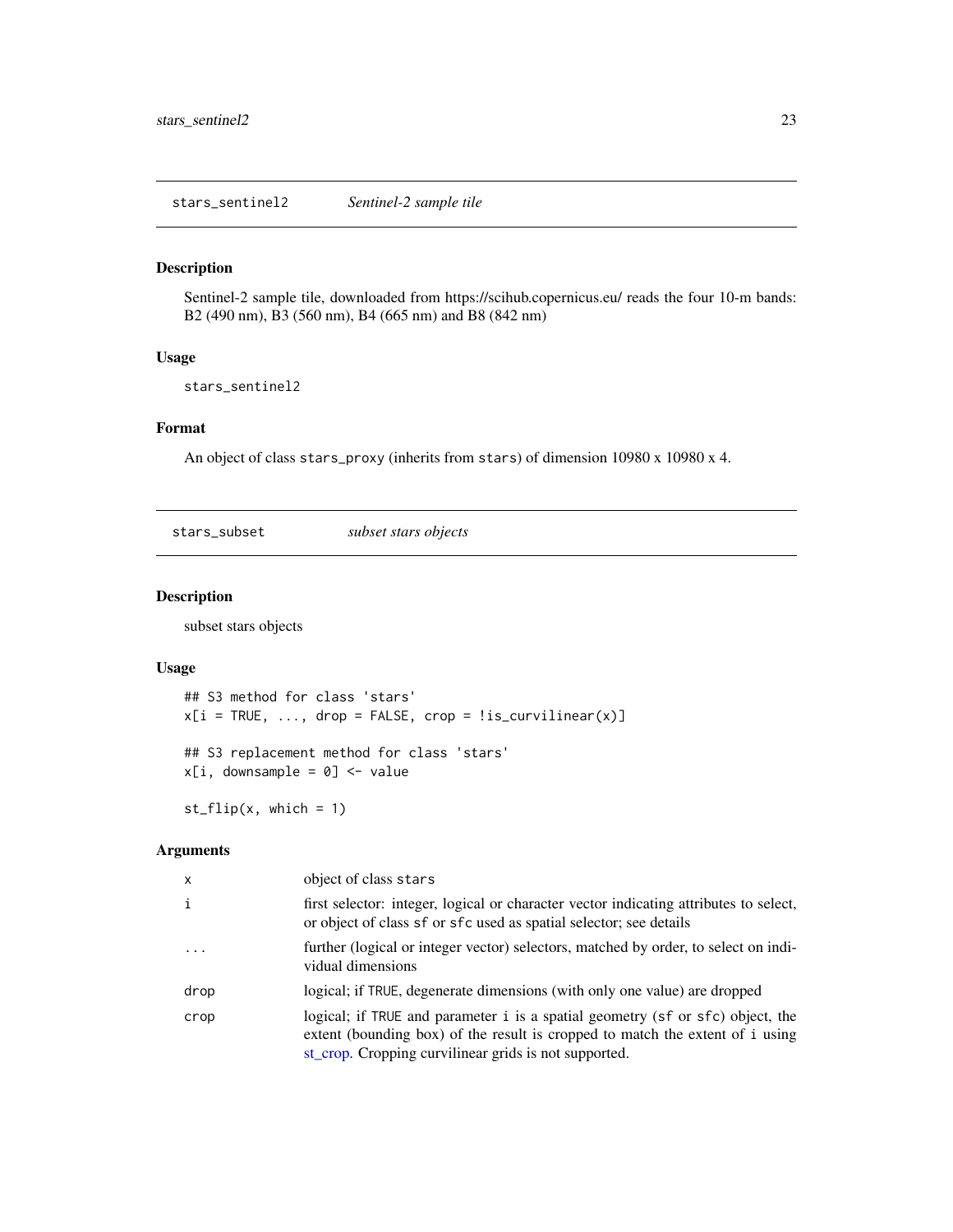24 stars\_subset

| downsample | downsampling rate used in case i is a stars_proxy object                                                   |
|------------|------------------------------------------------------------------------------------------------------------|
| value      | array of dimensions equal to those in $x$ , or a vector or value that will be recycled<br>to such an array |
| which      | character or integer; dimension(s) to be flipped                                                           |

## Details

if i is an object of class sf, sfc or bbox, the spatial subset covering this geometry is selected, possibly followed by cropping the extent. Array values for which the cell centre is not inside the geometry are assigned NA.

in an assignment (or replacement form,  $[\leq$ -), argument i needs to be a stars object with dimensions identical to x, and value will be recycled to the dimensions of the arrays in x.

#### Value

st\_flip flips (reverts) the array values along the chosen dimension without(s) changing the dimension properties

```
tif = system.file("tif/L7_ETMs.tif", package = "stars")
x = read\_stars(tif)x[,,,1:3] # select bands
x[,1:100,100:200,] # select x and y by range
x["L7_ETMs.tif"] # select attribute
xy = structure(list(x = c(293253.999046018, 296400.196497684), y = c(9113801.64775462,
9111328.49619133)), .Names = c("x", "y")pts = st\_as\_sf(data frame(do.call(cbind, xy)), coords = c("x", "y"), crs = st\_crs(x))image(x, axes = TRUE)plot(st_as_sfc(st_bbox(pts)), col = NA, add = TRUE)
bb = st_bbox(pts)(xx = x[bb])image(xx)
plot(st_as_sfc(bb), add = TRUE, col = NA)image(x)
pt = st\_point(c(x = 290462.103109179, y = 9114202.32594085))buf = st_buffer(st_sfc(pt, crs = st_ccrs(x)), 1500)plot(buf, add = TRUE)
buf = st_sfc(st_polygon(list(st_buffer(pt, 1500)[[1]], st_buffer(pt, 1000)[[1]])),
  crs = st_ccrs(x))image(x[buf])
plot(buf, add = TRUE, col = NA)
image(x[buf, crop=FALSE])
plot(buf, add = TRUE, col = NA)lc = read_stars(system.file("tif/lc.tif", package = "stars"))
x = c (orig = 1c,
      flip_x = st_flip(lc, "x"),
      flip_y = st_flip(lc, "y"),
      flip_{xy} = st_{flip}(lc, c("x", "y")),
      along = 3)
```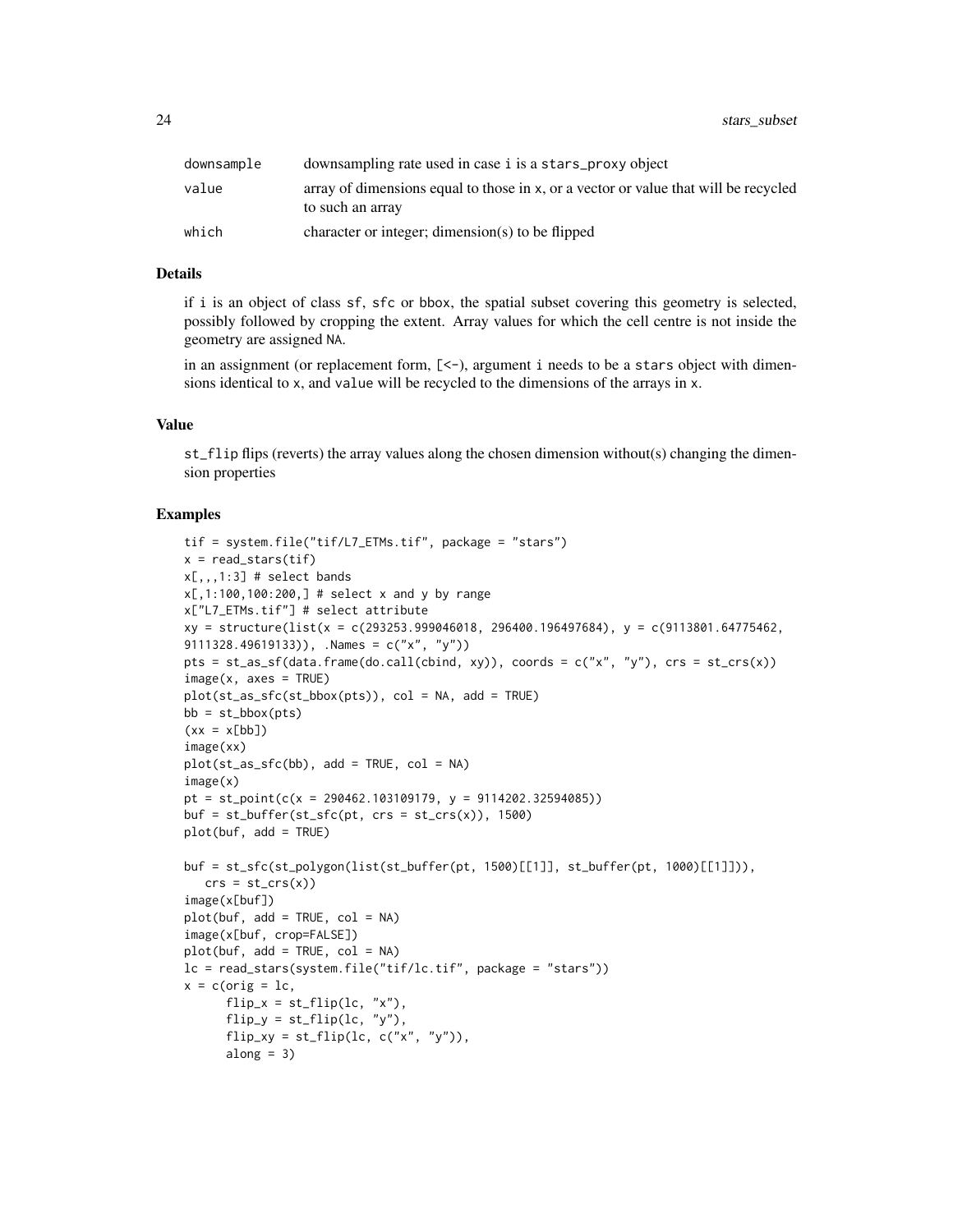#### <span id="page-24-0"></span>st\_apply 25

plot(x)

<span id="page-24-1"></span>

## Description

st\_apply apply a function to array dimensions: aggregate over space, time, or something else

## Usage

```
## S3 method for class 'stars'
st_apply(
 X,
 MARGIN,
 FUN,
  ...,
 CLUSTER = NULL,
 PROGRESS = FALSE,
 FUTURE = FALSE,
 rename = TRUE,
  .fname,
 single_arg = has_single_arg(FUN, list(...)) || can_single_arg(FUN),
 keep = FALSE
\mathcal{L}
```

| X               | object of class stars                                                                                                                                                              |
|-----------------|------------------------------------------------------------------------------------------------------------------------------------------------------------------------------------|
| MARGIN          | see apply; index number(s) or name(s) of the dimensions over which FUN will<br>be applied                                                                                          |
| <b>FUN</b>      | see apply and see Details.                                                                                                                                                         |
| $\ddotsc$       | arguments passed on to FUN                                                                                                                                                         |
| <b>CLUSTER</b>  | cluster to use for parallel apply; see makeCluster                                                                                                                                 |
| <b>PROGRESS</b> | logical; if TRUE, use pbapply:: pbapply to show progress bar                                                                                                                       |
| <b>FUTURE</b>   | logical; if TRUE, use future.apply:: future_apply                                                                                                                                  |
| rename          | logical; if TRUE and X has only one attribute and FUN is a simple function name,<br>rename the attribute of the returned object to the function name                               |
| .fname          | function name for the new attribute name (if one or more dimensions are re-<br>duced) or the new dimension (if a new dimension is created); if missing, the<br>name of FUN is used |
| single_arg      | logical; if TRUE, FUN takes a single argument (like fn_ndvi1 below), if FALSE<br>FUN takes multiple arguments (like fn_ndvi2 below).                                               |
| keep            | logical; if TRUE, preserve dimension metadata (e.g. time stamps)                                                                                                                   |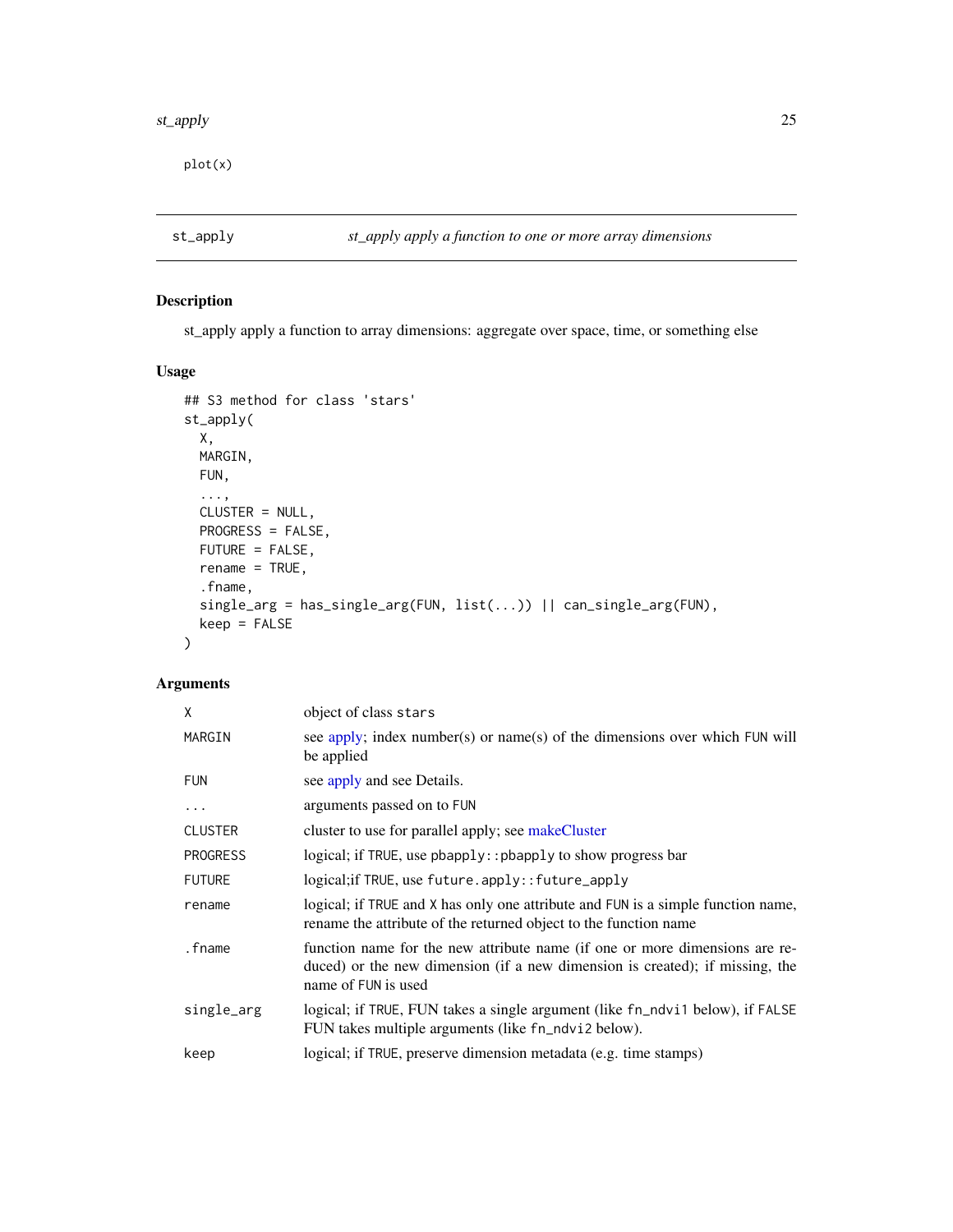#### <span id="page-25-0"></span>Details

FUN is a function which either operates on a single object, which will be the data of each iteration step over dimensions MARGIN, or a function that has as many arguments as there are elements in such an object. See the NDVI examples below. The second form can be VERY much faster e.g. when a trivial function is not being called for every pixel, but only once (example).

The heuristics for the default of single\_arg work often, but not always; try setting this to the right value when st\_apply gives an error.

## Value

object of class stars with accordingly reduced number of dimensions; in case FUN returns more than one value, a new dimension is created carrying the name of the function used; see the examples. Following the logic of [apply,](#page-0-0) This new dimension is put before the other dimensions; use [aperm](#page-0-0) to rearrange this, see last example.

#### Examples

```
tif = system.file("tif/L7_ETMs.tif", package = "stars")
x = read\_stars(tif)st\_apply(x, 1:2, mean) # mean band value for each pixel
st\_apply(x, c("x", "y"), mean) # equivalent to the above
st<sub>-apply</sub>(x, 3, mean) # mean of all pixels for each band
## Not run:
st\_apply(x, "band", mean) # equivalent to the abovest\_apply(x, 1:2, range) # min and max band value for each pixel
fn\_ndvil = function(x) (x[4]-x[3])/(x[4]+x[3]) # ONE argument: will be called for each pixel
fn_ndvi2 = function(red,nir) (nir-red)/(nir+red) # n arguments: will be called only once
 ndvi1 = st_apply(x, 1:2, fn_ndvii)# note that we can select bands 3 and 4 in the first argument:
ndvi2 = st_a pply(x[, 1,3:4], 1:2, fn_ndvi2)all.equal(ndvi1, ndvi2)
# compute the (spatial) variance of each band; https://github.com/r-spatial/stars/issues/430
 st\_apply(x, 3, function(x) var(as.vector(x))) # as.vector is required!
 # to get a progress bar also in non-interactive mode, specify:
 if (require(pbapply)) { # install it, if FALSE
  pboptions(type = "timer")
 }
 st\_apply(x, 1:2, range) # dimension "range" is first; rearrange by:
 st\_apply(x, 1:2, range) %>% aperm(c(2,3,1))## End(Not run)
```
<span id="page-25-1"></span>st\_as\_sf *Convert stars object into an sf object*

## **Description**

Convert stars object into an sf object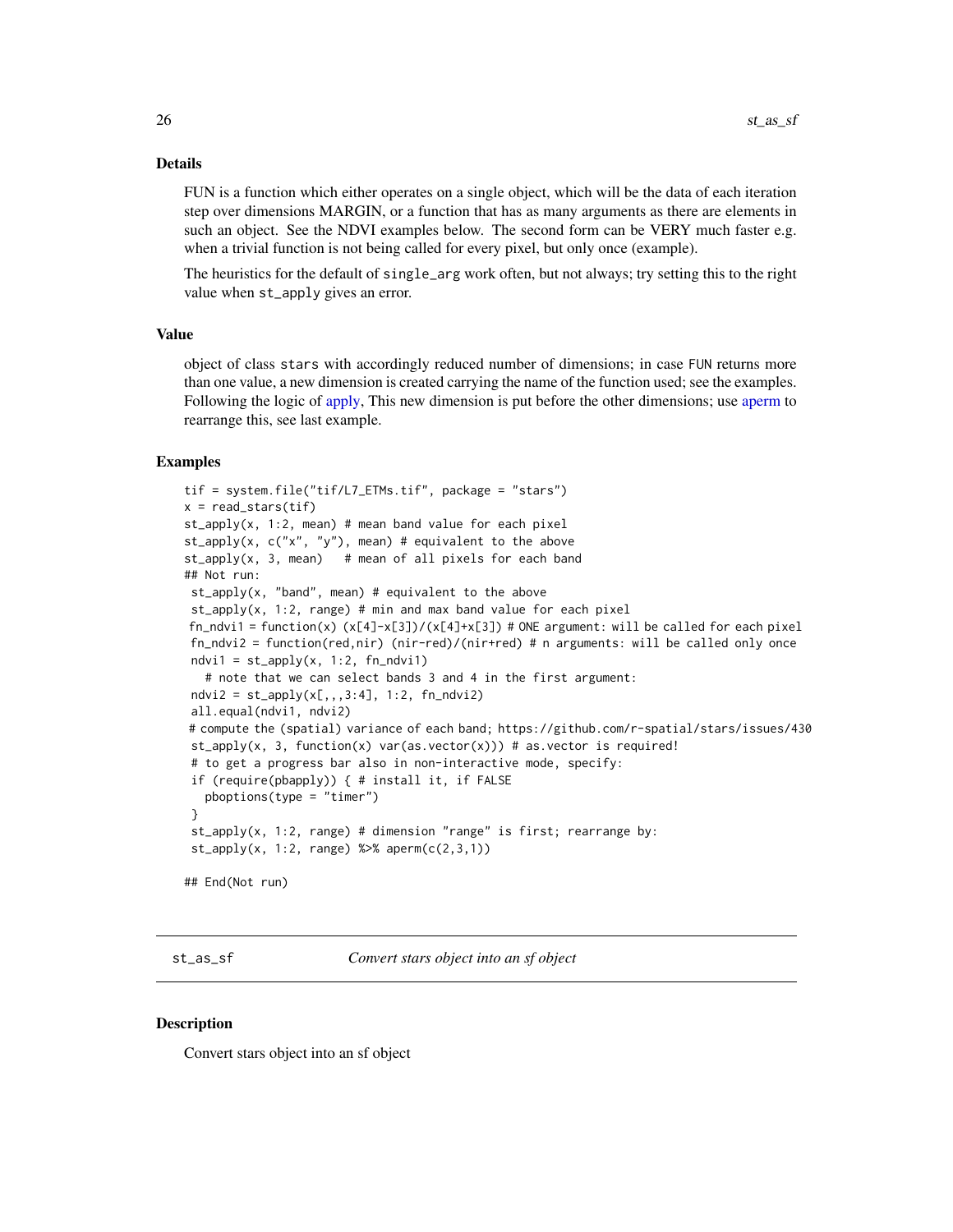#### <span id="page-26-0"></span> $st\_as\_sf$  27

## Usage

```
## S3 method for class 'stars'
st_as_sfc(x, ..., as\_points, which = seq\_len(pred(dim(x)[1:2]))## S3 method for class 'stars'
st_as_sf(
 x,
  ...,
 as_points = FALSE,
 merge = FALSE,
 na.rm = TRUE,use_integer = is.logical(x[[1]]) || is.integer(x[[1]]),
 long = FALSE,
  connect8 = FALSE
\mathcal{L}## S3 method for class 'stars_proxy'
st_as_sf(x, ..., downsample = 0)
```
## Arguments

| X           | object of class stars                                                                                                                                                                                                        |
|-------------|------------------------------------------------------------------------------------------------------------------------------------------------------------------------------------------------------------------------------|
| $\cdots$    | ignored                                                                                                                                                                                                                      |
| as_points   | logical; should cells be converted to points or to polygons? See details.                                                                                                                                                    |
| which       | linear index of cells to keep (this argument is not recommended to be used)                                                                                                                                                  |
| merge       | logical; if TRUE, cells with identical values are merged (using GDAL Polygonize<br>or GDAL_FPolygonize); if FALSE, a polygon for each raster cell is returned; see<br>details                                                |
| $na$ . $rm$ | logical; should missing valued cells be removed, or also be converted to fea-<br>tures?                                                                                                                                      |
| use_integer | (relevant only if merge is TRUE): if TRUE, before polygonizing values are rounded<br>to 32-bits signed integer values (GDALPolygonize), otherwise they are con-<br>verted to 32-bit floating point values (GDALFPolygonize). |
| long        | logical; if TRUE, return a long table form sf, with geometries and other dimen-<br>sions recycled                                                                                                                            |
| connect8    | logical; if TRUE, use 8 connectedness. Otherwise the 4 connectedness algorithm<br>will be applied.                                                                                                                           |
| downsample  | see st_as_stars                                                                                                                                                                                                              |

## Details

If merge is TRUE, only the first attribute is converted into an sf object. If na.rm is FALSE, areas with NA values are also written out as polygons. Note that the resulting polygons are typically invalid, and use [st\\_make\\_valid](#page-0-0) to create valid polygons out of them.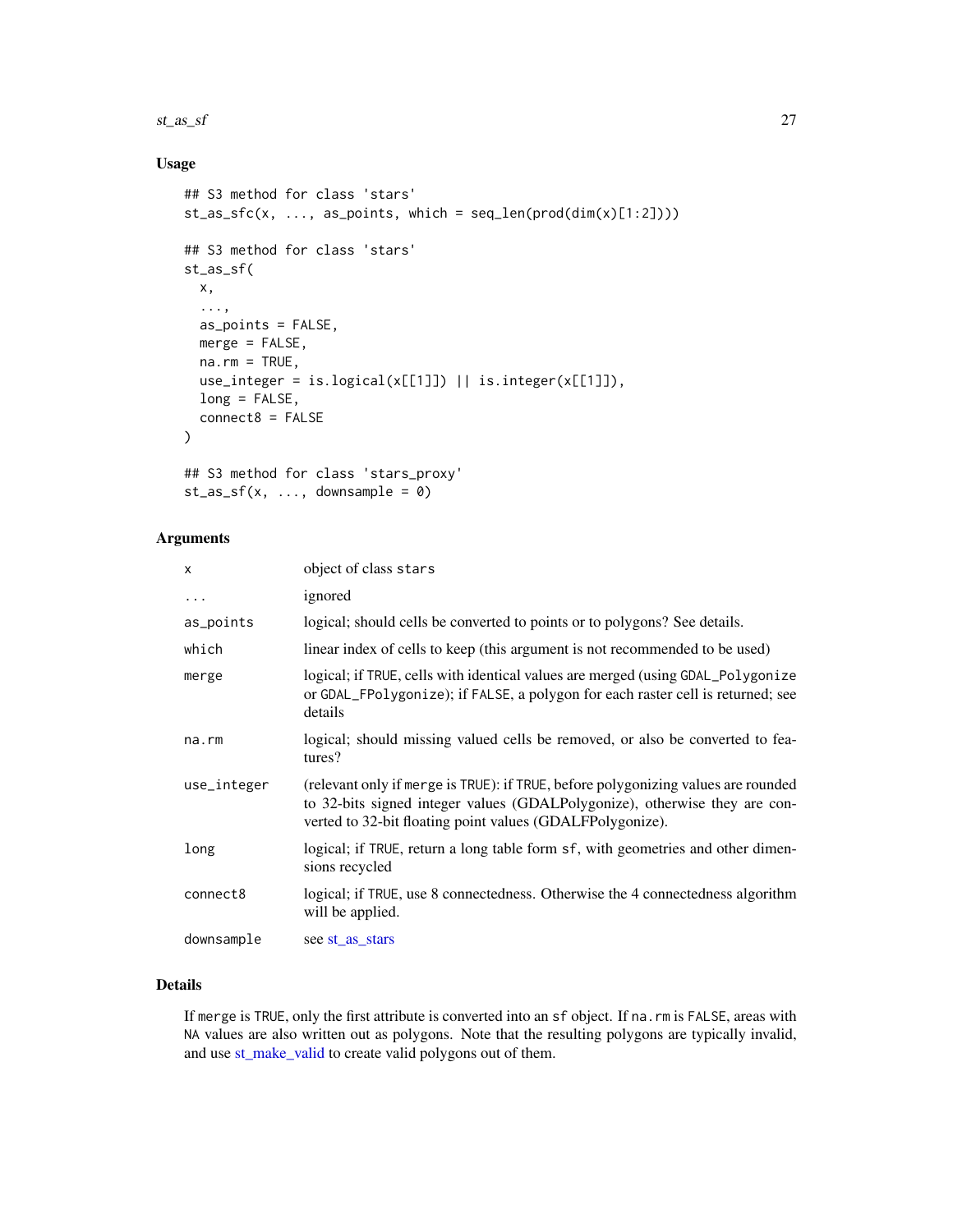#### Examples

```
tif = system.file("tif/L7_ETMs.tif", package = "stars")
x = read\_stars(tif)x = x[, 1:100, 1:100, 6] # subset of a band with lower values in it
x[[1]][x[[1]] < 30] = NA # set lower values to NA
x[[1]] = x[[1]] < 100 # make the rest binary
x
(p = st_as_s f(x)) # removes NA areas
(p = st_as_s f(x[,,,,1], merge = TRUE)) # glues polygons together
all(st_is_valid(p)) # not all valid, see details
plot(p, axes = TRUE)
(p = st_as_sf(x, na.rm = FALSE, merge = TRUE)) # includes polygons with NA values
plot(p, axes = TRUE)
```
<span id="page-27-1"></span>st\_as\_stars *convert objects into a stars object*

#### Description

convert objects into a stars object

#### Usage

```
st_{as\_stars(.x, ...)}## S3 method for class 'list'
st_as_stars(.x, ..., dimensions = NULL)
## Default S3 method:
st\_as\_stars( . x = NULL, . . . , raster = NULL)## S3 method for class 'stars'
st\_as\_stars(.x, ..., curvilinear = NULL, crs = st\_crs(4326))## S3 method for class 'bbox'
st_as_stars(
  .x,
  ...,
 nx,
  ny,
  dx = dy,
  dy = dx.
  xlim = x[c("xmin", "xmax")],ylim = .x[c("ymin", "ymax")],values = 0,
  n = 64800,pretty = FALSE,
```
<span id="page-27-0"></span>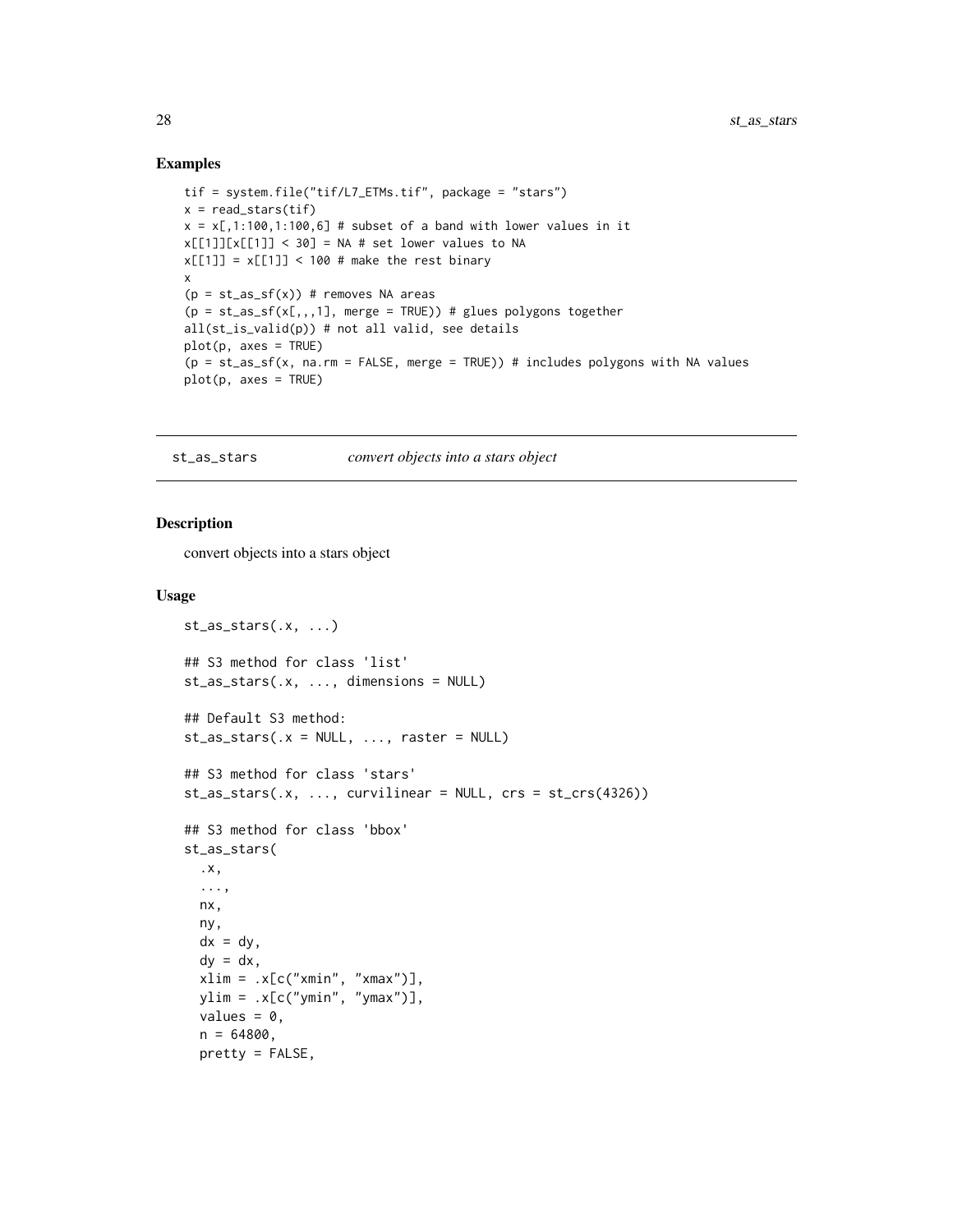```
inside = FALSE,
 nz
\lambda## S3 method for class 'sf'
st\_as\_stars(.x, ..., name = attr(.x, "sf\_column"))## S3 method for class 'Raster'
st\_as\_stars(.x, ..., att = 1, ignore_file = FALSE)## S3 method for class 'SpatRaster'
st_as_stars(.x, ..., ignore_file = FALSE)
## S3 method for class 'ncdfgeom'
st_as_stars(.x, ..., sf_geometry = NA)
## S3 method for class 'stars_proxy'
st_as_stars(
  .x,
  ...,
 downsample = 0,
 url = attr(.x, "url"),envir = parent.frame()
\mathcal{L}## S3 method for class 'data.frame'
st_as_stars(
 .x,
 ...,
 dims = coords,
 xy = \text{dim}[1:2],y_decreasing = TRUE,
  coords = 1:2\lambda## S3 method for class 'xts'
st\_as\_stars(.x, ..., dimension s, name = "attr")## S3 method for class 'OpenStreetMap'
st\_as\_stars(x, ..., as\_col = FALSE)
```

| . X        | object to convert                                                    |
|------------|----------------------------------------------------------------------|
| $\cdot$    | in case. x is of class bbox, arguments passed on to pretty           |
| dimensions | object of class dimensions                                           |
| raster     | character; the names of the dimensions that denote raster dimensions |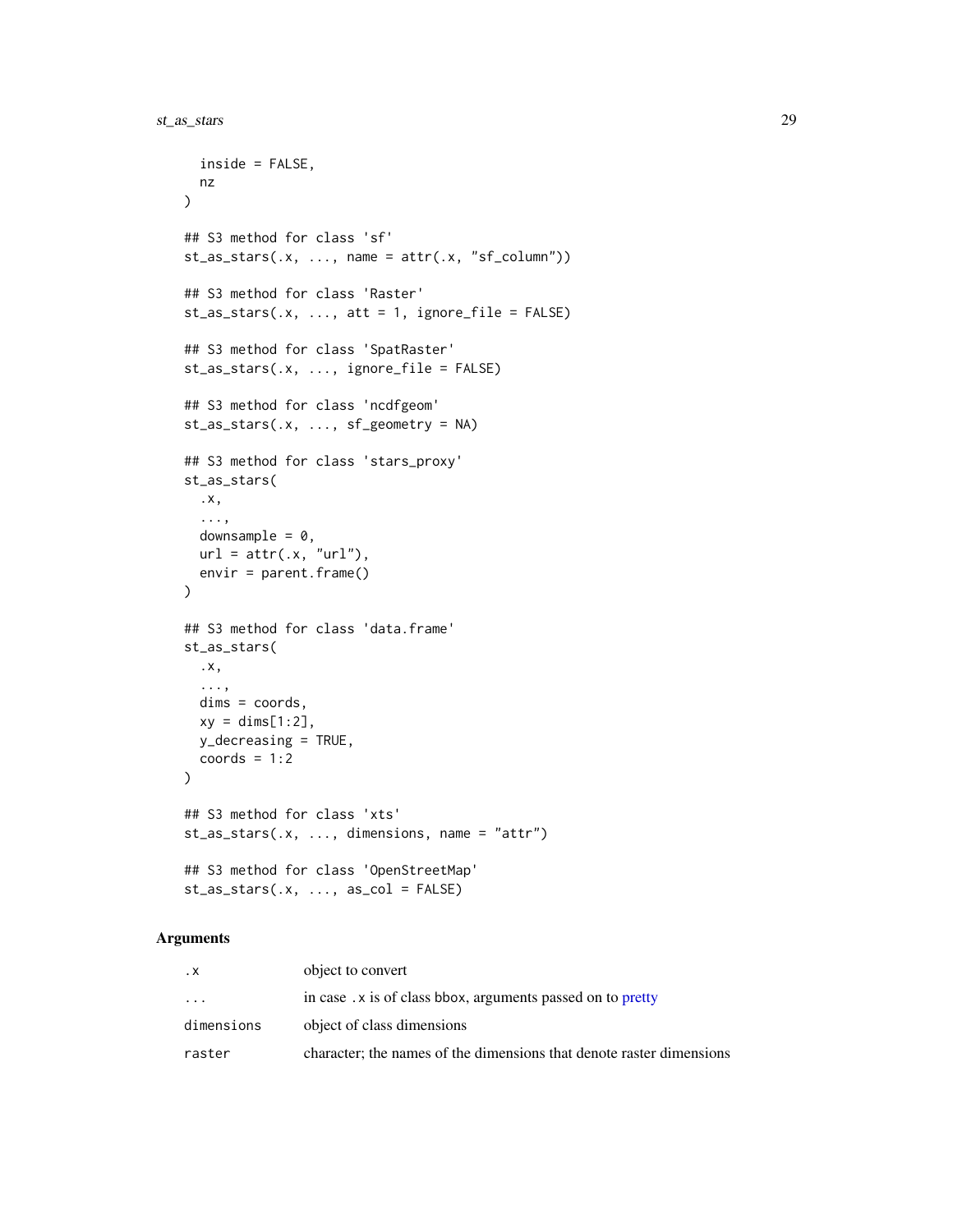<span id="page-29-0"></span>

| curvilinear  | only for creating curvilinear grids: named length 2 list holding longitude and<br>latitude matrices; the names of this list should correspond to raster dimensions<br>referred to |
|--------------|-----------------------------------------------------------------------------------------------------------------------------------------------------------------------------------|
| crs          | object of class crs with the coordinate reference system of the values in curvilinear;<br>see details                                                                             |
| nx           | integer; number of cells in x direction; see details                                                                                                                              |
| ny           | integer; number of cells in y direction; see details                                                                                                                              |
| dx           | numeric; cell size in x direction; see details                                                                                                                                    |
| dy           | numeric; cell size in y direction; see details                                                                                                                                    |
| xlim         | length 2 numeric vector with extent (min, max) in x direction                                                                                                                     |
| ylim         | length 2 numeric vector with extent (min, max) in y direction                                                                                                                     |
| values       | value(s) to populate the raster values with                                                                                                                                       |
| n            | the (approximate) target number of grid cells                                                                                                                                     |
| pretty       | logical; should cell coordinates have pretty values?                                                                                                                              |
| inside       | logical; should all cells entirely fall inside the bbox, potentially not covering it<br>completely?                                                                               |
| nz           | integer; number of cells in z direction; if missing no z-dimension is created.                                                                                                    |
| name         | character; attribute name for array from an xts object                                                                                                                            |
| att          | see factor Values; column in the RasterLayer's attribute table                                                                                                                    |
| ignore_file  | logical; if TRUE, ignore the SpatRaster object file name                                                                                                                          |
| sf_geometry  | sf data.frame with geometry and attributes to be added to stars object. Must have<br>same number of rows as timeseries instances.                                                 |
| downsample   | integer: if larger than 0, downsample with this rate (number of pixels to skip in<br>every row/column); if length 2, specifies downsampling rate in x and y.                      |
| url          | character; URL of the stars endpoint where the data reside                                                                                                                        |
| envir        | environment to resolve objects in                                                                                                                                                 |
| dims         | the column names or indices that form the cube dimensions                                                                                                                         |
| xy           | the x and y raster dimension names or indices; only takes effect after dims has<br>been specified                                                                                 |
| y_decreasing | logical; if TRUE, (numeric) y values get a negative delta (decrease with increas-<br>ing index)                                                                                   |
| coords       | same as dims, for symmetry with st_as_sf                                                                                                                                          |
| as_col       | logical; return rgb numbers (FALSE) or (character) color values (TRUE)?                                                                                                           |
|              |                                                                                                                                                                                   |

#### Details

if curvilinear is a stars object with longitude and latitude values, its coordinate reference system is typically not that of the latitude and longitude values.

For the bbox method: if pretty is TRUE, raster cells may extend the coordinate range of .x on all sides. If in addition to nx and ny, dx and dy are also missing, these are set to a single value computed as sqrt(diff(xlim)\*diff(ylim)/n). If nx and ny are missing, they are computed as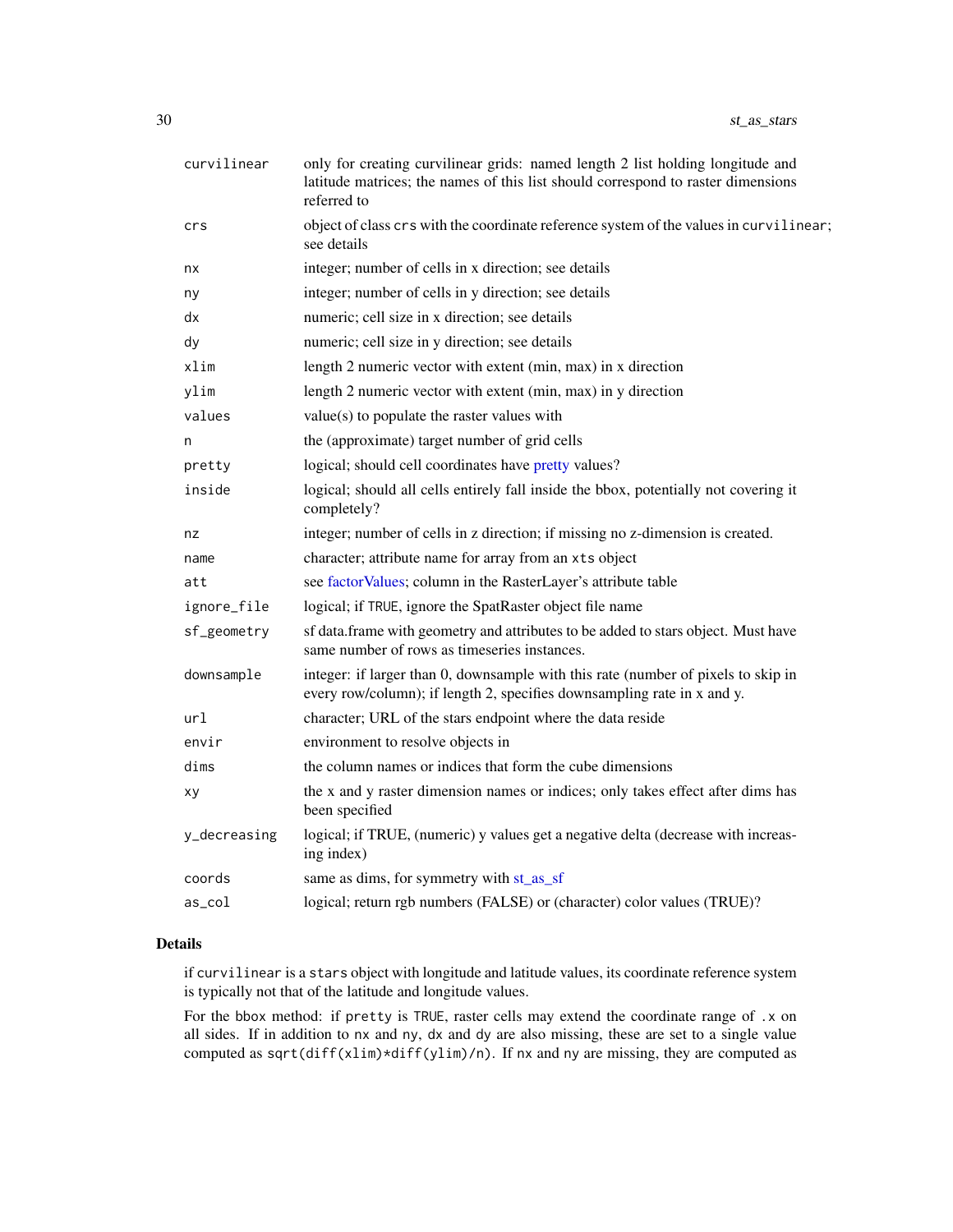<span id="page-30-0"></span>the ceiling of the ratio of the (x or y) range divided by (dx or dy), unless inside is TRUE, in which case ceiling is replaced by floor. Positive dy will be made negative. Further named arguments  $(\ldots)$ are passed on to pretty.

For the ncdfgeom method: objects are point-timeseries with optional line or polygon geometry for each timeseries specified with the sf\_geometry parameter. See ncdfgeom for more about this NetCDF-based format for geometry and timeseries.

for the xts methods, if dimensions are provided, time has to be the first dimension.

#### Examples

```
data(Produc, package = "plm")
st_as_stars(Produc, y_decreasing = FALSE)
```
<span id="page-30-1"></span>st\_contour *Compute or plot contour lines or sets*

## Description

Compute contour lines or sets

#### Usage

```
st_contour(
 x,
 na.rm = TRUE,contour_lines = FALSE,
 breaks = classInt::classIntervals(na.omit(as.vector(x[[1]])))$brks
```
## Arguments

)

| x.            | object of class stars                                                                   |
|---------------|-----------------------------------------------------------------------------------------|
| na.rm         | logical; should missing valued cells be removed, or also be converted to fea-<br>tures? |
| contour_lines | logical; if FALSE, polygons are returned (contour sets), otherwise contour lines        |
| breaks        | numerical; values at which to "draw" contour levels                                     |

## Details

this function requires  $GDAL \ge 2.4.0$ 

#### See Also

for polygonizing rasters following grid boundaries, see [st\\_as\\_sf](#page-25-1) with arguments as\_points=FALSE and merge=TRUE; [contour](#page-0-0) plots contour lines using R's native algorithm (which also plots contour levels)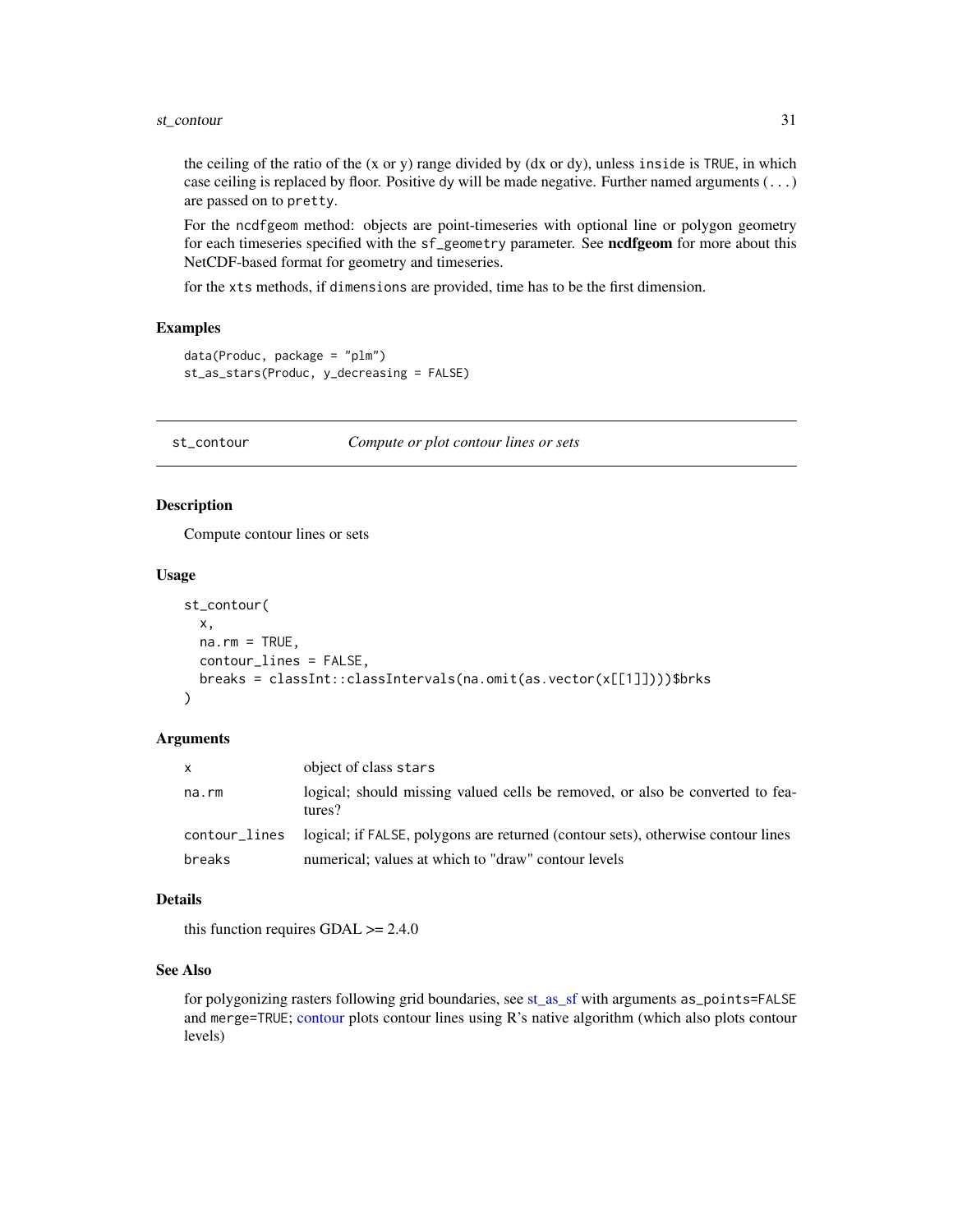<span id="page-31-2"></span><span id="page-31-0"></span>

retrieve coordinates for raster or vector cube cells

## Usage

```
## S3 method for class 'stars'
st_coordinates(x, ..., add_max = FALSE, center = TRUE)
## S3 method for class 'stars'
as.data.frame(x, \ldots, add_max = FALSE, center = NA)
as\_tibble.stars(.x, ..., add\_max = FALSE, center = NA)
```
## Arguments

| $\mathsf{x}$ | object of class stars                                                                                                                                                                                            |
|--------------|------------------------------------------------------------------------------------------------------------------------------------------------------------------------------------------------------------------|
| $\cdots$     | ignored                                                                                                                                                                                                          |
| add_max      | logical; if TRUE, dimensions are given with a min $(x)$ and max $(x_{max})$ value                                                                                                                                |
| center       | logical; (only if add_max is FALSE): should grid cell center coordinates be re-<br>turned (TRUE) or offset values (FALSE)? center can be a named logical vector<br>or list to specify values for each dimension. |
| $\cdot$ X    | object to be converted to a tibble                                                                                                                                                                               |
|              |                                                                                                                                                                                                                  |

<span id="page-31-1"></span>st\_crop *crop a stars object*

#### Description

crop a stars object

## Usage

```
## S3 method for class 'stars_proxy'
st_crop(
 x,
 y,
  ...,
 crop = TRUE,epsilon = sqrt(.Machine$double.eps),
 collect = TRUE
```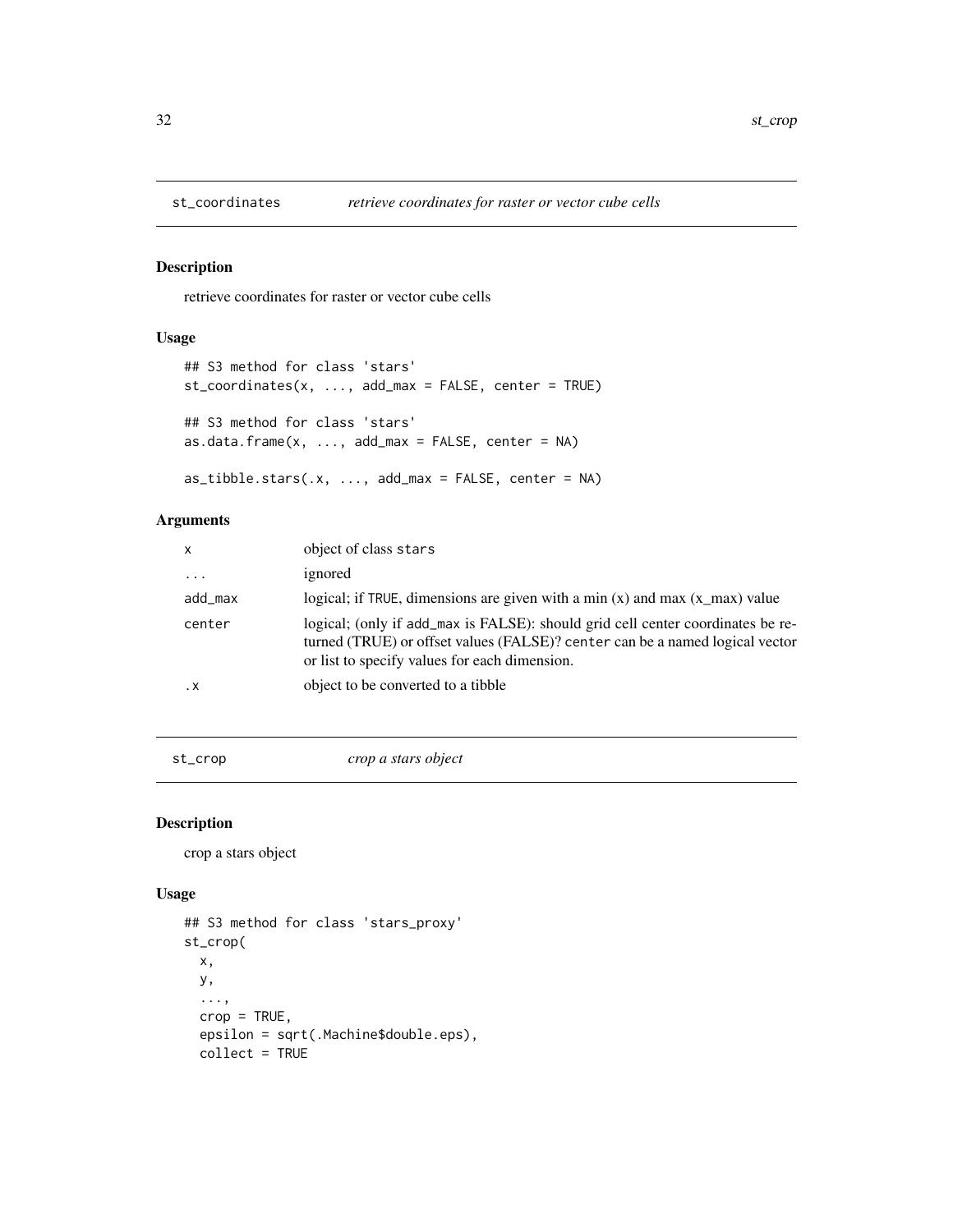#### st\_crop 33

```
\mathcal{L}## S3 method for class 'stars'
st_crop(
  x,
 y,
  ...,
  crop = TRUE,
 epsilon = sqrt(.Machine$double.eps),
  as_points = all(st\_dimension(y) == 2, na.rm = TRUE)\mathcal{L}
```
## Arguments

| $\mathsf{x}$ | object of class stars                                                                                                                                                                          |
|--------------|------------------------------------------------------------------------------------------------------------------------------------------------------------------------------------------------|
| y            | object of class sf, sfc or bbox; see Details below.                                                                                                                                            |
| $\cdots$     | ignored                                                                                                                                                                                        |
| crop         | logical; if TRUE, the spatial extent of the returned object is cropped to still cover<br>obj, if FALSE, the extent remains the same but cells outside y are given NA values.                   |
| epsilon      | numeric; factor to shrink the bounding box of y towards its center before crop-<br>ping.                                                                                                       |
| collect      | logical; if TRUE, repeat cropping on stars object, i.e. after data has been read                                                                                                               |
| as_points    | logical; only relevant if y is of class sf or sfc: if FALSE, treat x as a set of<br>points, else as a set of small polygons. Default: TRUE if y is two-dimensional,<br>else FALSE; see Details |

## Details

for raster x, st\_crop selects cells that intersect with y. For intersection, are raster cells interpreted as points or as small polygons? If y is of class stars, x raster cells are interpreted as points; if y is of class bbox, x cells are interpreted as cells (small polygons). Otherwise, if as\_points is not given, cells are interpreted as points if y has a two-dimensional geometry.

```
l7 = read_stars(system.file("tif/L7_ETMs.tif", package = "stars"))
d = st\_dimensions(17)# area around cells 3:10 (x) and 4:11 (y):
offset = c(d[["x"]]$offset, d[["y"]]$offset)
res = c(d[["x"]]$delta, d[["y"]]$delta)
bb = st_bbox(c(xmin = offset[1] + 2 \star res[1],
ymin = \text{offset}[2] + 11 * \text{res}[2],xmax = \text{offset}[1] + 10 * \text{res}[1],ymax = offset[2] + 3 * res[2]), crs = st_crs(17))
l7[bb]
# equivalent:
st_crop(l7, bb)
```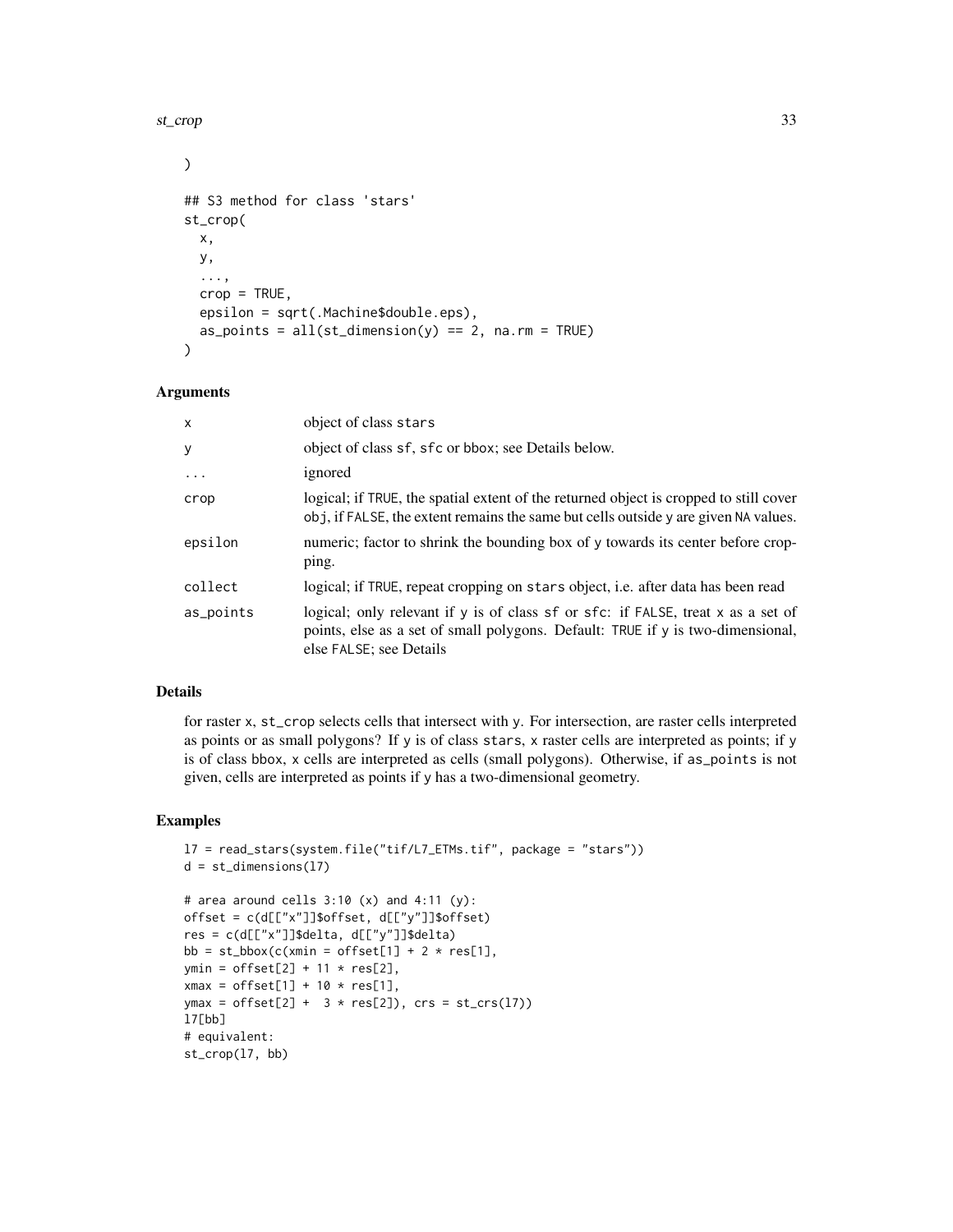```
plot(l7[,1:13,1:13,1], reset = FALSE)
image(17[bb, 1], add = TRUE, col = sf.close())plot(st_as_sfc(bb), add = TRUE, border = 'green', lwd = 2)# slightly smaller bbox:
bb = st_bbox(c(xmin = offset[1] + 2.1 * res[1],
ymin = \text{offset}[2] + 10.9 * \text{res}[2],xmax = offset[1] + 9.9 * res[1],
ymax = \text{offset}[2] + 3.1 * \text{res}[2]), crs = st_ccrs(17))l7[bb]
plot(l7[,1:13,1:13,1], reset = FALSE)
image(17[bb, 1], add = TRUE, col = sf.close())plot(st_as_sfc(bb), add = TRUE, border = 'green', lwd = 2)# slightly larger bbox:
bb = st_bbox(c(xmin = offset[1] + 1.9 * res[1],
ymin = offset[2] + 11.1 * res[2],xmax = offset[1] + 10.1 * res[1],
ymax = \text{offset}[2] + 2.9 * \text{res}[2]), crs = st_ccrs(17))l7[bb]
plot(l7[,1:13,1:13,1], reset = FALSE)
image(17[bb,,,1], add = TRUE, col = sfs(17[bb,+,1])plot(st_as_sfc(bb), add = TRUE, border = 'green', lwd = 2)# half a cell size larger bbox:
bb = st_bbox(c(xmin = offset[1] + 1.49 \times res[1],
ymin = offset[2] + 11.51 * res[2],
xmax = offset[1] + 10.51 * res[1],
ymax = offset[2] + 2.49 * res[2]), crs = st_ccrs(17))
l7[bb]
plot(l7[,1:13,1:13,1], reset = FALSE)
image(17[bb, 1], add = TRUE, col = sf.close())plot(st_as_sfc(bb), add = TRUE, border = 'green', lwd = 2)
```
st\_dimensions *get dimensions from stars object*

#### Description

get dimensions from stars object

#### Usage

```
st_dimensions(.x, ...)
```
## S3 method for class 'stars'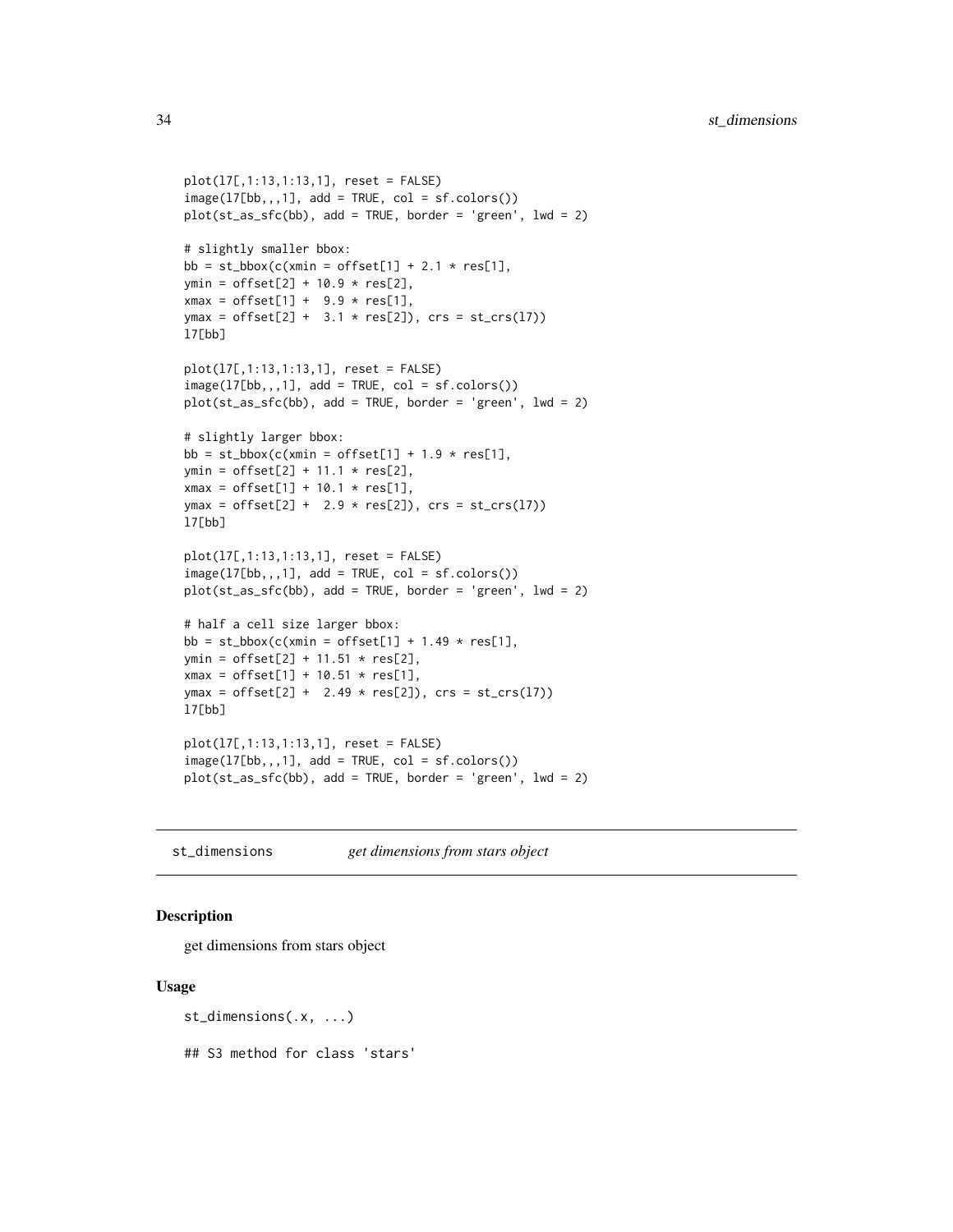## st\_dimensions 35

```
st_dimensions(.x, ...)
st_dimensions(x) <- value
## S3 replacement method for class 'stars'
st_dimensions(x) <- value
## S3 replacement method for class 'stars_proxy'
st_dimensions(x) <- value
## S3 replacement method for class 'list'
st_dimensions(x) <- value
## S3 method for class 'array'
st_dimensions(.x, ...)
## Default S3 method:
st_dimensions(
 .x,
 ...,
 .raster,
 affine = c(0, 0),cell_midpoints = FALSE,
 point = FALSE
)
st_set_dimensions(
  .x,
 which,
 values = NULL,
 point = NULL,names = NULL,
 xy,
  ...
\mathcal{L}
```
st\_get\_dimension\_values(.x, which, ..., where = NA, max = FALSE, center = NA)

| $\cdot$ X | object to retrieve dimensions information from                        |
|-----------|-----------------------------------------------------------------------|
| $\cdots$  | further arguments                                                     |
| x         | object of class dimensions                                            |
| value     | new object of class dimensions, with matching dimensions              |
| .raster   | length 2 character array with names (if any) of the raster dimensions |
| affine    | numeric; specify parameters of the affine transformation              |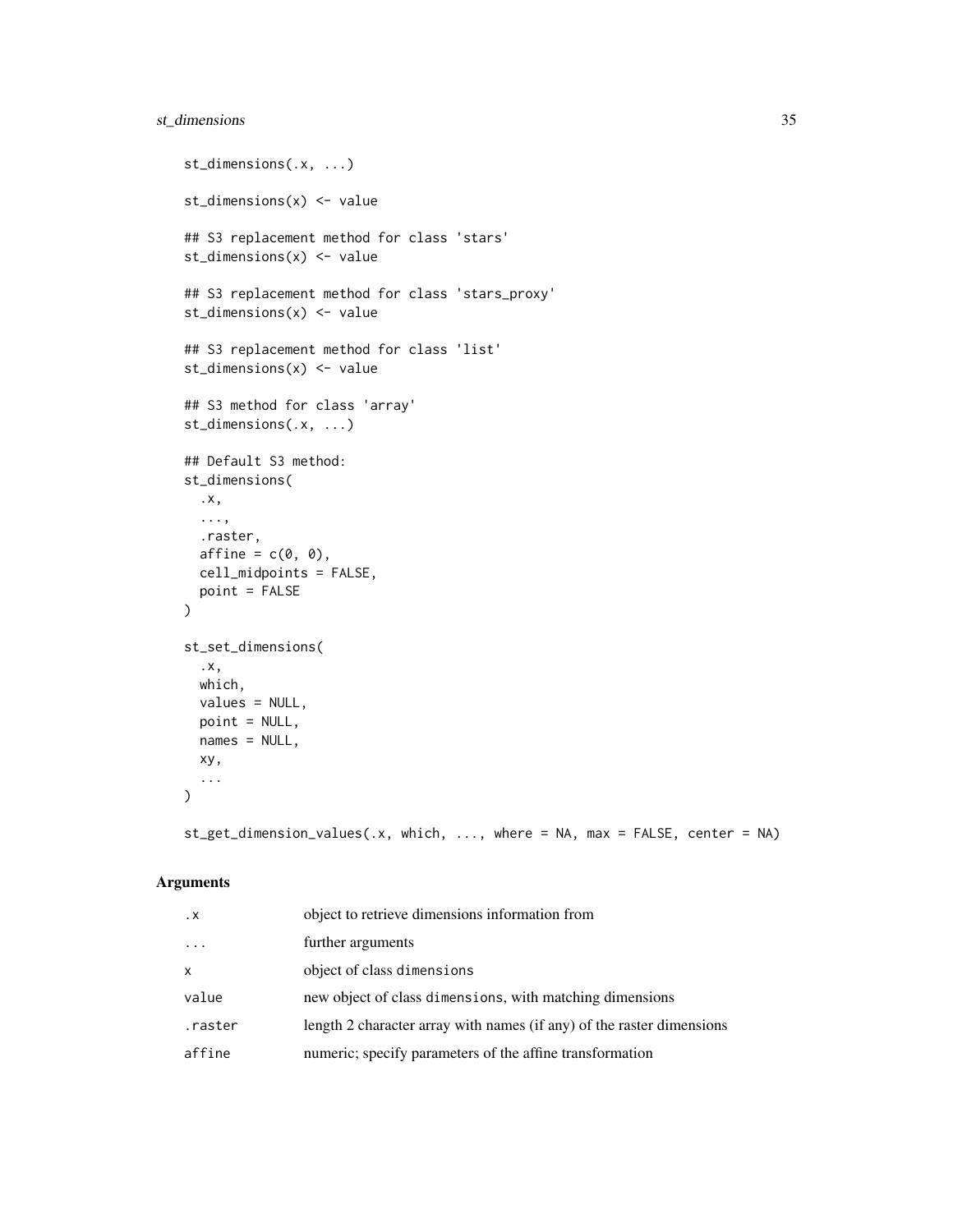|        | cell_midpoints logical; if TRUE AND the dimension values are strictly regular, the values are<br>interpreted as the cell midpoint values rather than the cell offset values when<br>calculating offset (i.e., the half-cell-size correction is applied); can have a value<br>for each dimension, or else is recycled |
|--------|----------------------------------------------------------------------------------------------------------------------------------------------------------------------------------------------------------------------------------------------------------------------------------------------------------------------|
| point  | logical; does the pixel value (measure) refer to a point (location) value or to an<br>pixel (area) summary value?                                                                                                                                                                                                    |
| which  | integer or character; index or name of the dimension to be changed                                                                                                                                                                                                                                                   |
| values | values for this dimension (e.g. sfc list-column), or length-1 dimensions object                                                                                                                                                                                                                                      |
| names  | character; vector with new names for all dimensions, or with the single new<br>name for the dimension indicated by which                                                                                                                                                                                             |
| xy     | length-2 character vector; (new) names for the x and y raster dimensions                                                                                                                                                                                                                                             |
| where  | character, one of 'start', 'center' or 'end'. Set to NA (default) to ignore and use<br>max and center explictly. This argument provides a convenient alternative to<br>setting max and center.                                                                                                                       |
| max    | logical; if TRUE return the end, rather than the beginning of an interval                                                                                                                                                                                                                                            |
| center | logical; if TRUE return the center of an interval; if NA return the center for raster<br>dimensions, and the start of intervals in other cases                                                                                                                                                                       |

#### Details

dimensions can be specified in two ways. The simplest is to pass a vector with numeric values for a numeric dimension, or character values for a categorical dimension. Parameter cell\_midpoints is used to specify whether numeric values refer to the offset (start) of a dimension interval (default), or to the center; the center case is only available for regular dimensions. For rectilinear numeric dimensions, one can specify either a vector with cell borders (start values), or a data.frame with two columns named "start" and "end", with the respective interval start and end values. In the first case, the end values are computed from the start values by assuming the last two intervals have equal width.

#### Value

the dimensions attribute of x, of class dimensions

```
x = read\_stars(system.file("tif/L7\_ETMs.tif", package = "stars"))# Landsat 7 ETM+ band semantics: https://landsat.gsfc.nasa.gov/the-enhanced-thematic-mapper-plus/
# set bands to values 1, 2, 3, 4, 5, 7:
(x1 = st_set_dimensions(x, "band", values = c(1, 2, 3, 4, 5, 7), names = "band_number", point = TRUE)# set band values as bandwidth
rbind(c(0.45,0.515), c(0.525,0.605), c(0.63,0.69), c(0.775,0.90), c(1.55,1.75), c(2.08,2.35)) %>%
 units::set_units("um") \rightarrow bw # or: units::set_units(\mum) \rightarrow bw
# set bandwidth midpoint:
(x2 = st_set_dimensions(x, "band", values = 0.5 * (bw[,1]+bw[,2]),names = "bandwidth_midpoint", point = TRUE))
# set bandwidth intervals:
(x3 = st_set_dimensions(x, "band", values = make_interestals(bw), names = "bandwidth"))m = matrix(1:20, nrow = 5, ncol = 4)
```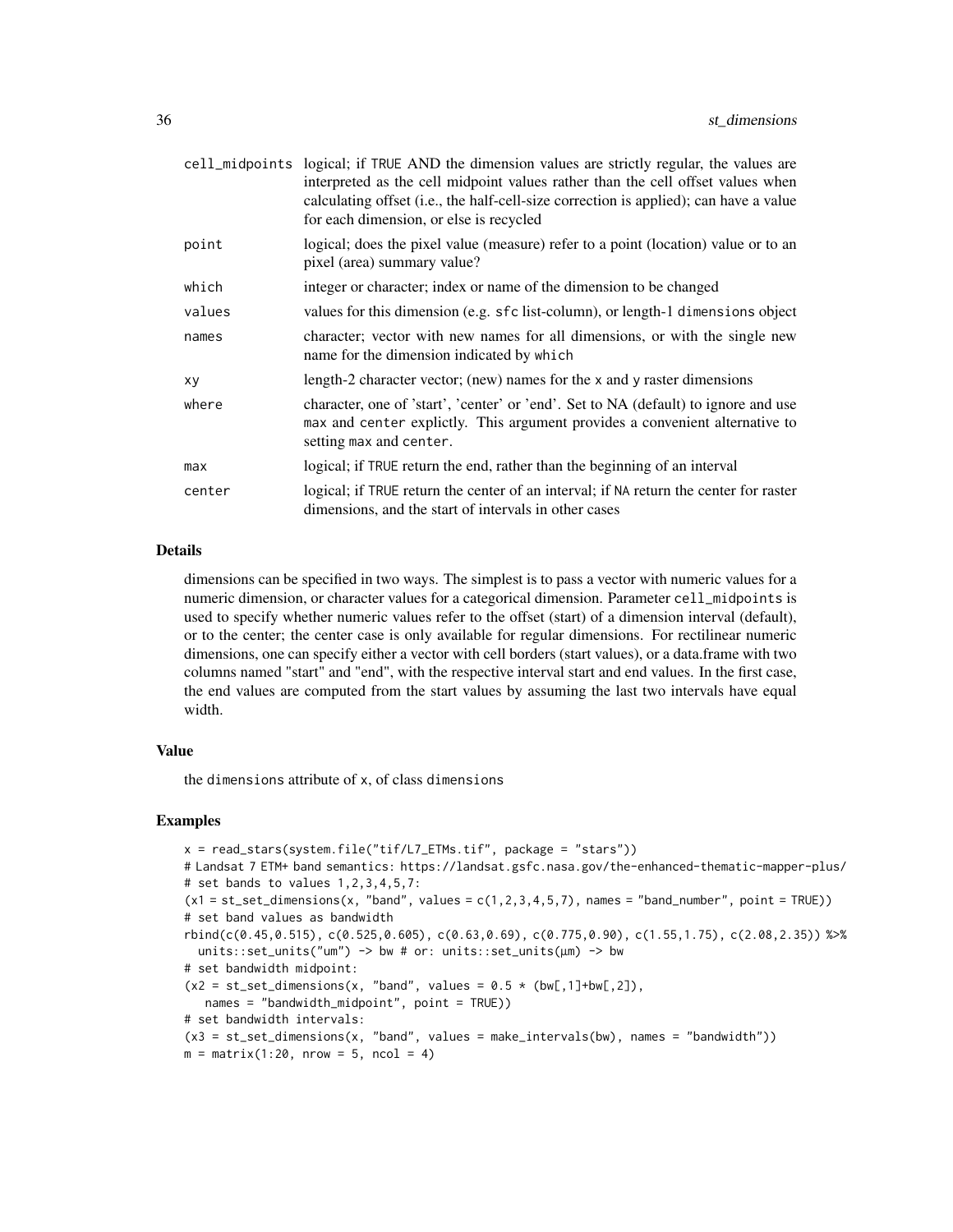## <span id="page-36-0"></span>st\_dim\_to\_attr 37

```
dim(m) = c(x = 5, y = 4) # named dim
(s = st_as\_stars(m))st_get_dimension_values(s, 'x', where = "start")
st_get_dimension_values(s, 'x', center = FALSE)
st_get_dimension_values(s, 'x', where = "center")
st_get_dimension_values(s, 'x', center = TRUE)
st_get_dimension_values(s, 'x', where = "end")
st_get_dimension_values(s, 'x', max = TRUE)
```
st\_dim\_to\_attr *create an array with dimension values*

## Description

create an array with dimension values

#### Usage

 $st\_dim\_to\_attr(x, which = seq\_along(dim(x)))$ 

#### Arguments

|       | object of class stars                                        |
|-------|--------------------------------------------------------------|
| which | integer; indices of the dimensions to address (default: all) |

## Value

stars object with dimension values as attributes

```
tif = system.file("tif/L7_ETMs.tif", package = "stars")
x1 = read\_stars(tif)(x = st\_dim\_to\_attr(x1))plot(x)
(x = st\_dim\_to\_attr(x1, 2:3))plot(x)
(x= st\_dim\_to\_attr(x1, 3))plot(x)
```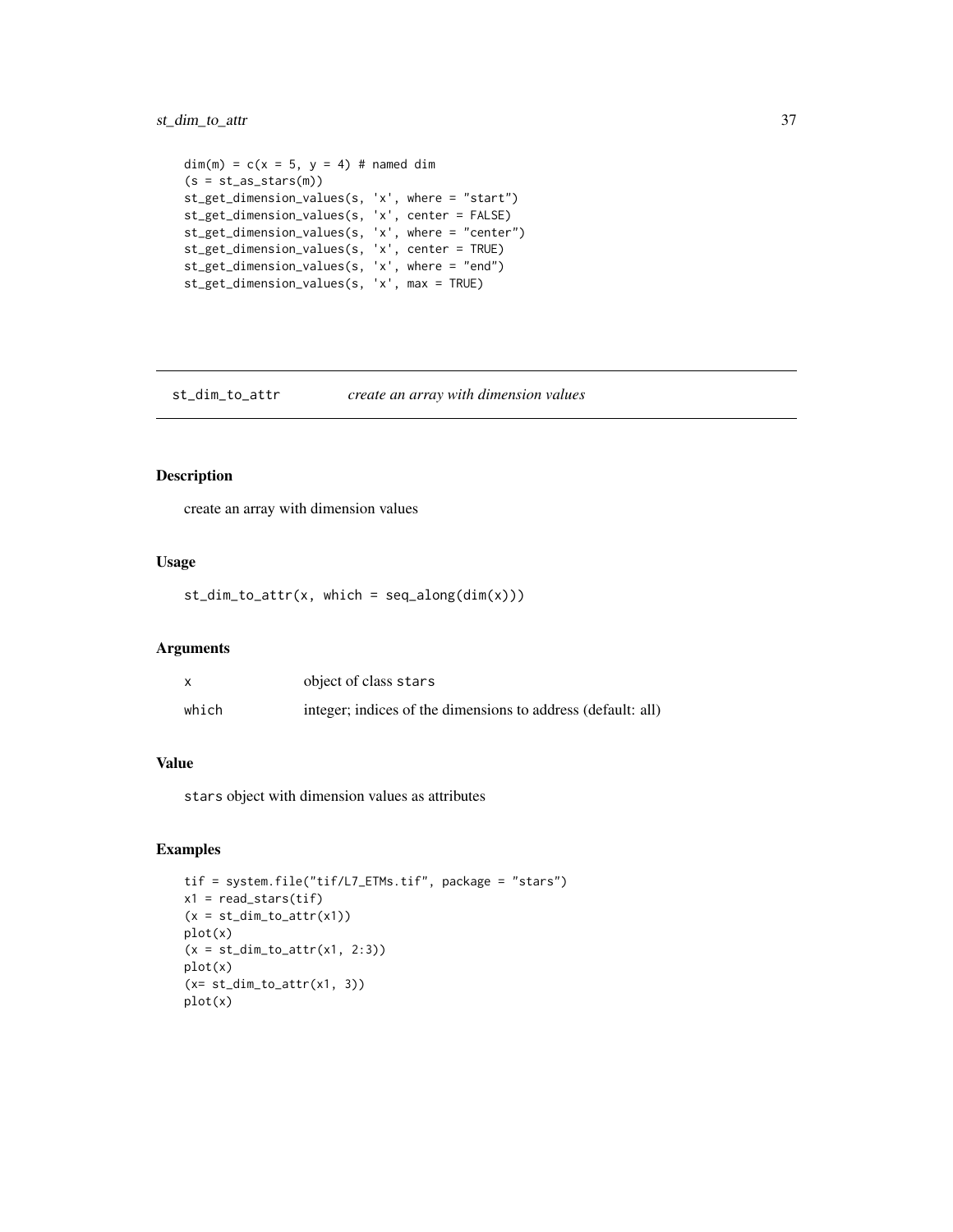<span id="page-37-0"></span>

downsample stars or stars\_proxy object by skipping rows, columns and bands

## Usage

```
st_downsample(x, n, ...)
## S3 method for class 'stars'
st_downsample(x, n, ...)
## S3 method for class 'stars_proxy'
st_downsample(x, n, ...)
```
#### Arguments

|                         | object of class stars or stars_proxy                                             |
|-------------------------|----------------------------------------------------------------------------------|
|                         | numeric; the number of pixels/lines/bands etc that will be skipped; see Details. |
| $\cdot$ $\cdot$ $\cdot$ | ignored                                                                          |

#### Details

If all  $n = 0$ , no downsampling takes place; if it is 1, every second row/column/band is skipped, if it is 2, every second+third row/column/band are skipped, etc.

Downsampling a stars\_proxy object returns a stars object, is equivalent to calling st\_as\_stars(x,downsample = 2), and only downsamples the first two (x and y) dimensions.

Downsampled regular rasters keep their dimension offsets, have a cell size (delta) that is  $n[i]+1$ times larger, and may result in a (slightly) different extent.

st\_extract *Extract cell values at point locations*

#### Description

Extract cell values at point locations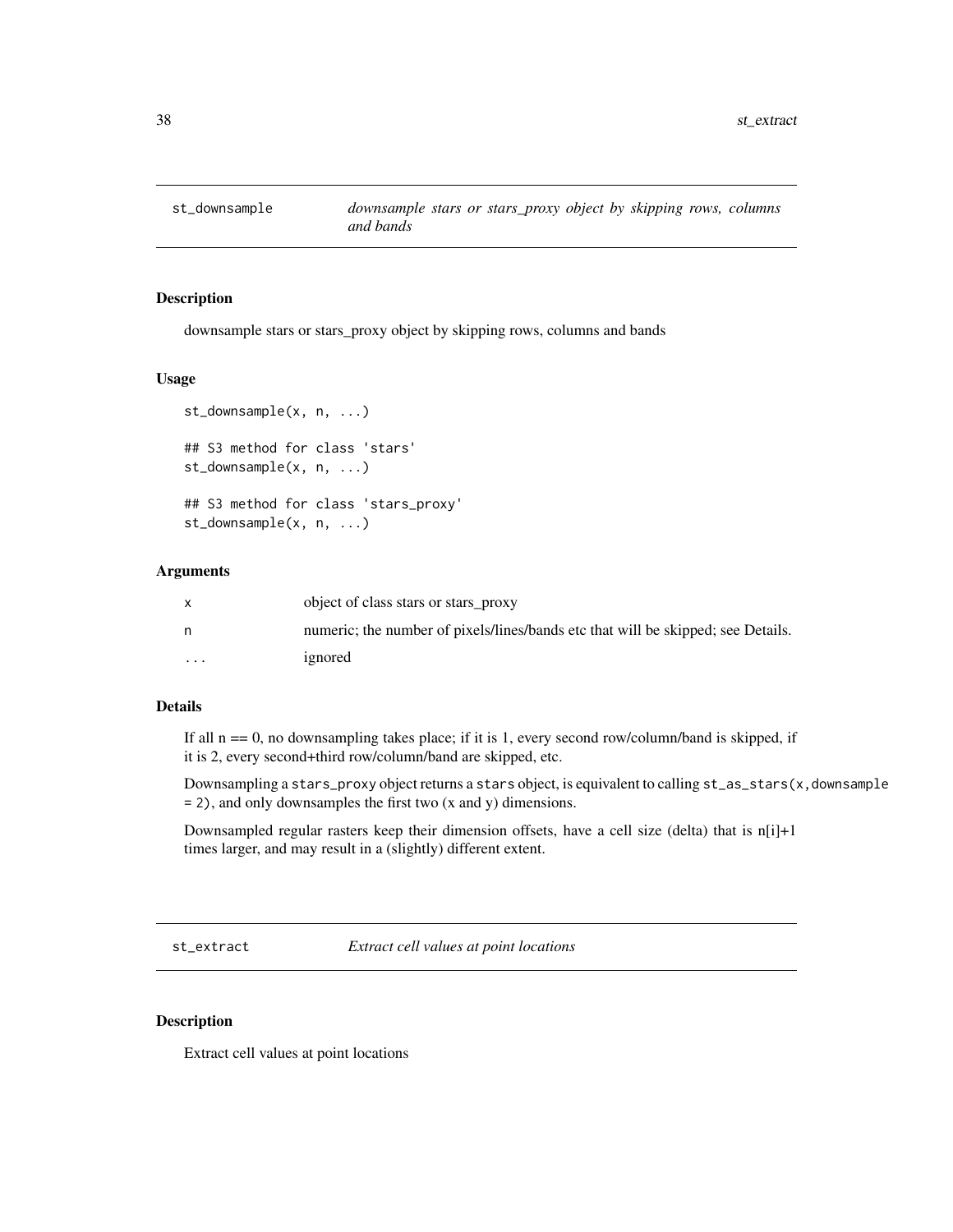#### <span id="page-38-0"></span>st\_extract 39

## Usage

```
st_extract(x, ...)
## S3 method for class 'stars'
st_extract(
 x,
 at,
  ...,
 bilinear = FALSE,
  time_column = attr(at, "time_column") %||% attr(at, "time_col"),
  interpolate_time = bilinear,
  FUN = mean\lambda
```
#### Arguments

| $\mathsf{x}$     | object of class stars or stars_proxy                                                                                                                                                                                                                                                                    |  |
|------------------|---------------------------------------------------------------------------------------------------------------------------------------------------------------------------------------------------------------------------------------------------------------------------------------------------------|--|
| $\ddots$ .       | passed on to aggregate.stars when geometries are not exclusively POINT ge-<br>ometries                                                                                                                                                                                                                  |  |
| at               | object of class sf or sfc with geometries, or two-column matrix with points in<br>rows, indicating where to extract x                                                                                                                                                                                   |  |
| bilinear         | logical; use bilinear interpolation rather than nearest neighbour?                                                                                                                                                                                                                                      |  |
| time_column      | character or integer; name or index of a column with time or date values that will<br>be matched to values of the dimension "time" in x, after which this dimension<br>is reduced. This is useful to extract data cube values along a trajectory; see<br>https://github.com/r-spatial/stars/issues/352. |  |
| interpolate_time |                                                                                                                                                                                                                                                                                                         |  |
|                  | logical; should time be interpolated? if FALSE, time instances are matched<br>using the coinciding or the last preceding time in the data cube.                                                                                                                                                         |  |
| <b>FUN</b>       | function used to aggregate pixel values when geometries of at intersect with<br>more than one pixel                                                                                                                                                                                                     |  |

#### Details

points outside the raster are returned as NA values. For large sets of points for which extraction is needed, passing a matrix as to at may be much faster than passing an sf or sfc object.

#### Value

if at is of class matrix, a matrix with extracted values is returned; otherwise: if x has more dimensions than only x and y (raster), an object of class stars with POINT geometries replacing x and y raster dimensions, if this is not the case, an object of sf with extracted values.

```
tif = system.file("tif/L7_ETMs.tif", package = "stars")
r = read\_stars(tif)
```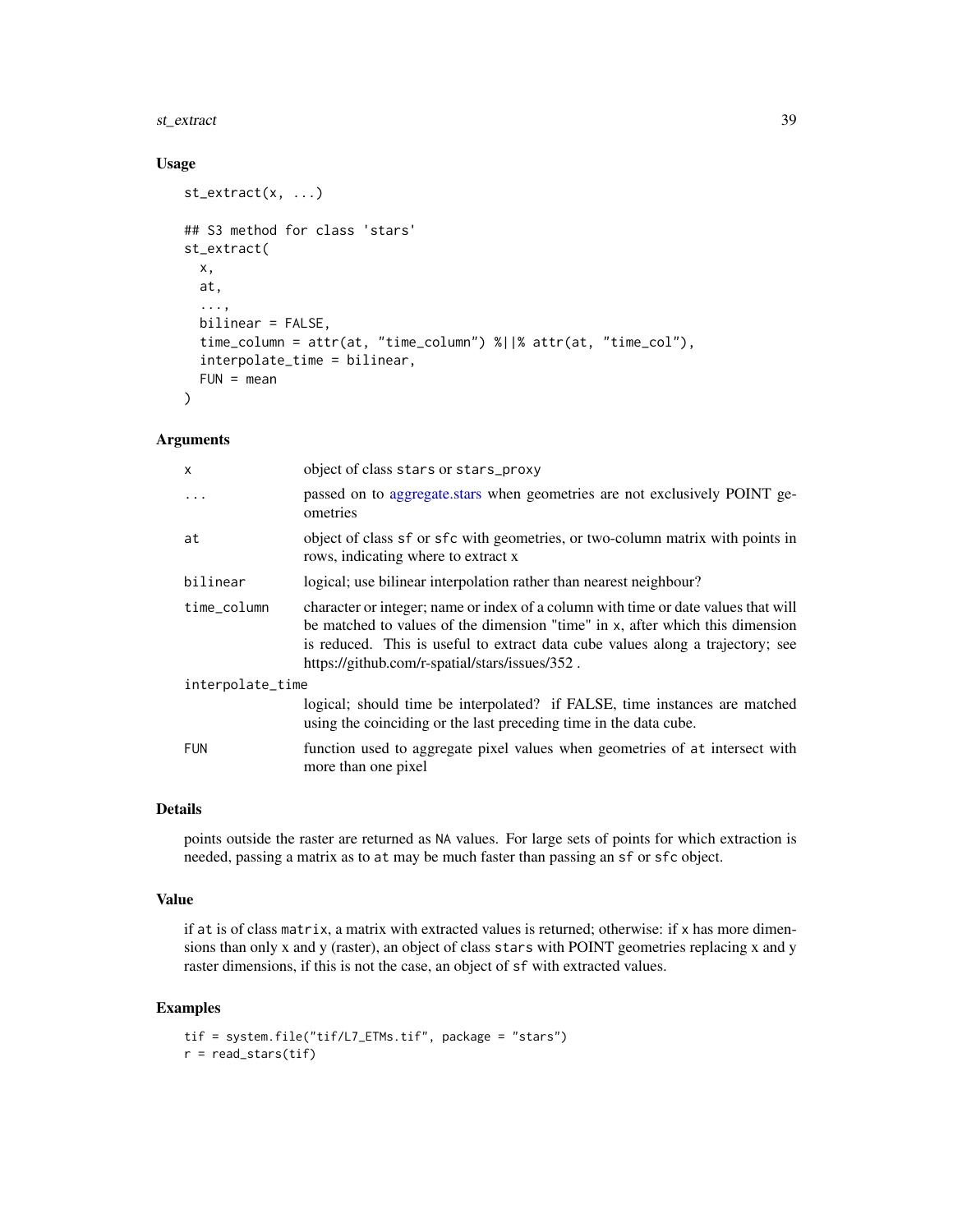```
pnt = st_sample(st_as_sfc(st_bbox(r)), 10)
st_extract(r, pnt)
st_extract(r, pnt) %>% st_as_sf()
st_extract(r[,,,1], pnt)
st_extract(r, st_coordinates(pnt)) # "at" is a matrix: return a matrix
```
<span id="page-39-1"></span>st\_intersects.stars *spatial intersect predicate for stars and sfc object*

## Description

spatial intersect predicate for stars and sfc object

## Usage

```
## S3 method for class 'stars'
st_intersects(x, y, sparse = TRUE, ..., as_points = NA, transpose = FALSE)
```
#### Arguments

| $\times$  | object of class stars                                                                                                |
|-----------|----------------------------------------------------------------------------------------------------------------------|
| у         | object that has an 'st_geometry' method: of class 'sf' or 'sfc', or 'stars' object<br>with an 'sfc' dimension        |
| sparse    | logical; if TRUE, return the a sparse logical matrix (object of class 'sgbp'), if<br>FALSE, return a logical matrix  |
| .         | ignored, or passed on to 'st_intersects.sf' for curvilinear grids                                                    |
| as_points | logical, should grid cells be considered as points (TRUE) or polygons (FALSE)?<br>Default: FALSE and warning emitted |
| transpose | logical; should the transpose of the 'sgbp' object be returned?                                                      |

## Details

curvilinear grids are always converted to polygons, so points on grid boundaries may intersect with two cells touched; for other grids each cell boundary or corner belongs only to one cell.

## Value

'sgbp' object if sparse = TRUE, logical matrix otherwise

<span id="page-39-0"></span>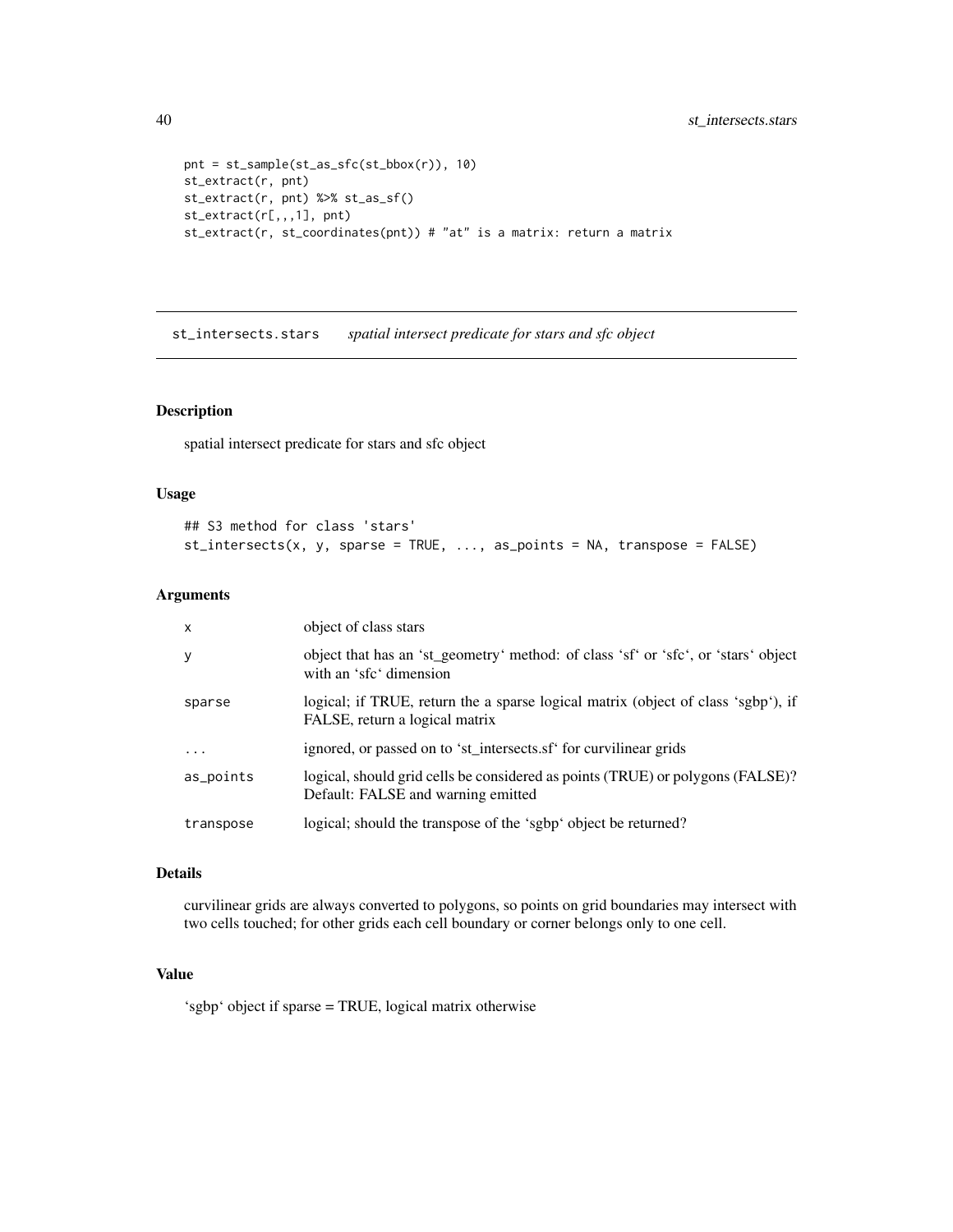<span id="page-40-0"></span>

Spatially join a stars and an 'sf' object

## Usage

```
## S3 method for class 'stars'
st_join(
 x,
 y,
  join = st_intersects,
  ...,
 what = "left1as_points = NA,
 warn = TRUE
)
```
## Arguments

| $\times$  | object of class stars                                                                                                                                                                            |
|-----------|--------------------------------------------------------------------------------------------------------------------------------------------------------------------------------------------------|
| У         | object of class sf, or one that can be coerced into that by st_as_sf                                                                                                                             |
| join      | the join function, which should return an sgbp object; see details                                                                                                                               |
| $\cdots$  | arguments that will be passed on to the join function                                                                                                                                            |
| what      | "left1", "right" or "inner"; see details                                                                                                                                                         |
| as_points | logical; controls whether grid cells in x will be treated as points, or as cell areas;<br>the st_intersects.stars method by default will derive this from x's metadata, or<br>else assume areas. |
| warn      | logical; if TRUE, warn on 1-to-many matches when what is "left1"                                                                                                                                 |

#### Details

When there is more than one match to a single x value, the first matching record from y is taken (and if warn is TRUE a warning is raised). If what is "inner", an object of class sf with all matching records of x and y.

## Value

If what is "left1", an object of class stars with the (first) value of y at spatial instances of x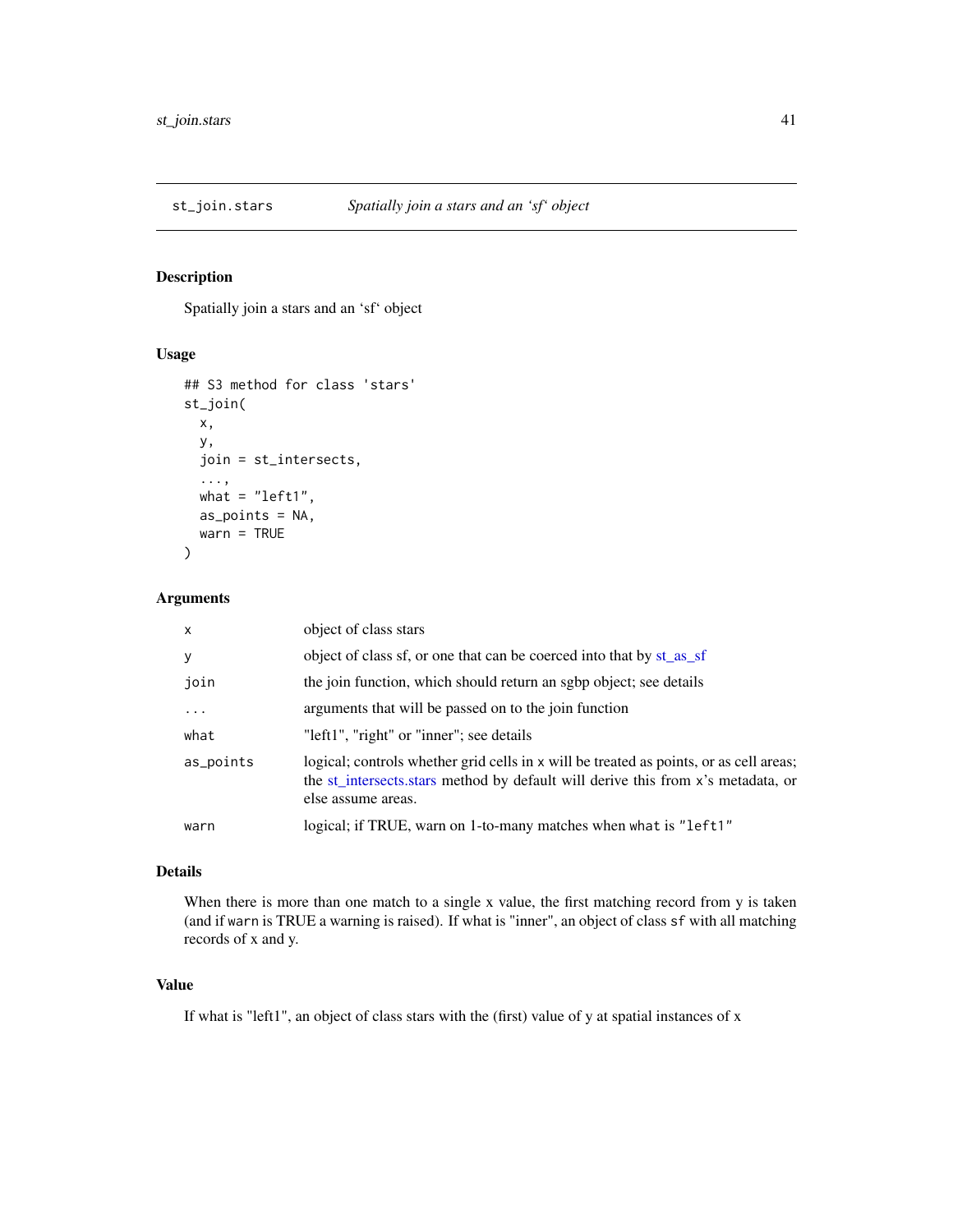<span id="page-41-0"></span>

build mosaic (composite) of several spatially disjoint stars objects

## Usage

```
st_mosaic(.x, ...)
## S3 method for class 'stars'
st_mosaic(
  .x,
  ...,
 dst = tempfile(fileext = file_ext),
 options = c("-vrtnodata", "-9999", "-srcnodata", "nan"),
  file\_ext = ".tf")
## S3 method for class 'character'
st_mosaic(
  .x,
  ...,
 dst = tempfile(fileext = file_ext),
 options = c("-\varepsilon vrtnodata", "-9999"),
  file_ext = ".\text{tif}"
)
## S3 method for class 'stars_proxy'
st_mosaic(
  .x,
  ...,
 dst = tempfile(fileext = file_ext),
 options = c("-vrtnodata", "-9999"),
 file_ext = ".tif"
\lambda
```

| $\cdot$ X | object of class stars, or character vector with input dataset names                            |
|-----------|------------------------------------------------------------------------------------------------|
| .         | further input stars objects                                                                    |
| dst       | character; destination file name                                                               |
| options   | character; options to the gdalbuild vert command                                               |
| file_ext  | character; file extension, determining the format used to write to (".tif" implies<br>GeoTIFF) |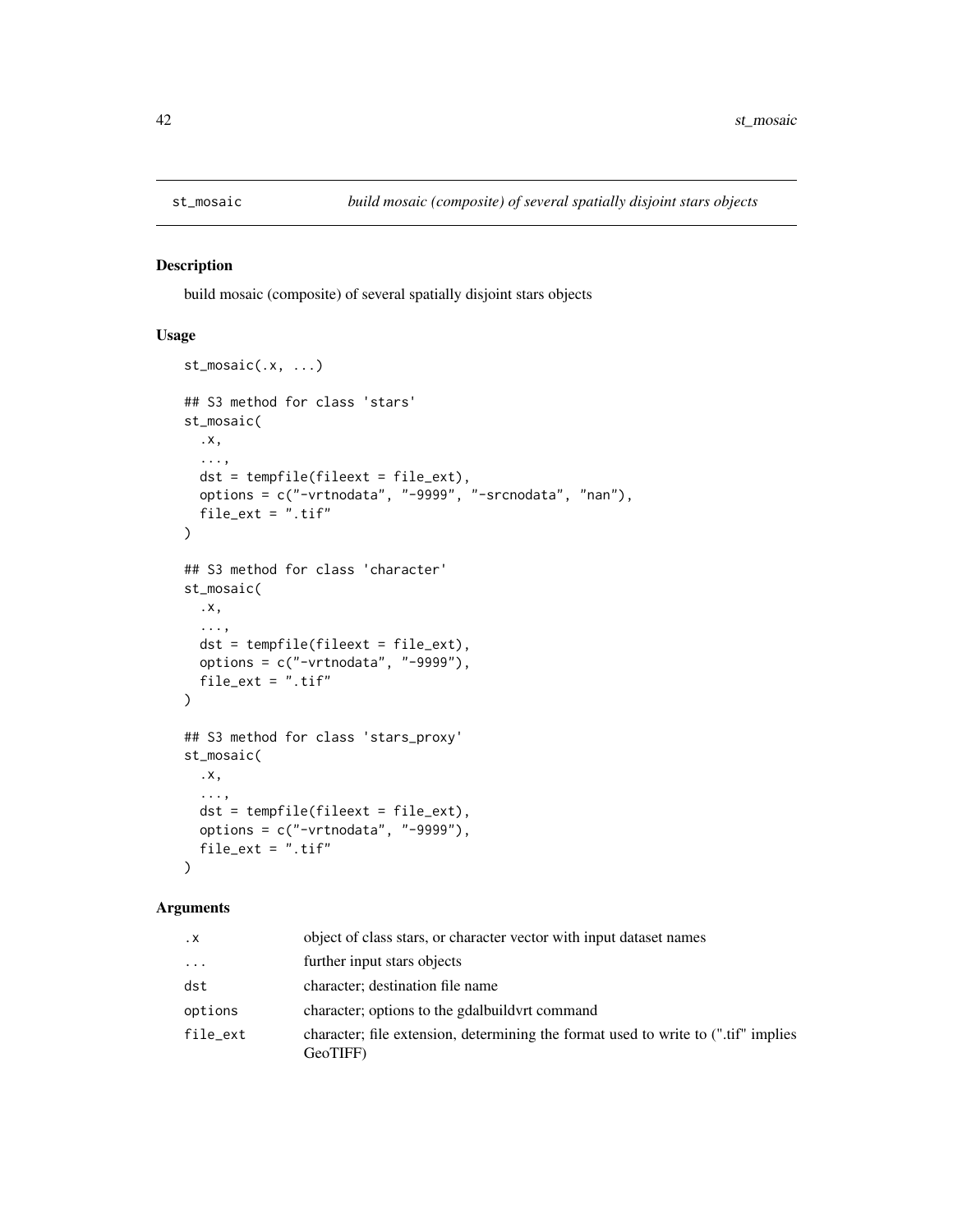## <span id="page-42-0"></span>st\_rasterize 43

## Details

the gdal function buildvrt builds a mosaic of input images; these imput images can be multi-band, but not higher-dimensional data cubes or stars objects with multiple attributes

uses [gdal\\_utils](#page-0-0) to internally call buildvrt; no executables external to R are called.

## Value

the stars method returns a stars object with the composite of the input; the character method returns the file name of the file with the mosaic; see also the GDAL documentation of gdalbuildvrt

#### Examples

```
x = read_stars(system.file("tif/L7_ETMs.tif", package = "stars"))
x1 = x[,100:200,100:200,]
x2 = x[,150:300,150:300,]
plot(st_mosaic(x1, x2))
```
st\_rasterize *rasterize simple feature geometries*

#### Description

rasterize simple feature geometries

#### Usage

```
st_rasterize(
  sf,
 template = guess_raster(sf, ...) %||% st_as_stars(st_bbox(sf), values = NA_real_,
    ...),
 file = tempfile(),
 driver = "GTiff",
 options = character(0),
 align = FALSE,
  ...
)
```

| sf        | object of class sf                                                                                         |
|-----------|------------------------------------------------------------------------------------------------------------|
| template  | stars object with desired target geometry, or target geometry alignment if all gn=TRUE                     |
| file      | temporary file name                                                                                        |
| driver    | driver for temporary file.                                                                                 |
| options   | character; options vector for GDALRasterize                                                                |
| align     | logical; if TRUE, template contain the geometry alignment, informing target<br>resolution and offset only. |
| $\ddotsc$ | arguments passed on to st_as_stars                                                                         |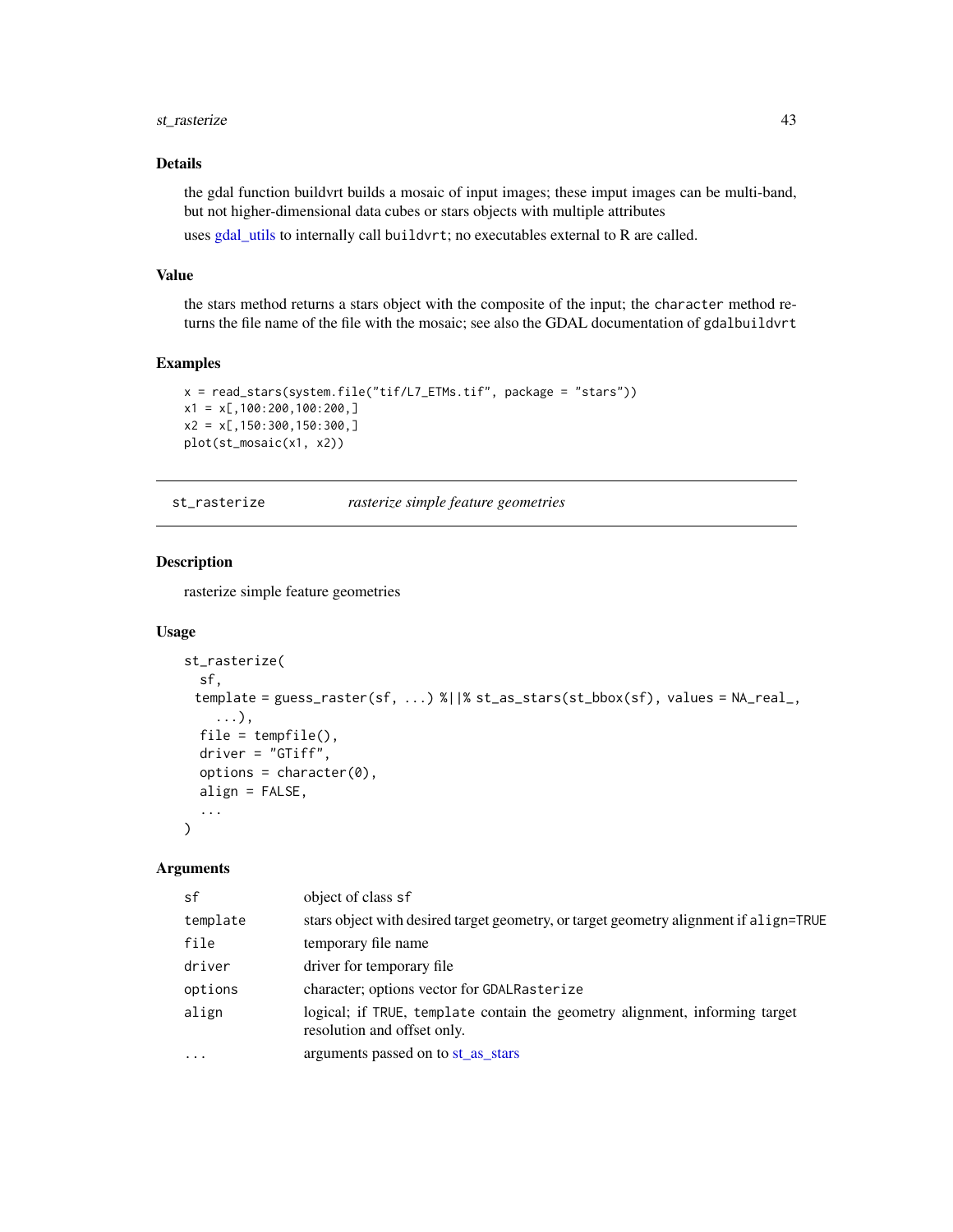#### Examples

```
demo(nc, echo = FALSE, ask = FALSE)
(x = st\_rasterize(nc)) # default grid:
plot(x, axes = TRUE)# a bit more customized grid:
(x = st_{\text{r}} \cdot \text{r} = \text{r} = \text{r} = \text{r} = \text{r} = \text{r} = \text{r} = \text{r} = \text{r} = \text{r} = \text{r} = \text{r} = \text{r} = \text{r} = \text{r} = \text{r} = \text{r} = \text{r} = \text{r} = \text{r} = \text{r} = \text{r} = \text{r} = \text{r} = \text{r} = \text{r} = \text{r} = \text{r} = \text{r} = \text{r} = \text{r} = \text{r} = \text{r} = \text{r} = \text{r}plot(x, axes = TRUE)
(ls = st_s f(a = 1:2, st_s f(c(st_linesuring(rbind(c(0.1, 0), c(1.1, 1))),st_linestring(rbind(c(0, 0.05), c(1, 0.05))))))
(\text{grd} = \text{st} \_ \text{as} \_ \text{stars}(\text{st} \_ \text{bbox}(1s), \_ \text{nx} = 10, \_ \text{ny} = 10, \_ \text{xlim} = c(0, 1.0), \_ \text{plim} = c(0, 1),values = NA\_real_)
# Only the left-top corner is part of the grid cell:
sf_extSoftVersion()["GDAL"]
plot(st_rasterize(ls, grd), axes = TRUE, reset = FALSE) # ALL_TOUCHED=FALSE;
plot(ls, add = TRUE, col = "red")plot(st_rasterize(ls, grd, options = "ALL_TOUCHED=TRUE"), axes = TRUE, reset = FALSE)
plot(ls, add = TRUE, col = "red")# add lines to existing 0 values, summing values in case of multiple lines:
(\text{grd} = \text{st} _{\text{a}} \text{stars}(\text{st} _{\text{b}} \text{box}(1\text{s}), \text{nx} = 10, \text{ny} = 10, \text{ xlim} = c(0, 1.0), \text{ ylim} = c(0, 1), \text{ values} = 0))r = st_rasterize(ls, grd, options = c("MERGE_ALG=ADD", "ALL_TOUCHED=TRUE"))
plot(r, axes = TRUE, reset = FALSE)plot(ls, add = TRUE, col = "red")
```
st\_raster\_type *get the raster type (if any) of a stars object*

## **Description**

get the raster type (if any) of a stars object

#### Usage

```
st_raster_type(x, dimension = character(0))
```
#### Arguments

|           | object of class stars                                                |
|-----------|----------------------------------------------------------------------|
| dimension | optional: numbers or names of dimension(s) to get per-dimension type |

## Details

categories "curvilinear" and "affine" only refer to the relationship between a pair of spatial (raster) dimensions.

#### Value

if dimension is not specified, return the spatial raster type: one of NA (if the object does not have raster dimensions), "curvilinear", "rectilinear", "affine", or "regular". In case dimension(s) are specified, return one of "regular", "rectilinear" (irregular but numeric), or "discrete" (anything else).

<span id="page-43-0"></span>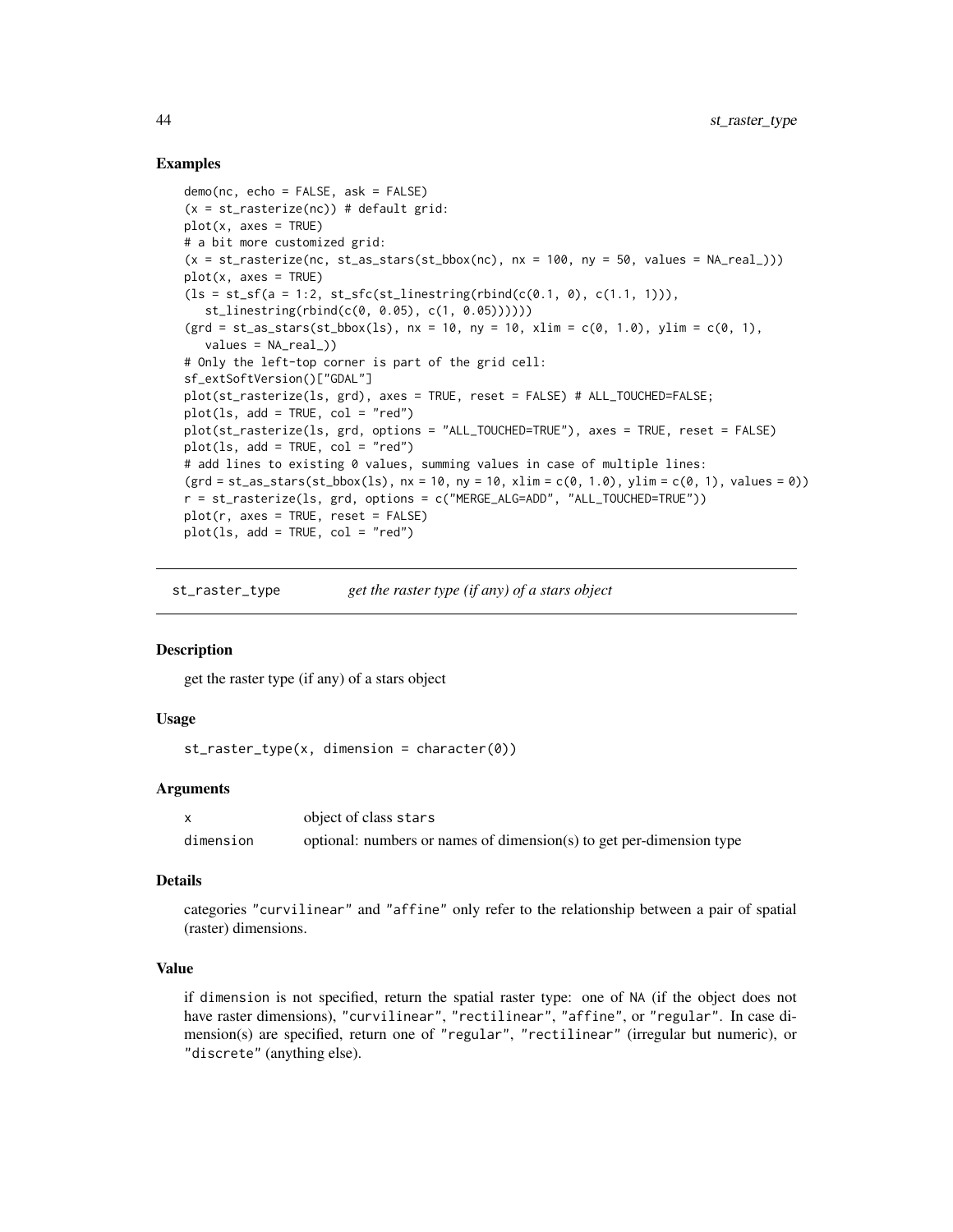<span id="page-44-0"></span>st\_rgb 45

## Examples

```
tif = system.file("tif/L7_ETMs.tif", package = "stars")
x = read\_stars(tif)st_raster_type(x)
st_raster_type(x, 1:3)
```
#### st\_rgb *reduce dimension to rgb (alpha) hex values*

## Description

reduce dimension to rgb (alpha) hex values

## Usage

```
st_rgb(
 x,
  dimension = 3,
 use_alpha = dim(x)[dimension] == 4,
 maxColorValue = 255L,
 probs = c(\emptyset, 1),
  stretch = NULL
)
```
## Arguments

| x             | object of class stars                                                                                                                                                                                                                                                                                                                                                               |
|---------------|-------------------------------------------------------------------------------------------------------------------------------------------------------------------------------------------------------------------------------------------------------------------------------------------------------------------------------------------------------------------------------------|
| dimension     | dimension name or number to reduce                                                                                                                                                                                                                                                                                                                                                  |
| use_alpha     | logical; if TRUE, the fourth band will be used as alpha values                                                                                                                                                                                                                                                                                                                      |
| maxColorValue | integer; maximum value for colors                                                                                                                                                                                                                                                                                                                                                   |
| probs         | probability values for quantiles used for stretching by "percent".                                                                                                                                                                                                                                                                                                                  |
| stretch       | logical or character; if TRUE or "percent", each band is stretched to 0  max-<br>ColorValue by "percent clip" method using probs values. If "histogram", a<br>"histogram equalization" is performed (probs values are ignored). If stretch is<br>NULL or FALSE, no stretching is performed. Other character values are inter-<br>preted as "percent" and a message will be printed. |

## Details

the dimension's bands are mapped to red, green, blue, alpha; if a different ordering is wanted, use [\[.stars](#page-22-1) to reorder a dimension, see examples

## See Also

[st\\_apply,](#page-24-1) [rgb](#page-0-0)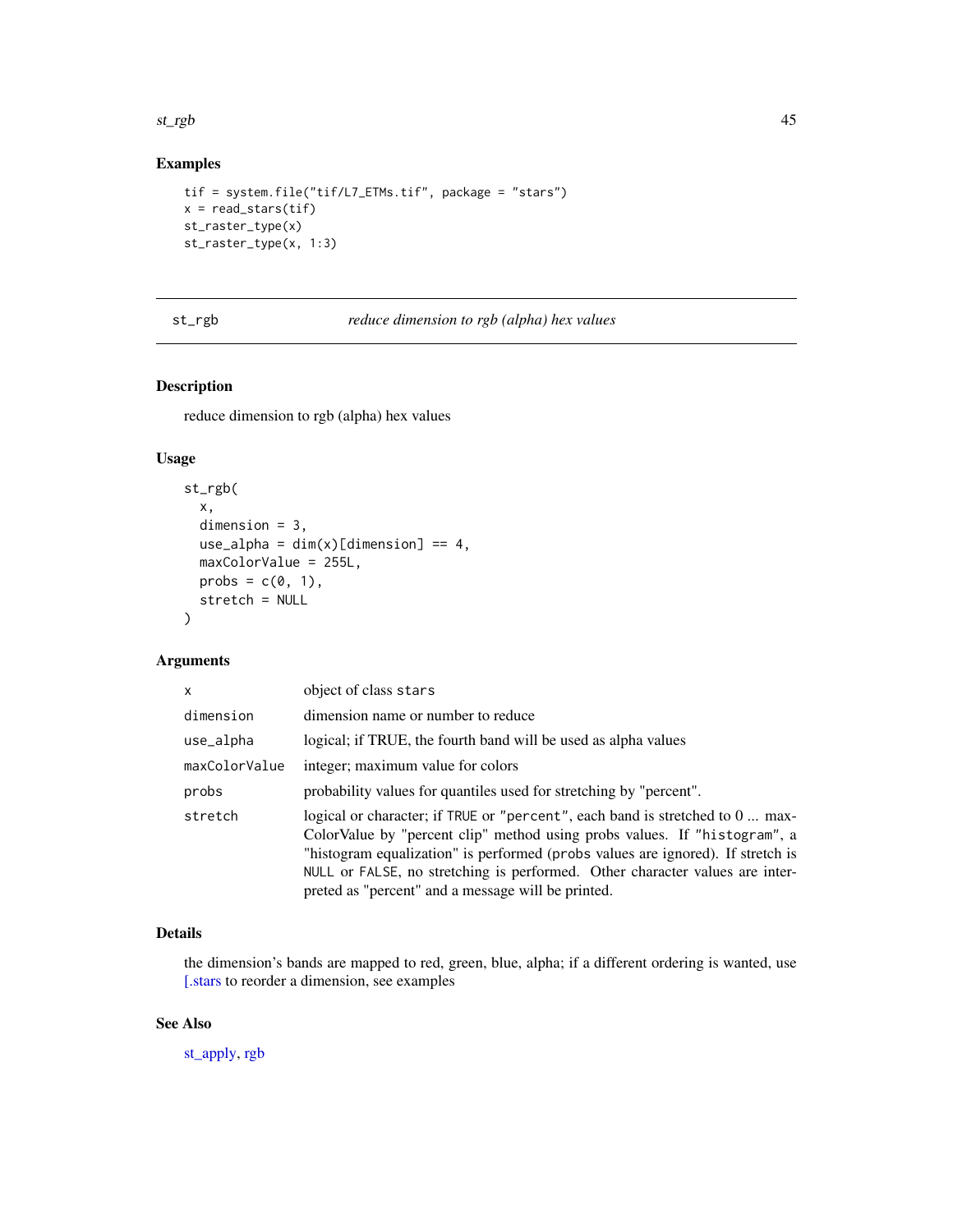## Examples

```
tif = system.file("tif/L7_ETMs.tif", package = "stars")
x = read\_stars(tif)st_rgb(x[,,,3:1])
r = st\_rgb(x[,.,c(6,5,4,3)], 3, use\_alpha=TRUE) # now R=6, G=5, B=4, alpha=3if (require(ggplot2)) {
ggplot() + geom\_stars(data = r) + scale_fill_identity()}
r = st_{rgb}(x[,,,,3:1],probs = c(0.01, 0.99),
   stretch = "percent")
plot(r)
r = st_{rgb}(x[, 1, 3:1],probs = c(0.01, 0.99),
   stretch = "histogram")
plot(r)
```
st\_set\_bbox *set bounding box parameters of regular grid*

## Description

set bounding box parameters of regular grid

## Usage

st\_set\_bbox(x, value, ...)

#### Arguments

| $\mathsf{x}$            | object of class dimensions, stars or stars_proxy |
|-------------------------|--------------------------------------------------|
| value                   | object of class bbox                             |
| $\cdot$ $\cdot$ $\cdot$ | ignored                                          |

| st_sfc2xy | replace POINT simple feature geometry list with an x y raster |
|-----------|---------------------------------------------------------------|
|-----------|---------------------------------------------------------------|

## Description

replace POINT simple feature geometry list with an x y raster

## Usage

 $st_sfc2xy(x, \ldots)$ 

<span id="page-45-0"></span>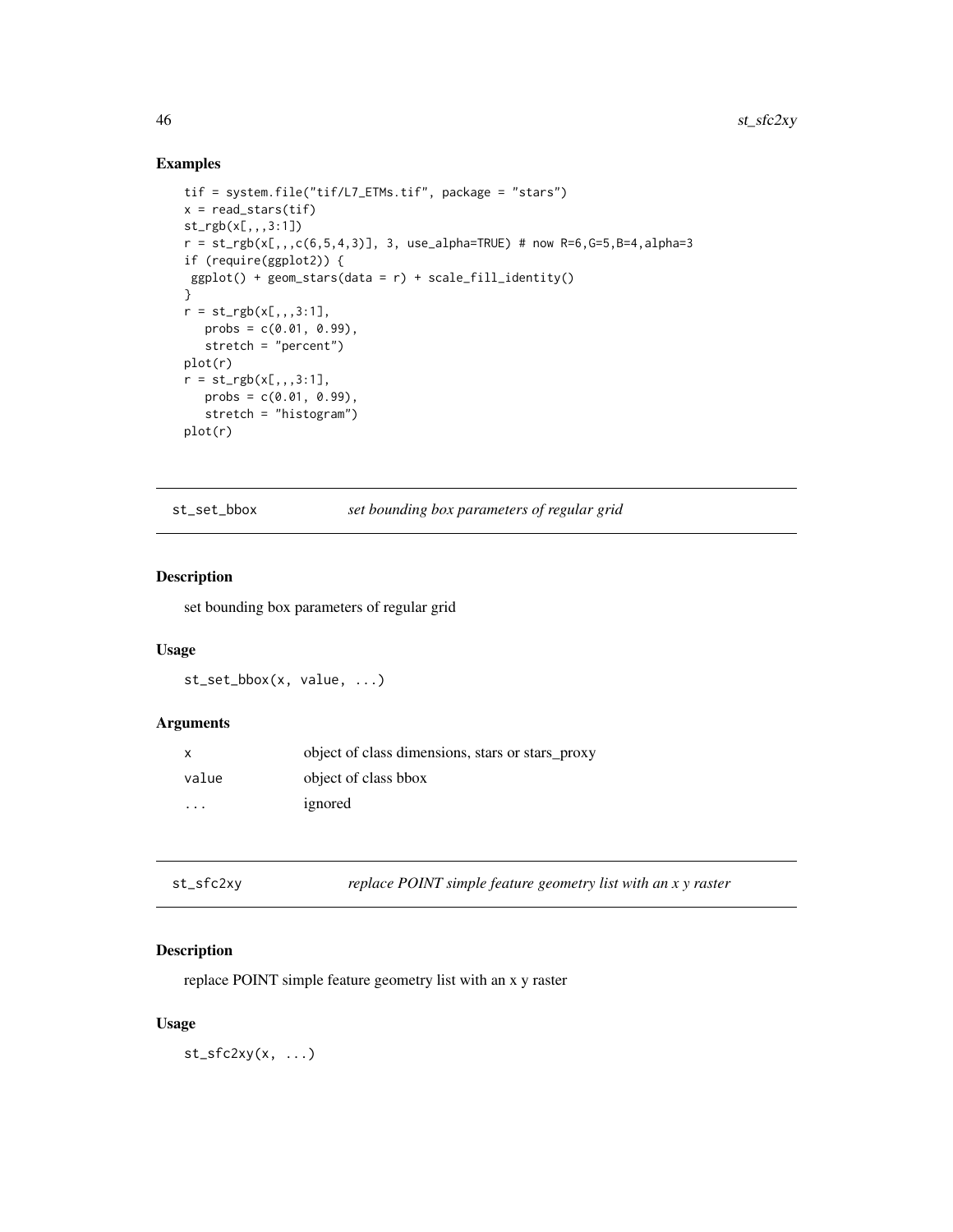## <span id="page-46-0"></span>st\_transform 47

#### Arguments

| X       | object of class stars, or of class sf |
|---------|---------------------------------------|
| $\cdot$ | passed on to as.data.frame.stars      |

## Value

object of class stars with a POINT list replaced by x and y raster dimensions. This only works when the points are distributed over a regular or rectilinear grid.

<span id="page-46-1"></span>

| st transform | transform geometries in stars objects to a new coordinate reference |
|--------------|---------------------------------------------------------------------|
|              | system, without warping                                             |

## Description

transform geometries in stars objects to a new coordinate reference system, without warping

## Usage

```
## S3 method for class 'stars'
st_transform(x, crs, ...)
## S3 method for class 'stars'
st_transform_proj(x, crs, ...)
```
#### Arguments

| $\mathsf{x}$            | object of class stars, with either raster or simple feature geometries |
|-------------------------|------------------------------------------------------------------------|
| crs                     | object of class crs with target crs                                    |
| $\cdot$ $\cdot$ $\cdot$ | ignored                                                                |

## Details

For simple feature dimensions, [st\\_transform](#page-46-1) is called, leading to lossless transformation. For gridded spatial data, a curvilinear grid with transformed grid cell (centers) is returned, which is also lossless. To convert this to a regular grid in the new CRS, use [st\\_warp](#page-47-1) (which is in general lossy).

#### See Also

[st\\_warp](#page-47-1)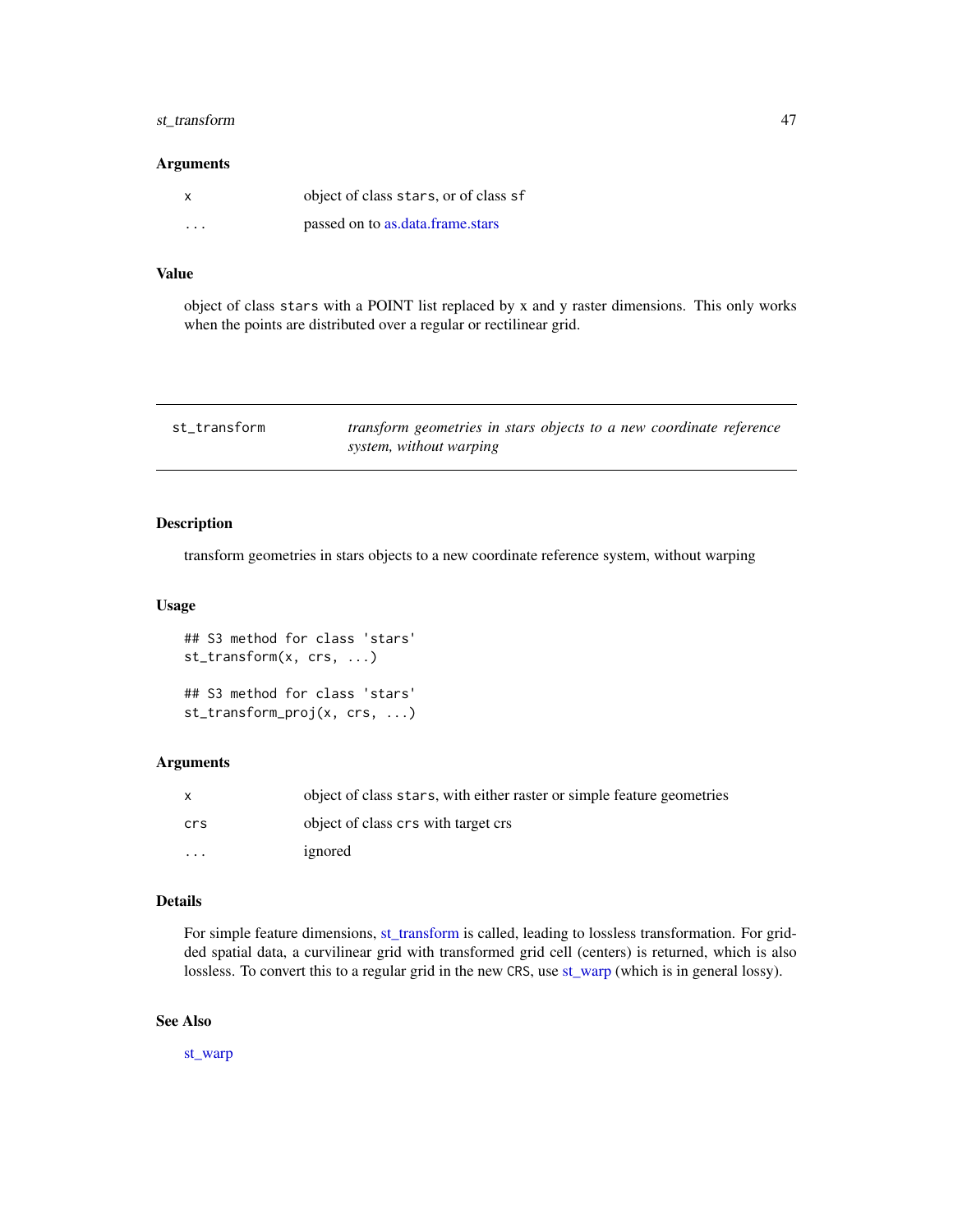## Examples

```
geomatrix = system.file("tif/geomatrix.tif", package = "stars")
(x = read\_stars(geomatrix))new = st_crs(4326)y = st_transform(x, new)plot(st_transform(st_as_sfc(st_bbox(x)), new), col = NA, border = 'red')
plot(st_as_sfc(y, as_points=FALSE), col = NA, border = 'green', axes = TRUE, add = TRUE)
image(y, col = heatcolor(12), add = TRUE)plot(st_as_sfc(y, as_points=TRUE), pch=3, cex=.5, col = 'blue', add = TRUE)
plot(st_transform(st_as_sfc(x, as_points=FALSE), new), add = TRUE)
```
<span id="page-47-1"></span>

| st_warp | Warp (resample) grids in stars objects to a new grid, possibly in an |
|---------|----------------------------------------------------------------------|
|         | new coordinate reference system                                      |

## Description

Warp (resample) grids in stars objects to a new grid, possibly in an new coordinate reference system

#### Usage

```
st_warp(
  src,
 dest,
  ...,
  crs = NA_crs_cellsize = NA_real_,
 segments = 100,
 use_gdal = FALSE,
 options = character(0),
 no_data_value = NA_real_,
 debug = FALSE,method = "near"
)
```

| src      | object of class stars with source raster                                                             |
|----------|------------------------------------------------------------------------------------------------------|
| dest     | object of class stars with target raster geometry                                                    |
| $\cdot$  | ignored                                                                                              |
| crs      | coordinate reference system for destination grid, only used when dest is missing                     |
| cellsize | length 1 or 2 numeric; cellsize in target coordinate reference system units                          |
| segments | (total) number of segments for segmentizing the bounding box before transform-<br>ing to the new crs |
| use_gdal | logical; if TRUE, use gdalwarp, through gdal_utils                                                   |

<span id="page-47-0"></span>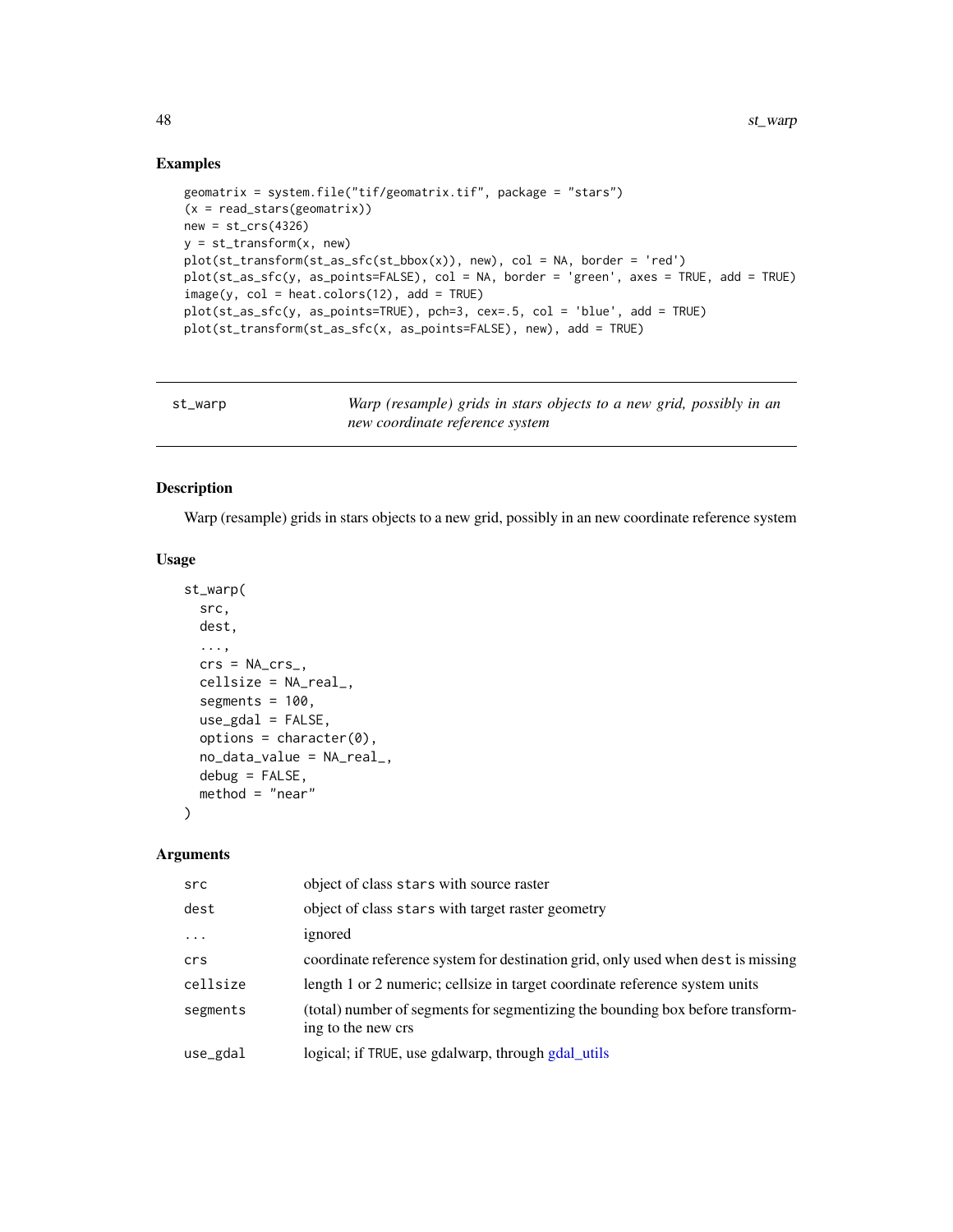#### <span id="page-48-0"></span>st\_xy2sfc 49

| options       | character vector with options, passed on to gdalwarp                                                                                 |
|---------------|--------------------------------------------------------------------------------------------------------------------------------------|
| no_data_value | value used by gdalwarp for no_data (NA) when writing to temporary file; not<br>setting this when use_gdal is TRUE leads to a warning |
| debug         | logical; if TRUE, do not remove the temporary gdalwarp destination file, and print<br>its name                                       |
| method        | character; see details for options; methods other than near only work when<br>use_gdal=TRUE                                          |

## Details

method should be one of near, bilinear, cubic, cubicspline, lanczos, average, mode, max, min, med, q1 or q3; see https://github.com/r-spatial/stars/issues/109

For gridded spatial data (dimensions  $x$  and  $y$ ), see figure; the existing grid is transformed into a regular grid defined by dest, possibly in a new coordinate reference system. If dest is not specified, but crs is, the procedure used to choose a target grid is similar to that of [projectRaster](#page-0-0) (currently only with method='ngb'). This entails: (i) the envelope (bounding box polygon) is transformed into the new crs, possibly after segmentation (red box); (ii) a grid is formed in this new crs, touching the transformed envelope on its East and North side, with (if cellsize is not given) a cellsize similar to the cell size of src, with an extent that at least covers x; (iii) for each cell center of this new grid, the matching grid cell of x is used; if there is no match, an NA value is used.

#### Examples

```
geomatrix = system.file("tif/geomatrix.tif", package = "stars")
(x = read_stars(geomatrix))
new\_crs = st_crs(4326)y = st_warp(x, crs = new_crs)plot(st_transform(st_as_sfc(st_bbox(x)), new_crs), col = NA, border = 'red')
plot(st_as_sfc(y, as_points=FALSE), col = NA, border = 'green', axes = TRUE, add = TRUE)
image(y, add = TRUE, nbreaks = 6)plot(st_as_sfc(y, as_points=TRUE), pch=3, cex=.5, col = 'blue', add = TRUE)
plot(st_transform(st_as_sfc(x, as_points=FALSE), new_crs), add = TRUE)
# warp 0-360 raster to -180-180 raster:
r = read_stars(system.file("nc/reduced.nc", package = "stars"))
r %>% st_set_crs(4326) %>% st_warp(st_as_stars(st_bbox(), dx = 2)) -> s
plot(r, axes = TRUE) # no CRS set, so no degree symbols in labels
plot(s, axes = TRUE)
# downsample raster (90 to 270 m)
r = read_stars(system.file("tif/olinda_dem_utm25s.tif", package = "stars"))
r270 = st_as\_stars(st_bbox(r), dx = 270)r270 = st_warp(r, r270)
```
st\_xy2sfc *replace x y raster dimensions with simple feature geometry list (points, or polygons = rasterize)*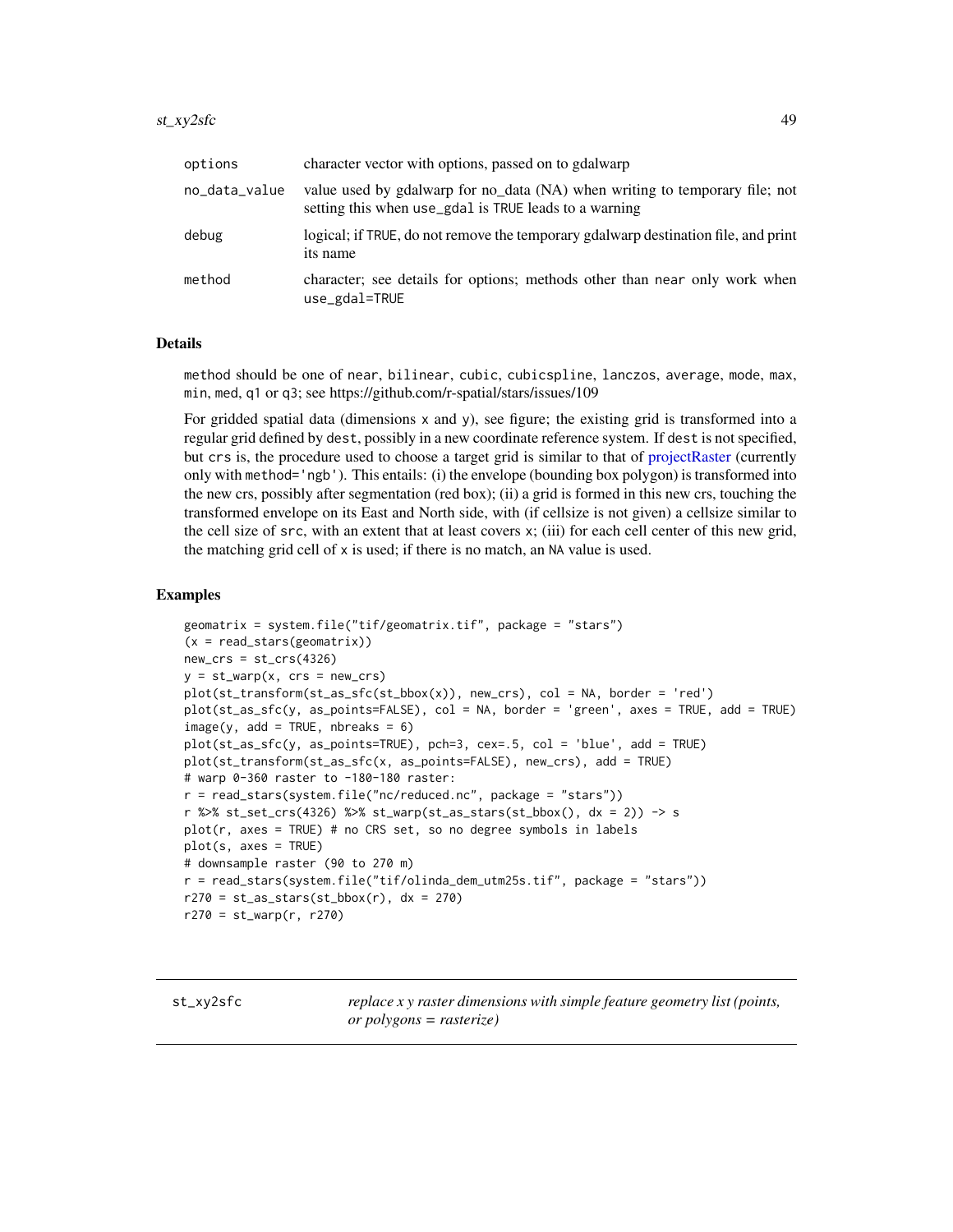replace x y raster dimensions with simple feature geometry list (points, or polygons = rasterize)

#### Usage

st\_xy2sfc(x, as\_points, ..., na.rm = TRUE)

#### Arguments

| x         | object of class stars                                                                          |
|-----------|------------------------------------------------------------------------------------------------|
| as_points | logical; if TRUE, generate points at cell centers, else generate polygons                      |
| $\cdots$  | arguments passed on to st_as_sfc                                                               |
| na.rm     | logical; omit (remove) cells which are entirely missing valued (across other di-<br>mensions)? |

#### Value

object of class stars with x and y raster dimensions replaced by a single sfc geometry list column containing either points, or polygons. Adjacent cells with identical values are not merged; see st\_rasterize for this.

| write_stars | write stars object to gdal dataset (typically: to file) |  |
|-------------|---------------------------------------------------------|--|
|             |                                                         |  |

#### Description

write stars object to gdal dataset (typically: to file)

## Usage

```
write_stars(obj, dsn, layer, ...)
## S3 method for class 'stars'
write_stars(
  obj,
  dsn,
  layer = 1,
  ...,
  driver = detect.driver(dsn),
  options = character(0),
  type = if (is.factor(obj[[1]]) && length(levels(obj[[1]])) < 256) "Byte" else
    "Float32",
 NA_value = NA_real_,
  update = FALSE,normalize_path = TRUE
)
```
<span id="page-49-0"></span>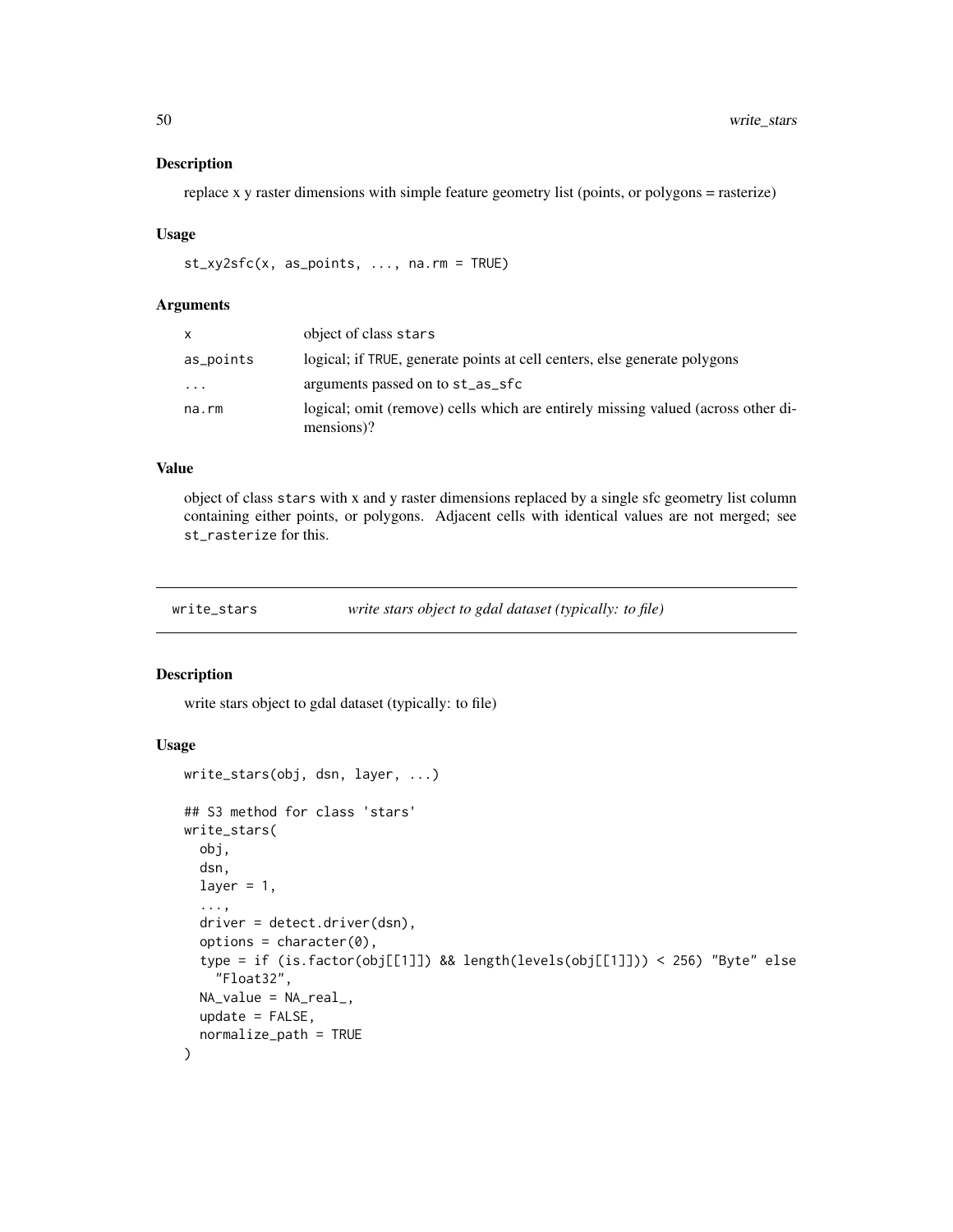```
## S3 method for class 'stars_proxy'
write_stars(
 obj,
 dsn,
 layer = 1,
  ...,
 driver = detect.driver(dsn),
 options = character(0),
 type = "Float32",
 NA_value = NA_real_,
 chunk_size = c(dim(obj)[1], floor(2.5e+07/dim(obj)[1]),progress = TRUE
)
```
detect.driver(filename)

## Arguments

| obj        | object of class stars                                                                                                                                                                                                                                                                                                                          |
|------------|------------------------------------------------------------------------------------------------------------------------------------------------------------------------------------------------------------------------------------------------------------------------------------------------------------------------------------------------|
| dsn        | gdal dataset (file) name                                                                                                                                                                                                                                                                                                                       |
| layer      | attribute name; if missing, the first attribute is written                                                                                                                                                                                                                                                                                     |
| $\cdots$   | passed on to gdal_write                                                                                                                                                                                                                                                                                                                        |
| driver     | driver driver name; see st_drivers                                                                                                                                                                                                                                                                                                             |
| options    | character vector with dataset creation options, passed on to GDAL                                                                                                                                                                                                                                                                              |
| type       | character; output binary type, one of: Byte for eight bit unsigned integer, UInt16<br>for sixteen bit unsigned integer, Int16 for sixteen bit signed integer, UInt32 for<br>thirty two bit unsigned integer, Int32 for thirty two bit signed integer, Float32<br>for thirty two bit floating point, Float64 for sixty four bit floating point. |
| NA_value   | non-NA value that should represent R's NA value in the target raster file; if set to<br>NA, it will be ignored.                                                                                                                                                                                                                                |
| update     | logical; if TRUE, an existing file is being updated                                                                                                                                                                                                                                                                                            |
|            | normalize_path logical; see read_stars                                                                                                                                                                                                                                                                                                         |
| chunk_size | length two integer vector with the number of pixels $(x, y)$ used in the read/write<br>loop; see details.                                                                                                                                                                                                                                      |
| progress   | logical; if TRUE, a progress bar is shown                                                                                                                                                                                                                                                                                                      |
| filename   | character; used for guessing driver short name based on file extension; see ex-<br>amples                                                                                                                                                                                                                                                      |

## Details

write\_stars first creates the target file, then updates it sequentially by writing blocks of chunk\_size. in case obj is a multi-file stars\_proxy object, all files are written as layers into the output file dsn

```
detect.driver("L7_ETMs.tif")
```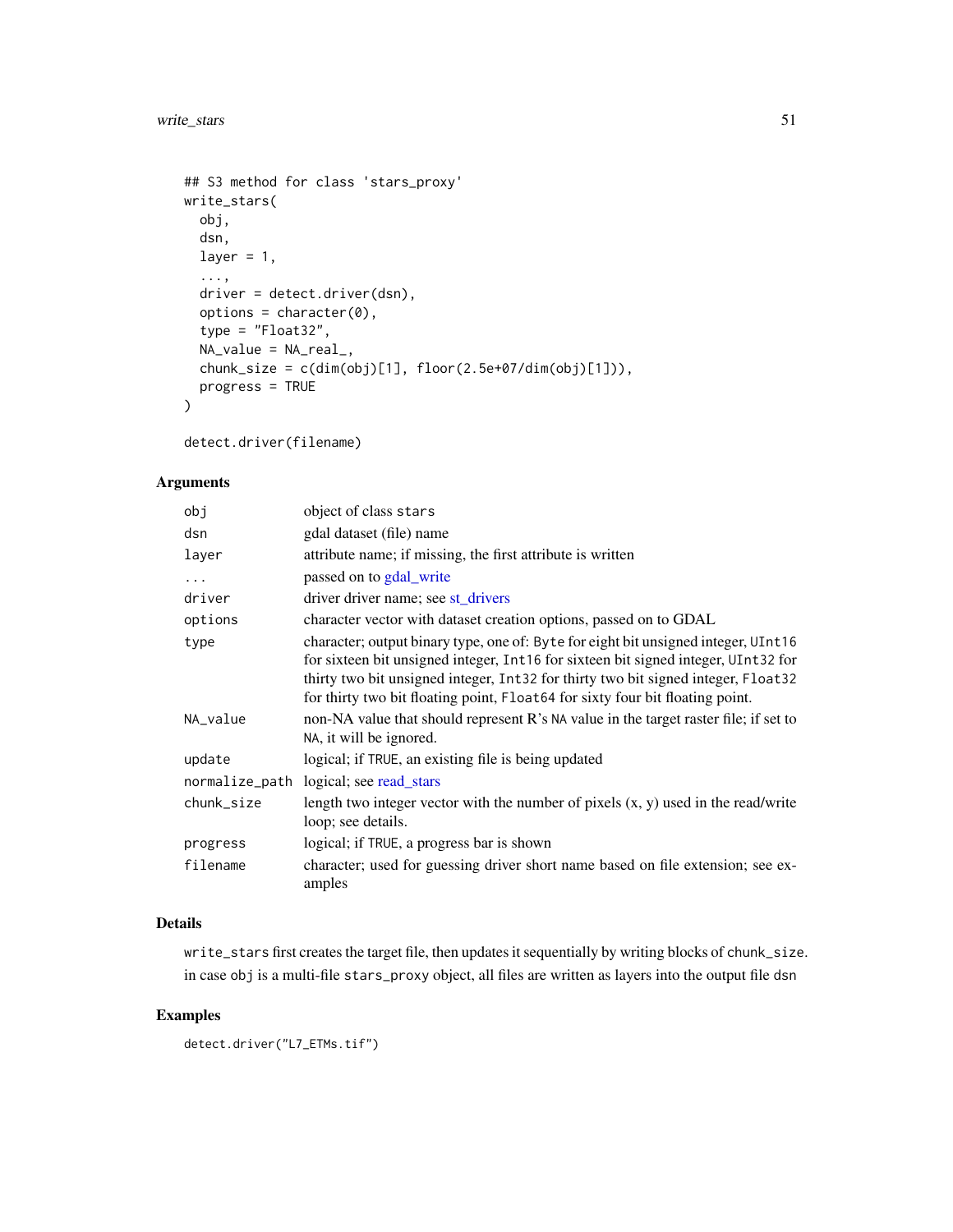<span id="page-51-0"></span>%in%,stars-method *evaluate whether cube values are in a given set*

## Description

evaluate whether cube values are in a given set

## Usage

## S4 method for signature 'stars' x %in% table

| X     | data cube value   |
|-------|-------------------|
| table | values of the set |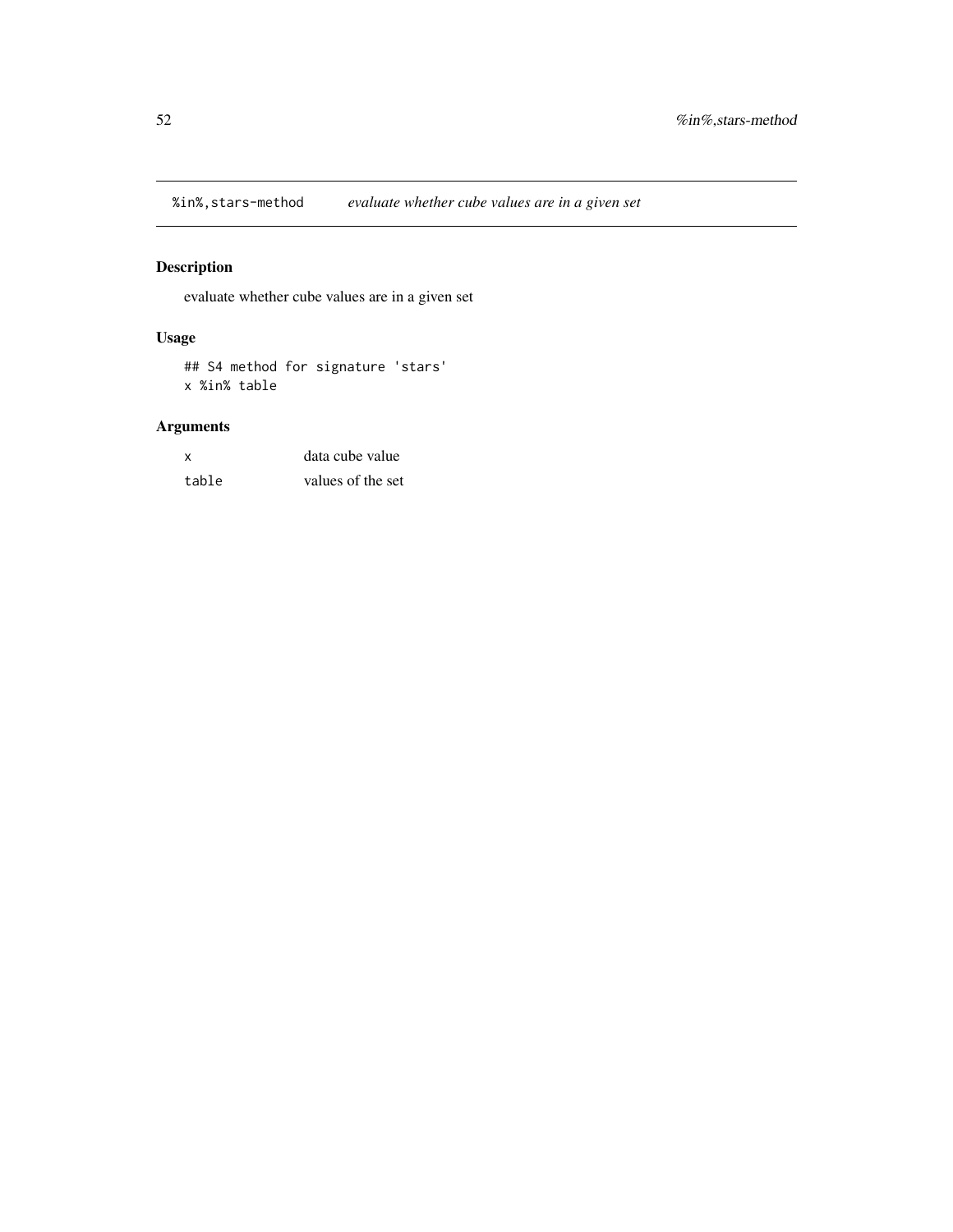# <span id="page-52-0"></span>Index

∗ datasets bcsd\_obs, [5](#page-4-0) L7\_ETMs, [11](#page-10-0) stars\_sentinel2, [23](#page-22-0) [.stars, *[45](#page-44-0)* [.stars *(*stars\_subset*)*, [23](#page-22-0) [<-.stars *(*stars\_subset*)*, [23](#page-22-0) %in%,stars-method, [52](#page-51-0) aes, *[10](#page-9-0)* aggregate *(*aggregate.stars*)*, [3](#page-2-0) aggregate.stars, [3,](#page-2-0) *[39](#page-38-0)* all.equal, *[6](#page-5-0)*, *[20](#page-19-0)* aperm, *[26](#page-25-0)* apply, *[25,](#page-24-0) [26](#page-25-0)* as, [5](#page-4-0) as.data.frame.stars, *[47](#page-46-0)* as.data.frame.stars *(*st\_coordinates*)*, [32](#page-31-0) as.tbl\_cube.stars *(*dplyr*)*, [9](#page-8-0) as\_tibble.stars *(*st\_coordinates*)*, [32](#page-31-0)

```
bcsd_obs, 5
```

```
c.stars, 6, 21
c.stars_proxy (c.stars), 6
classIntervals, 15
coerce,stars,Raster-method (as), 5
coerce,stars,Terra-method (as), 5
coerce,stars_proxy,Raster-method (as), 5
coerce,stars_proxy,Terra-method (as), 5
contour, 7, 31
contour.stars, 7
coord_equal, 10
coverage_fraction, 4
cut, 8
cut.array (cut_stars), 8
cut.matrix (cut_stars), 8
cut.POSIXt, 3, 4
cut.stars (cut_stars), 8
cut_stars, 8
```
detect.driver *(*write\_stars*)*, [50](#page-49-0) dplyr, [9](#page-8-0) facet\_wrap, *[10](#page-9-0)* factorValues, *[30](#page-29-0)* filter, *[10](#page-9-0)* filter.stars *(*dplyr*)*, [9](#page-8-0) filter.stars\_proxy *(*dplyr*)*, [9](#page-8-0) findInterval, *[4](#page-3-0)* gdal\_utils, *[43](#page-42-0)*, *[48](#page-47-0)* gdal\_write, *[51](#page-50-0)* geom\_raster, *[10](#page-9-0)* geom\_sf, *[10](#page-9-0)* geom\_stars, [10](#page-9-0) geom\_tile, *[10](#page-9-0)* image.stars *(*plot*)*, [14](#page-13-0) is\_big *(*read\_stars*)*, [19](#page-18-0) L7\_ETMs, [11](#page-10-0) make\_intervals, [11](#page-10-0) makeCluster, *[25](#page-24-0)* Math.stars *(*ops\_stars*)*, [12](#page-11-0) Math.stars\_proxy *(*ops\_stars*)*, [12](#page-11-0) merge, [12](#page-11-0) mutate.stars *(*dplyr*)*, [9](#page-8-0) mutate.stars\_proxy *(*dplyr*)*, [9](#page-8-0) normalizePath, *[20](#page-19-0)* Ops.stars *(*ops\_stars*)*, [12](#page-11-0) Ops.stars\_proxy *(*ops\_stars*)*, [12](#page-11-0) ops\_stars, [12](#page-11-0) plot, [14](#page-13-0) predict.stars, [17](#page-16-0) predict.stars\_proxy *(*predict.stars*)*, [17](#page-16-0)

pretty, *[29,](#page-28-0) [30](#page-29-0)* projectRaster, *[49](#page-48-0)*